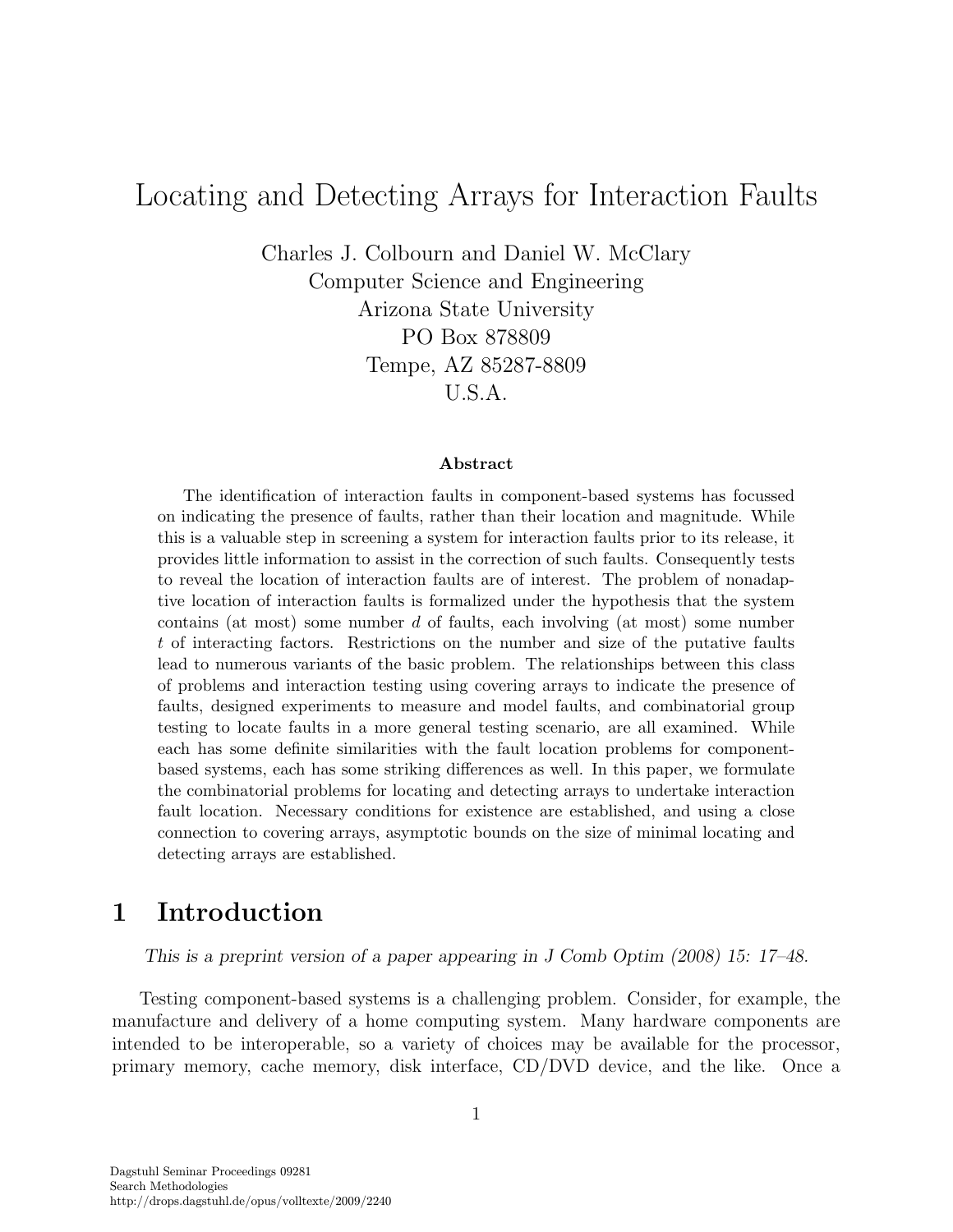hardware platform is selected, standard software tools also exhibit a wide variety of choices for each component, such as operating system, web browser, email system, and the like. Once software is installed, the system itself will then function in an environment controlled by many factors, each with multiple options – for example, the system may function as a server or a client in a networked environment.

The customer, quite reasonably, expects the system to function correctly on delivery. Yet in a system of even moderate complexity in terms of the options available, the manufacturer cannot be expected to have experience with all of the possible systems that could be built. There are just too many of them. Naturally the manufacturer is expected provide only those options that have survived rigorous unit testing, so that the option works according to specification in isolation. Moreover, for components in which there is a documented interaction (such as the interface between cache and main memory), one can expect that the manufacturer conducts thorough integration testing to ensure that these two components interact as expected.

Unanticipated interactions that disrupt proper system operation pose the real problems here. While fault models and user models can suggest areas for further testing, they focus on interactions that the models predict, and hence can miss important interactions. To give a simple example, if an operating system requires certain data to be in cache, and a disk interface reserves cache for direct memory access, but the cache is too small to support both, this may cause total system failure or degradation of system performance. Attributing the fault to any one of the cache, operating system, or disk interface alone does not adequately explain the fault.

One reason why user modelling and fault modelling are prevalent is that it is not possible, in general, to examine every possible interaction without conducting exhaustive testing; then treating those that appear to be the most likely is natural. Among those that our models do not anticipate, which interactions are most likely to cause faults? A single system may involve millions of interactions of hundreds of components, yet the explanation for the failure of such a system is typically (not always) due to the faulty interaction of a small number of them. Interaction testing proceeds by setting a limit on the number of components involved in interactions to be examined, and ensuring that testing includes systems with all possible interactions of a number of components up to this specified size.

Let us introduce this testing problem more formally. There are k factors  $F_1, \ldots, F_k$ . Each factor  $F_i$  has a set  $S_i = \{v_{i1}, \ldots, v_{is_i}\}\$  of  $s_i$  possible values (levels). A test is an assignment, for each  $i = 1, \ldots, k$ , of a level from  $v_{i1}, \ldots, v_{is_i}$  to  $F_i$ . A test, when executed, can pass or fail. For any subset  $\{i_1,\ldots,i_t\} \subseteq \{1,\ldots,k\}$  and levels  $\sigma_{i_j} \in S_{i_j}$ , the set  $\{(i_j,\sigma_{i_j}) : 1 \leq j \leq t\}$ is a t-way interaction, or an interaction of strength t. Thus a test on  $k$  factors contains  $(covers) \binom{k}{t}$  $_t^k$ ) interactions of strength t. A test suite is a collection of tests; the *outcomes* are the corresponding set of pass/fail results. A fault is evidenced by a failure outcome for a test; however the fault is rarely due to a complete k-way interaction; rather it is the result of one or more faulty interactions of strength smaller than  $k$  covered in the test. All tests chosen are executed in parallel, so that testing is nonadaptive. Unlike adaptive testing in which tests are chosen based on the outcomes of the executions of prior tests, here no test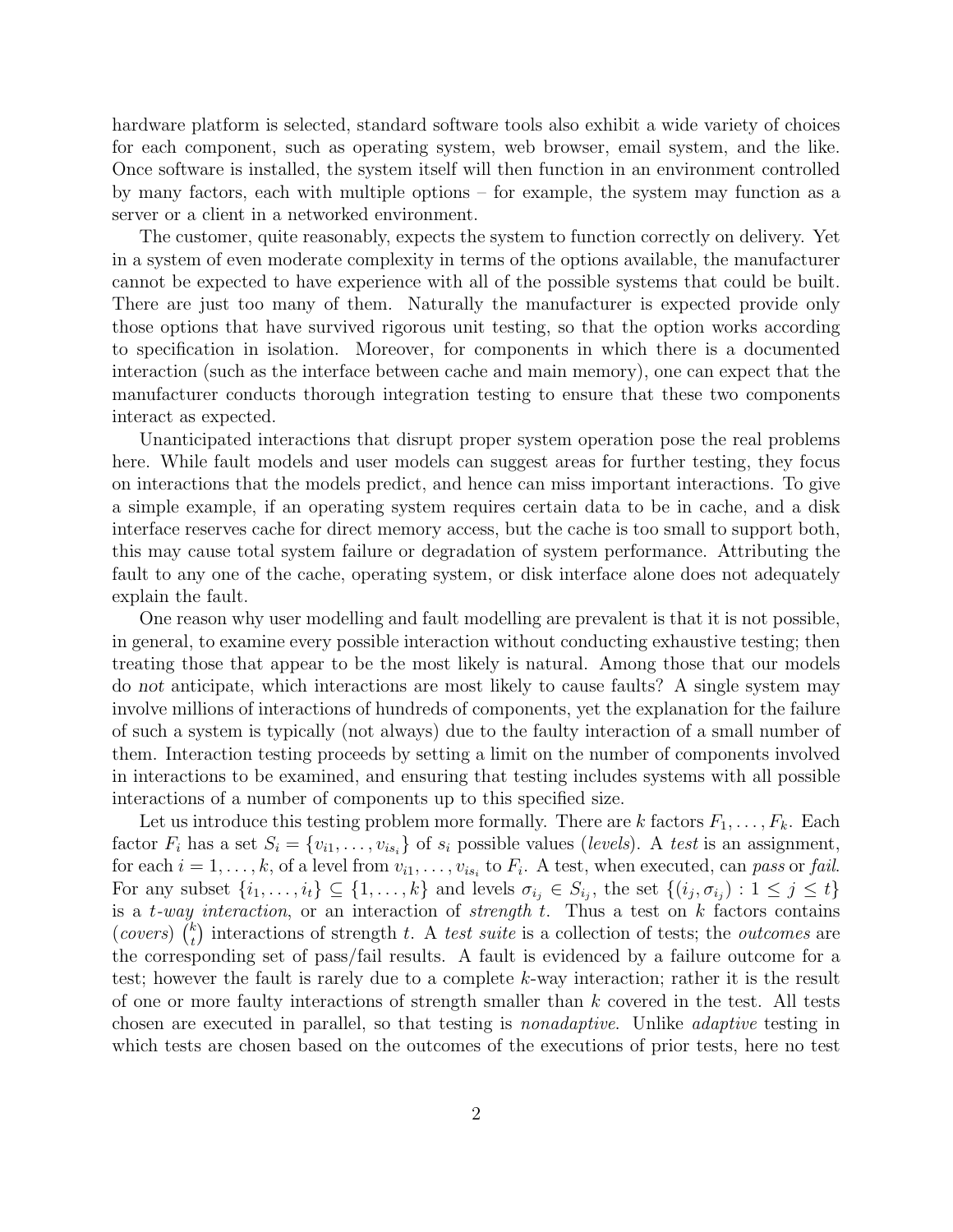outcomes are available to guide the section of tests.

Given a test suite, and the set of interactions causing faults, the outcomes can be easily calculated: A test fails exactly when it contains at least one of the faulty interactions, and does not fail otherwise. In order to observe an interaction fault, it is necessary that the interaction be covered by at least one test in the test suite. With no restriction on the interactions that can cause faults, the best one can do is to form all  $\prod_{i=1}^{k} s_i$  possible tests, the exhaustive test suite. Rarely, however, do faults arise from interactions of "high" strength, and therefore an upper bound  $t$  is placed on the strength of interactions to be covered.

We adopt a matrix formulation. An array with N rows, k columns, and symbols in the *i*th column chosen from an alphabet  $S_i$  of size  $s_i$  is denoted as an  $N \times k$  array of type  $(s_1, \ldots, s_k)$ . A *t*-way interaction in this array is a choice of t columns  $i_1, \ldots, i_t$ , and the selection of a level  $\sigma_{i_j} \in S_{i_j}$  for  $1 \leq j \leq t$ , represented as  $T = \{(i_j, \sigma_{i_j}) : 1 \leq j \leq t\}$ . For such an array  $A = (a_{xy})$  and interaction T, define  $\rho(A, T) = \{r : a_{ri_j} = \sigma_{i_j}, 1 \le j \le t\}$ , the set of rows of A in which the interaction is covered. For a set of interactions T,  $\rho(A, T) = \bigcup_{T \in \mathcal{T}} \rho(A, T)$ . Then locating faults requires that T be recovered from  $\rho(A, \mathcal{T})$ . Arrays for this purpose are defined in §2.

The arrays to be defined relate to numerous other combinatorial structures, to which connections are explored in the subsequent sections. The outcomes of a test suite execution must reveal the presence of faulty interactions among those considered. Hence every possible interaction must appear in at least one test. An  $N \times k$  array A of type  $(s_1, \ldots, s_k)$  is a mixed level covering array of strength t, denoted  $MCA(N; t, (s_1, \ldots, s_k))$ , if for every tway interaction T, one finds that  $|\rho(A, T)| \geq 1$ , i.e. every t-way interaction appears at least once. These have been very extensively studied; a brief survey is given in §3. The notation  $CA(N; t, k, v)$  is used when all factors have the same number of levels, i.e. when  $s_1 = \cdots = s_k = v.$ 

If faults arise from one or more interactions of strength at most  $t$ , the outcomes from the tests in a covering array will indicate the presence of faults. However the location and magnitude of the interactions causing the faults may be far from clear. In a covering array, it is a frequent occurrence that  $t$ -way interactions are covered only once; yet faults from two interactions that each appear in the same test, and only in that test, cannot be distinguished. This measurement of interactions is the subject of an extensive field, the statistical design of experiments. The techniques developed there are targeted towards outcomes of a continuous nature, such as execution time, or amount of memory consumed, rather than binary 'pass/fail' outcomes. In §4 techniques are examined from the design of experiments that facilitate measurement – and hence location – of interactions, rather than simply indicating the presence of one or more faulty interactions.

On the one hand, covering arrays indicate the presence of faulty interactions, while designed experiments aim to quantify their contribution to the outcomes. In our testing environment, no such quantification is reasonable, since an interaction is faulty or not, and a test passes or fails. Viewed as a problem of locating defectives in a population using tests that "pool" items for testing establishes a further connection, this time with combinatorial group testing. This connection is explored in §5.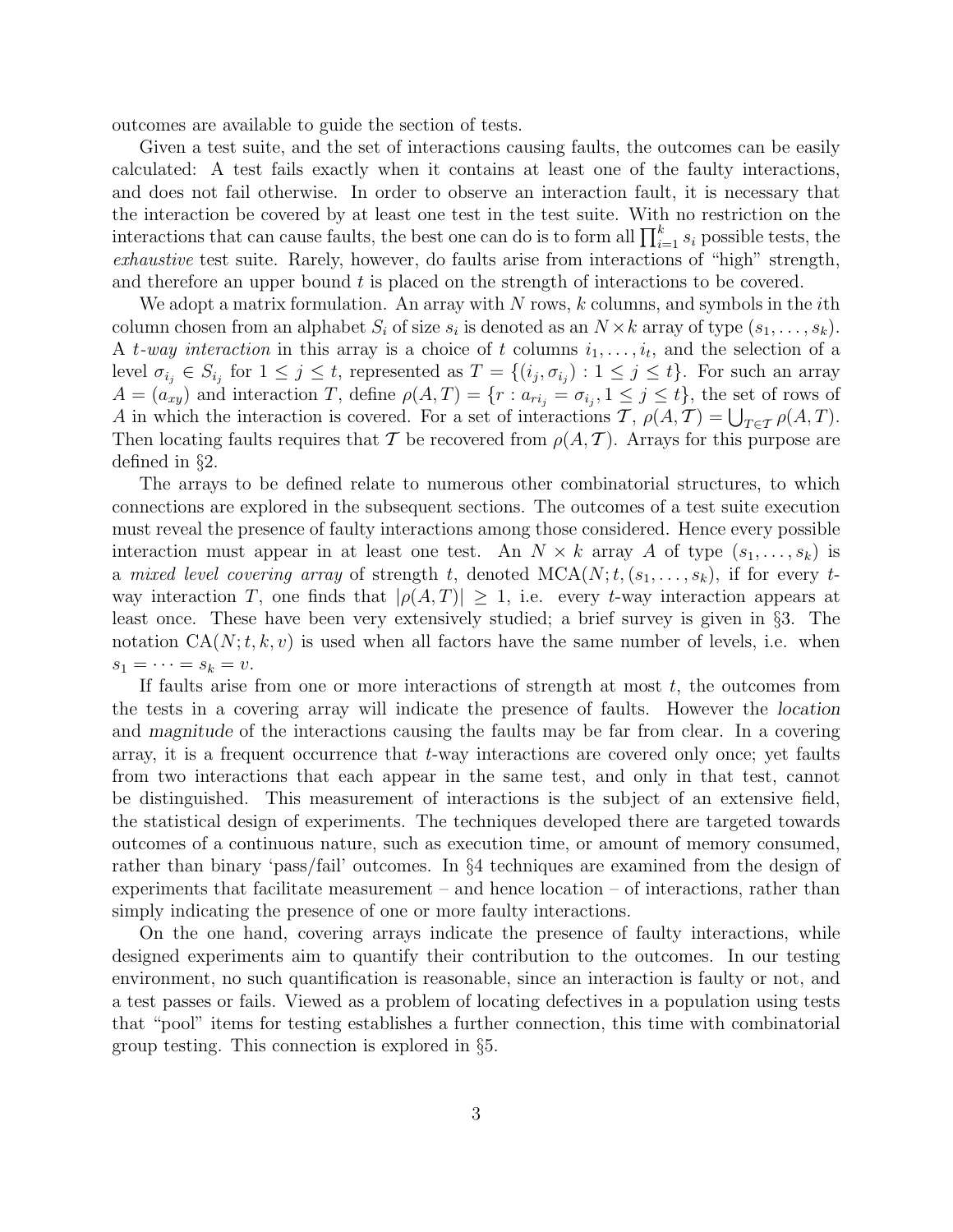Having developed this extensive set of relationships with other combinatorial structures, in §6 we provide a collection of illustrative examples and in §7 we determine when locating arrays can exist for a broad class of sets of interaction faults. Finally in §8 we establish that for fixed number and strength of interactions, the number of tests in a locating or detecting array grows logarithmically in the number of factors.

## 2 Definitions: Locating and Detecting Arrays

Let  $\mathcal{I}_t$  be the set of all t-way interactions for an array of type  $(s_1, \ldots, s_k)$ , and let  $\overline{\mathcal{I}_t}$  be the set of all interactions of strength at most t. Consider an interaction  $T \in \overline{\mathcal{I}_t}$  of strength less than t. Any interaction T' of strength t that contains T necessarily has  $\rho(A,T') \subseteq \rho(A,T)$ , and hence when  $T$  is faulty we are unable to determine whether or not  $T'$  is also faulty; call a subset  $\mathcal{T}'$  of interactions in  $\mathcal{I}_t$  independent if there do not exist  $T, T' \in \mathcal{T}'$  with  $T \subset T'$ . In general, some interactions in  $\mathcal{I}_t$  (or perhaps  $\overline{\mathcal{I}_t}$ ) are believed to be faulty, but their number and identity are unknown. As discussed later, if there is no information on the number of such faulty interactions, it is impossible to identify them precisely from the outcomes. We therefore suppose that a priori information on the number is available; a number  $d$  of faulty interactions is specified, and when  $d$  is an upper bound on such number we employ the notation  $\overline{d}$ . Of course it is often unreasonable to expect that such a priori information on the strengths and number of faults is available; we return to this point later.

Write  $\rho(A, \mathcal{T}') = \bigcup_{T \in \mathcal{T}'} \rho(A, T)$ . An array A is  $(d, t)$ -locating if

$$
\rho(A, \mathcal{T}_1) = \rho(A, \mathcal{T}_2) \Leftrightarrow \mathcal{T}_1 = \mathcal{T}_2
$$

whenever  $\mathcal{T}_1, \mathcal{T}_2 \subseteq \mathcal{I}_t, |\mathcal{T}_1| = d$ , and  $|\mathcal{T}_2| = d$ . The notation is extended to permit interactions of strength at most t by writing  $\hat{t}$  in place of t, and permitting instead that  $\mathcal{T}_1, \mathcal{T}_2 \subseteq \overline{\mathcal{I}_t}$ . When in addition  $\mathcal{T}_1$  and  $\mathcal{T}_2$  are required to be independent, the notation  $\bar{t}$  is used instead. In a similar manner, the definition is extended to permit sets of at most d interactions by writing  $\overline{d}$  in place of d, and permitting instead that  $|\mathcal{T}_1| \leq d$  and  $|\mathcal{T}_2| \leq d$ .

Using a  $(d, t)$ -locating array A to conduct tests, if there is any set of d interactions of strength t that produce exactly the outcomes obtained, then there is exactly one such set of interactions. Hence in principle the location of the interactions causing the faults can be calculated from the outcomes.

The *a priori* assumptions on number and strength of interactions poses a serious practical concern in testing. How could one recover if these bounds are supplied incorrectly? In essence, one wants a guarantee that if more than d interactions are present, or one has strength greater than  $t$ , this can be distinguished from an explanation of the outcomes involving at most d interactions each of strength at most  $t$ . As we have seen (implicitly), any outcome involving an interaction  $T$  in its explanation will be equally well explained by adjoining any further interaction T' having  $T \subset T'$  to the explanation, and hence interactions of higher strength can easily be masked by those of lower strength.

In essence, locating faults that are necessarily hidden by faults of smaller strength contained within the fault cannot be done, and so when faulty interactions are not independent,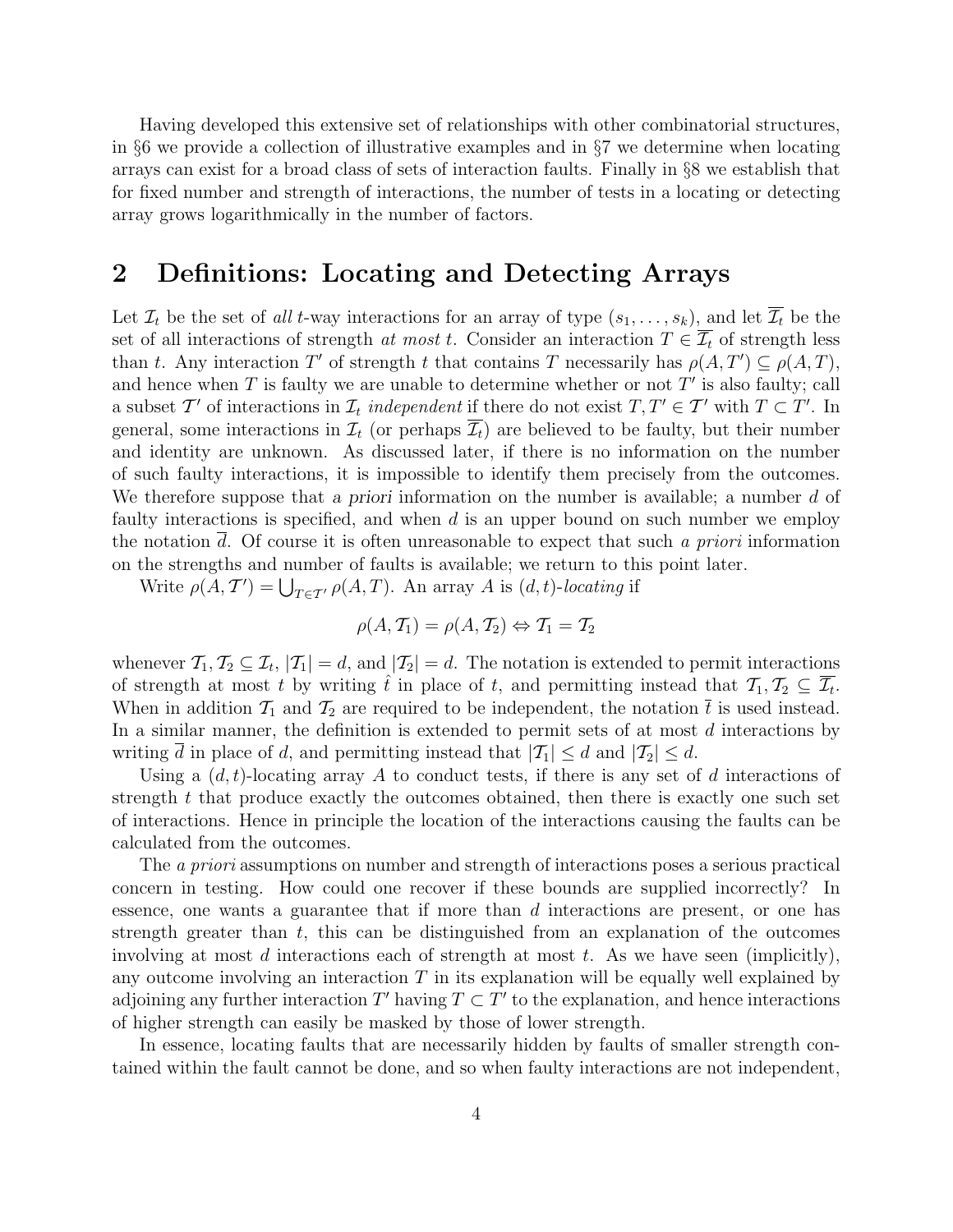it is required to know the strengths of the faults. One might hope that requiring the faults found to be an independent set resolves this problem. But unless an exhaustive array is employed, some interaction does not appear in any test – and hence if faulty cannot be located. For this reason, while it may happen that the presence of interactions of strength greater than t will be indicated by the outcomes, this cannot be ensured.

On the other hand, determining whether there are more than  $d$  t-way interactions is an easy extension. For if T is a set of at most d t-way interactions and R is a set of more than d t-way interactions, every  $R \in \mathcal{R}$  satisfies  $\rho(A, R) \subseteq \rho(A, \mathcal{T})$ . In analogy with specializing union-free families to cover-free families (discussed in  $\S5$ ), we introduce a further set of definitions. An array A is  $(d, t)$ -detecting if

$$
\rho(A, T) \subseteq \rho(A, \mathcal{T}_1) \Leftrightarrow T \in \mathcal{T}_1
$$

whenever  $\mathcal{T}_1 \subseteq \mathcal{I}_t$ ,  $|\mathcal{T}_1| = d$ , and  $T \in \mathcal{I}_t \setminus \mathcal{T}_1$ . The notation is extended to permit interactions of strength at most t by writing  $\hat{t}$  in place of t, and permitting instead that  $\mathcal{T}_1 \subseteq \overline{\mathcal{I}}_t$  and  $T \in \mathcal{I}_t$ . When in addition  $\mathcal{T}_1 \cup \{T\}$  is required to be independent, the notation  $\overline{t}$  is used instead. Similarly the notation  $\overline{d}$  is used to represent at most d interactions.

While detecting arrays may necessitate more rows in order to locate, the algorithm for location is straightforward. One simply considers all of the outcomes. When a test passes, all interactions in it are known not to be faulty. Those interactions not found to pass in this way form a set of *candidate faults*. If there are at most  $d$  candidate faults, then a  $d$ -detecting array identifies the candidate faults as the set of faulty interactions. If, on the other hand, there are more than  $d$ , there is no set of  $d$  of fewer faults explaining the outcomes; but we cannot be sure that all candidate faults are in fact faulty (nevertheless, all faulty interactions must appear among the candidate faults).

The latter observation is crucial. If a set of d or fewer faults is found, then no other fault can be present. In this way, the a priori limit on  $d$  can be validated. Indeed this serves as an indicator of the relationship to combinatorial group testing for defective items, where the corresponding observation arises as well [24, p. 134].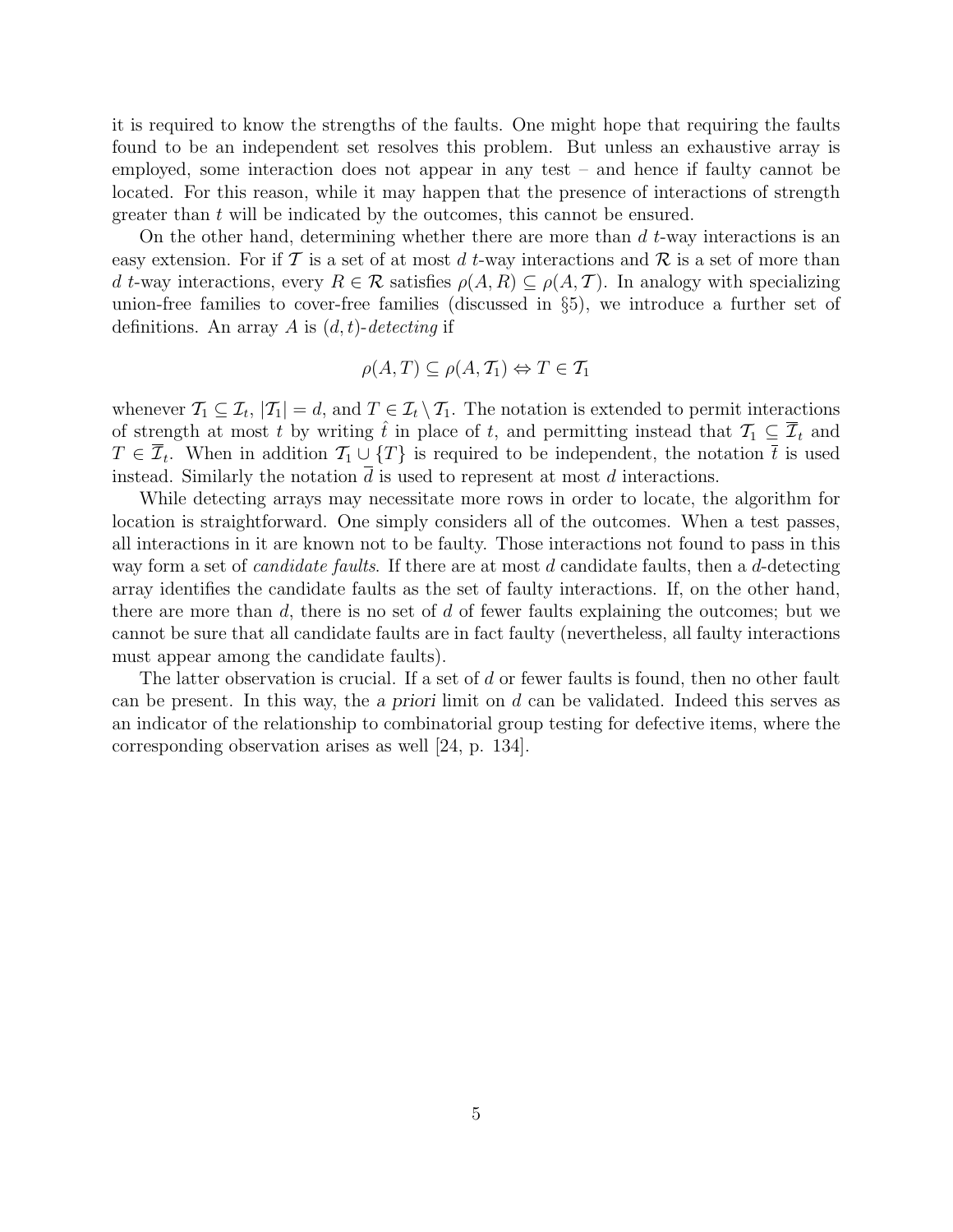| 001221 | 010122 |
|--------|--------|
| 021012 | 022101 |
| 012210 | 102112 |
| 120211 | 112021 |
| 111202 | 121120 |
| 112002 | 121200 |
| 102120 | 100212 |
| 120021 | 010220 |
| 001022 | 020102 |
| 022010 | 002201 |

Shown on the left is an example array for a system with six factors. The first has two levels (0 and 1), while the remaining factors have three levels each (0, 1, and 2). Each of the twenty rows displayed is a test. This array is (1,1)-locating because all of the 1-way interactions appear in a different set of tests; indeed it is (1,1)-detecting, because the set of tests involving any one 1-way interaction never contains the set of tests involving another. It is  $(2,1)$ -locating because the union of the tests containing either or both of two specified 1-way interactions never equals the union for another. However it is not  $(2,2)$ -detecting because the two 1-way interactions  $(1,0)$  and  $(1,1)$ together appear in all tests, and hence include the tests in which any other 1-way interaction appears.

The array is  $(1,2)$ -locating as well, but not  $(1,2)$ -detecting. These statements can be verified by determining the sets of tests in which each of the 120 2-way interactions arise, noting that no two are equal but proper containment does occur.

# 3 Covering Arrays

Covering arrays have an extensive history, and we do not attempt a survey here. They have arisen in numerous combinatorial problems, but our primary concern is with fault testing. The goal of testing with covering arrays, or interaction test suites, is to indicate the presence or absence of faults, not their location, and not their magnitude. Fault location evidently requires that the presence of faults be determined, and hence covering arrays provide a minimal type of fault location. Indeed when the outcomes of the tests are known, an adaptive strategy can test further by restricting attention to only those interactions appearing in faulty tests. Nonadaptive strategies, on the other hand, necessitate further tests in the array itself. Nevertheless, since locating and detecting arrays are also covering arrays, we review the current state of affairs on covering arrays to provide context for fault location.

The combinatorics of covering arrays is treated in [18, 34], although no textbook treatment of the subject is available; we just summarize the principal research directions. An early investigation of covering arrays appears implicitly in Marczewski  $[51]$ . Rényi  $[60]$  determined sizes of covering arrays for the case  $t = v = 2$  when N is even. Kleitman and Spencer [43] and Katona [40] independently determined covering array numbers for all N when  $t = v = 2$ . They determined the exact relationship between N and k:  $k = \binom{N-1}{\lceil \frac{N}{2} \rceil}$ .

For large  $k$ ,  $N$  grows logarithmically. The construction is straightforward. Form a matrix in which the columns consist of all distinct binary N-tuples of weight  $\lceil \frac{N}{2} \rceil$  $\frac{N}{2}$  that have a 0 in the first position. In 1990 Gargano, Körner and Vaccaro [30] gave a probabilistic bound when  $t = 2$  and  $v > 2$ :

$$
N = \left(\frac{v}{2}\log k\right)\left(1 + o(1)\right)
$$

Now we explore a dual formulation. Let C be an  $N \times k$  covering array. Suppose that rows are indexed by a set R of size N. Then each column can be viewed as a partition of R into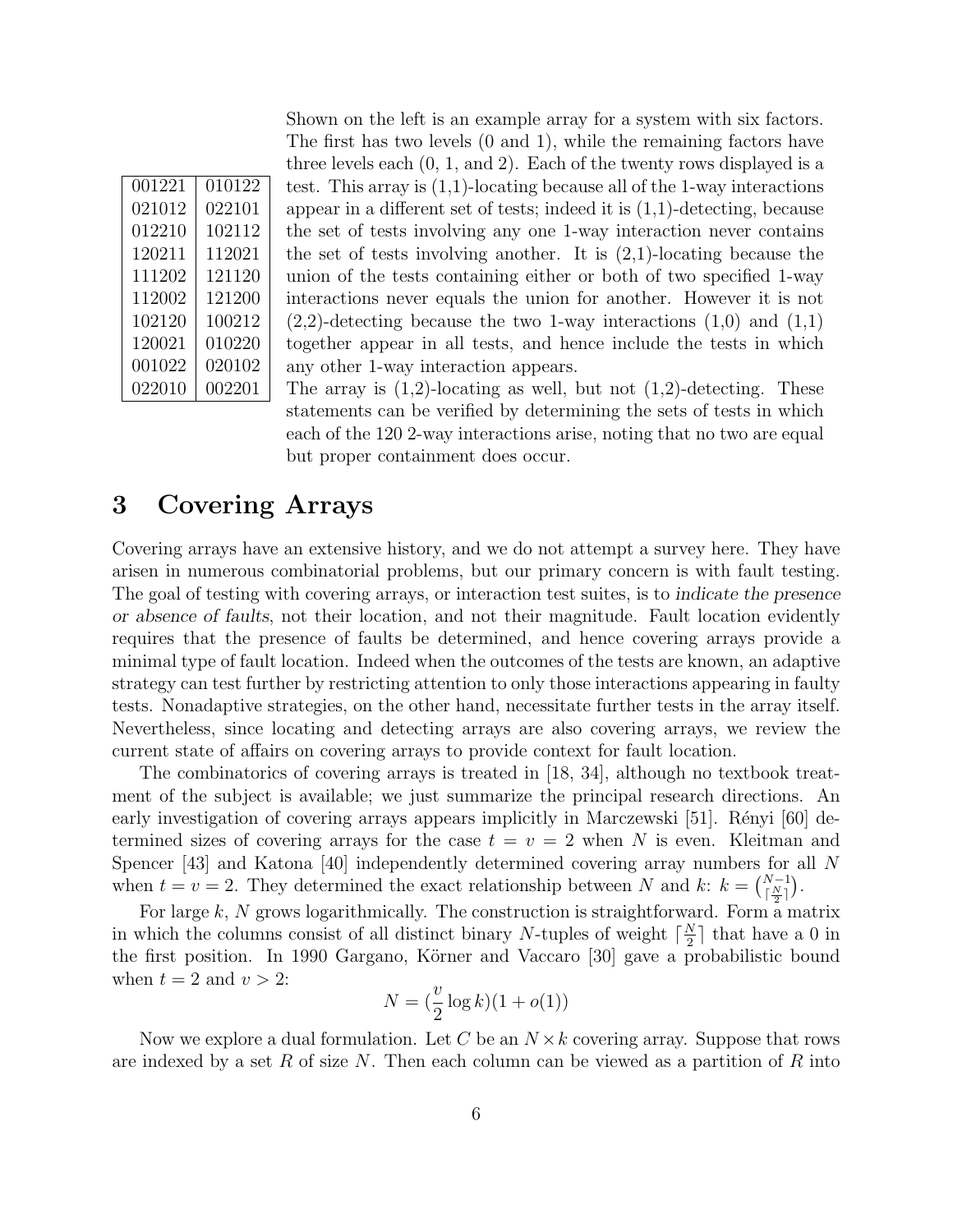exactly v classes  $(M_1, \ldots, M_v)$ ; the class  $M_i$  of a symbol  $r \in R$  is determined by the level i appearing in row  $r$  in the chosen column. In this manner, such an array gives a collection  $\mathcal{P} = \{R_1, R_2, \ldots, R_k\}$  of partitions of R. A family of partitions is *t*-qualitatively independent when for every t of the partitions  $R_{i_1}, \ldots, R_{i_t}$ , and for every choice of classes  $M_{i_j} \in R_{i_j}$ , for  $1 \leq j \leq t$ , we find that  $\bigcap_{j=1}^t M_{i_j} \neq \emptyset$ . It follows that covering arrays of strength t having  $N$  rows are the same as t-qualitatively independent partitions of a set of size  $N$ . Many of the early results were established using this vernacular, but we for the most part translate to the language of covering arrays. Poljak, Pultr, and Rödl [58] and Körner and Lucertini [44] discuss combinatorial problems related to qualitative independence.

Covering arrays appear in other mathematical disguises as well. A  $(k, t)$ -universal set is a subset of  $\{0,1\}^k$  such that the projection on every t coordinates contains all  $2^t$  combinations. Hence it is a  $CA(N; t, k, 2)$ . Naor and Naor [55] establish that  $(k, t)$ -universal sets arise as probability spaces with limited independence; indeed these have been extensively studied as  $\epsilon$ -biased arrays [1, 47, 55]. Bierbrauer and Schellwatt [3] extend this framework to more than two levels per symbol.

The nomenclature *t-surjective array* for a covering array of strength  $t$  is also used, to indicate that on each t columns, every possible outcome arises. See  $[11, 14, 28, 64]$ , for example.

#### 3.1 The Basics

Let  $\textsf{CAN}(t, k, v)$  be the minimum number N of rows in a  $\text{CA}(N; t, k, v)$ . An obvious lower bound is  $v^t \leq \text{CAN}(t, k, v)$ . More generally for an  $MCA(N; t, k, (v_1, v_2, \ldots, v_k)), \prod_{i=1}^t v_i$  is a lower bound on the size of the mixed covering array. Although the  $\{v_i\}$  are listed in a specified order, reordering the  $\{v_i\}$  in the definition results in a simple column reordering of the MCA. For this reason, we present these sizes in any convenient order. In this way, the stated bound can be treated as the product of the t largest values among the  $\{v_i\}$ .

An equally obvious lower bound results from the requirement that every two columns be distinct; indeed columns with  $v_i$  and  $v_j$  symbols,  $v_i \leq v_j$ , differ in at least  $v_i(v_j - 1)$  rows; hence whenever  $t \geq 2$  and all numbers of levels are required to be at least  $2, N \geq \log k$ .

Evidently if any of the  $\{v_i\}$  is 1, it can be omitted provided that the number of factors is at least two. With this in mind, a simple inequality establishes that

$$
CAN(t, k, (v_1, v_2, \dots, v_k)) \leq CAN(t, k, (v_1 + 1, v_2, \dots, v_k))
$$
\n(1)

and consequently

$$
CAN(t, k - 1, (v_2, \dots, v_k)) \leq CAN(t, k, (v_1, v_2, \dots, v_k))
$$
\n(2)

Suppose A is a covering array  $CA(N; t, k, v)$  and let i be any row and x any symbol. Then the  $(k-1) \times N'$  subarray obtained by deleting row i from A and keeping only those columns of A that had symbol x in row i is a  $CA(N'; t-1, k-1, v)$ , where N' is the number of occurrences of  $x$  in row  $i$ . Hence

$$
CAN(t-1, k-1, v) \leq \frac{1}{v} CAN(t, k, v). \tag{3}
$$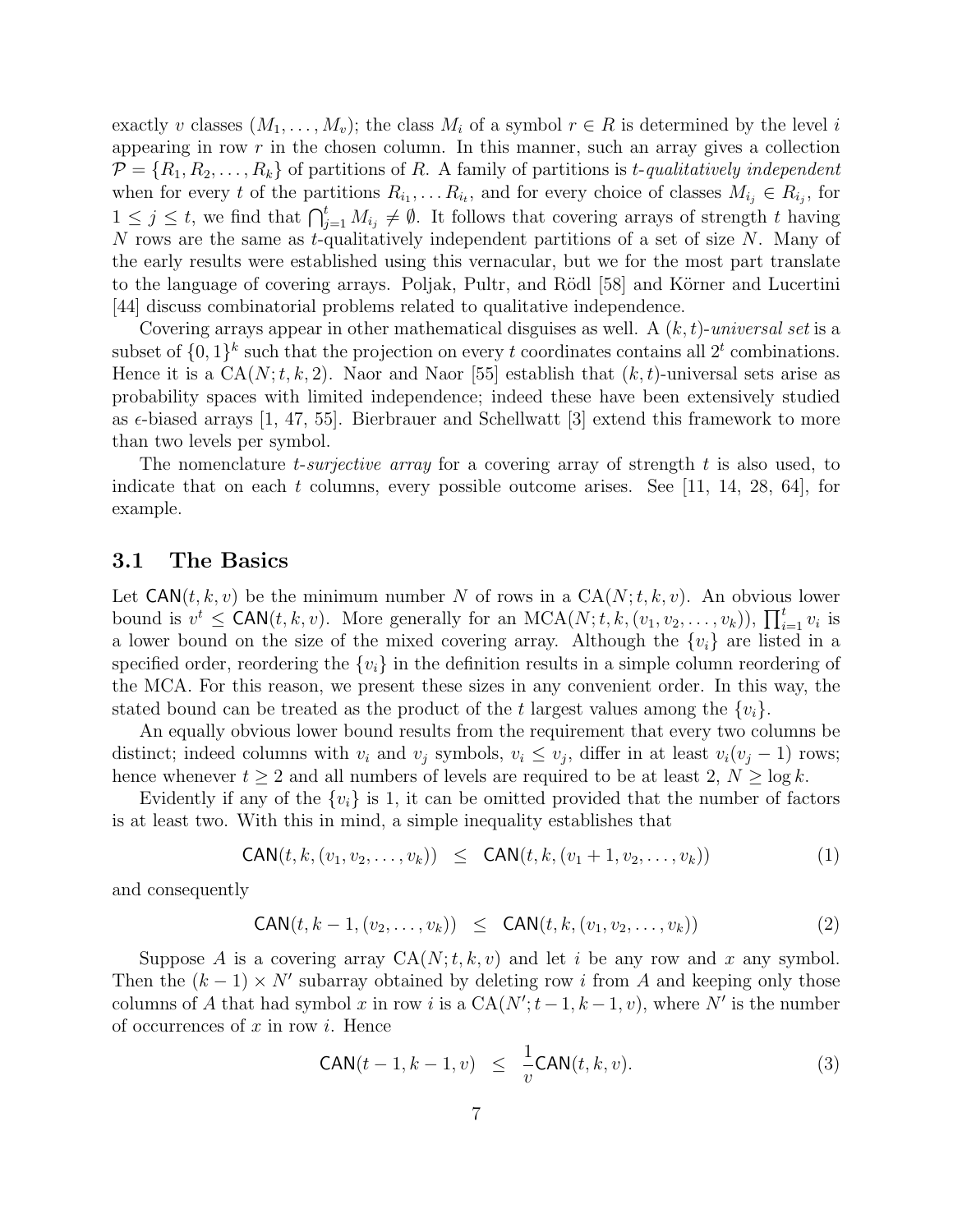By the same token,

$$
CAN(t, k, (v_1, v_2, \dots, v_k)) \geq v_1 \cdot CAN(t - 1, k - 1, (v_2, \dots, v_k))
$$
\n(4)

More sophisticated bounds have been the subject of much research. Godbole, Skipper, and Sunley [33] examine the random process of choosing, in each entry of an  $N \times k$  array, each of v possible levels equiprobably. They establish that when  $N$  is large enough with respect to t, k, and v, such a random array has nonzero probability of being a  $CA(N; t, k, v)$ . It follows from their results that

$$
CAN(t, k, v) \le \frac{(t-1)\log k}{\log \frac{v^t}{v^t - 1}} (1 + o(1)).
$$

In [2], it is established that

$$
\mathsf{CAN}(t,k,2) \le 2^t t^{\mathcal{O}(\log t)} \log k.
$$

Gargano, Körner, and Vaccaro [29] show that the ratio of  $CAN(2, k, v)$  to log k is asymptotic to  $\frac{1}{2}v$ . Indeed a stronger version in [30] establishes the same result when only a small fraction of the pairs need to be covered. For higher strength, considering the largest  $k$  for which a  $CA(N; t, k, v)$  exists, it has been established that k is at least  $\frac{et}{v}e^{\frac{N}{tv}t}$  and at most  $\frac{\kappa_{v,N}}{\sqrt{N}}$  $\frac{N}{N}4^{\frac{N}{v^{t-1}}},$ where  $\kappa_{v,N}$  is a constant depending only upon v and N; see [58, 59].

Lower bounds are in general not well explored.

### 3.2 Combinatorial Constructions

An orthogonal array  $OA_{\lambda}(N; t, k, v)$  is an  $N \times k$  array. In every  $N \times t$  subarray, each t-tuple occurs exactly  $\lambda$  times, where  $\lambda = \frac{N}{n^2}$  $\frac{N}{v^t}$ . The parameter t is the *strength*; k is the number of factors; and  $v$  is the number of levels associated with each factor, the *order*. Evidently an orthogonal array  $OA(N; t, k, v)$  is a covering array, and when  $N = v<sup>t</sup>$  it is optimal. The theory of orthogonal arrays is well developed; indeed a recent book treats many facets of their construction and use [36]. Although orthogonal arrays both provide many of the best constructions, and motivate many of the published methods, we do not delve into them here but instead refer the reader to [34] for an overview in the context of covering arrays, to [20] for  $OA(2, k, v)$ s, and to [36] for higher strength.

Direct constructions using group divisible designs, orthogonal arrays, and projective and affine geometries are described in [18, 34]. These provide relatively few examples of the smallest covering arrays—but the ones provided are often optimal or close to optimal.

Following Roux [61, 67], many "cut-and-paste" recursive constructions have been developed. For  $t = 2$  the best available Roux-type constructions appear in [21]; for  $t = 3$  in [22]; for  $t = 4$  in [22, 53], and for  $t \geq 5$  in [52, 53]. The basic strategy in each is to form a number  $\ell$  of copies of a t-covering array on k factors to form an array on k $\ell$  factors, simply juxtaposing the copies. While such juxtaposition covers many of the t-tuples, typically some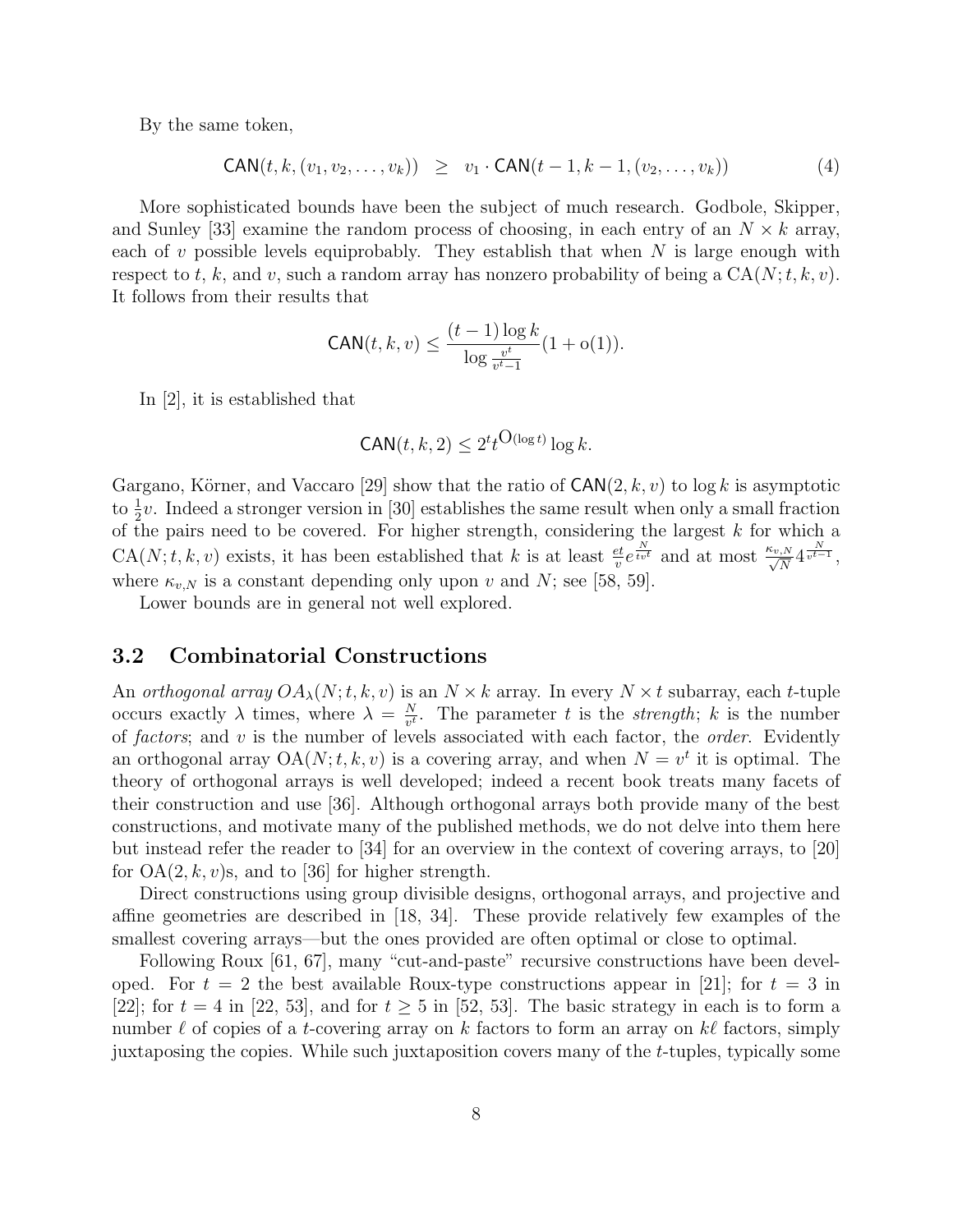remain to be covered by covering arrays of lower strength. The refinements in this method have resulted primarily from the careful analysis of the extra rows needed.

A different inflation strategy is very effective, especially for large covering arrays. Two examples follow.

The Turán number  $T(t, n)$  is the largest number of edges in a t-vertex simple graph having no  $(n+1)$ -clique. Turán showed that a graph with the  $T(t, n)$  edges is constructed by setting  $a = |t/n|$  and  $b = t - na$ , and forming a complete multipartite graph with b classes of size  $a + 1$  and  $n - b$  classes of size a (see [34]).

**Theorem 3.1.** [34] If a  $CA(N; t, k, v)$  and a  $CA(k^2; 2, T(t, v) + 1, k)$  both exist, then a  $CA(N \cdot (T(t, v) + 1); t, k^2, v)$  exists.

Perfect hash families are well studied combinatorial objects. A t-perfect hash family  $\mathcal{H}$ , denoted  $\text{PHF}(n; k, q, t)$ , is a family of n functions  $h : A \mapsto B$ , where  $k = |A| \ge |B| = q$ , such that for any subset  $X \subseteq A$  with  $|X| = t$ , there is at least one function  $h \in \mathcal{H}$  that is injective on X. Thus a  $\text{PHF}(n; k, q, t)$  can be viewed as an  $n \times k$ -array H with entries from a set of q symbols such that for any set of t columns there is at least one row having distinct entries in this set of columns.

**Theorem 3.2.** (see [3, 53]) If a PHF(s; k, m, t) and a  $CA(N; t, m, v)$  both exist then a  $CA(sN; t, k, v)$  exists.

For the current status of existence of perfect hash families see [76].

### 3.3 Algorithmic Methods

Algorithms and tools to construct interaction test suites are of substantial interest. Available algorithms arise from many different sources. TConfig [78] develops a recursive construction method based on orthogonal arrays. Exact algorithms (integer programming, backtracking) have met success only for very small problems [18]. Constraint programming has been applied for strengths greater than two [37]. Meta-heuristic search has been quite effective. Simulated annealing (SA) [16, 70] and tabu search [56] have produced many of the smallest available test suites. In these approaches, transformations are repeatedly applied to the current putative test suite, and a transformation is "accepted" using an heuristic decision rule (see [15, 16, 56]).

In simulated annealing [16], a test suite goes through a series of transformations. A typical transformation is to change a single level in one test. The current cost is measured as the number of t-way interactions not covered. When a transformation reduces this cost, it is performed. Otherwise, it is performed with a probability that changes dynamically according to a given "cooling schedule". In cite [17], augmented annealing combines simulated annealing with combinatorial constructions to improve both accuracy and efficiency.

In tabu search [56], transformations are also applied to a putative test suite. Cost is again the number of uncovered t-way interactions. The least cost move is selected from among those that are not tabu. Typically a tabu move is one that would return to a test suite that is included among those seen within the last  $T$  moves;  $T$  is the length of history maintained.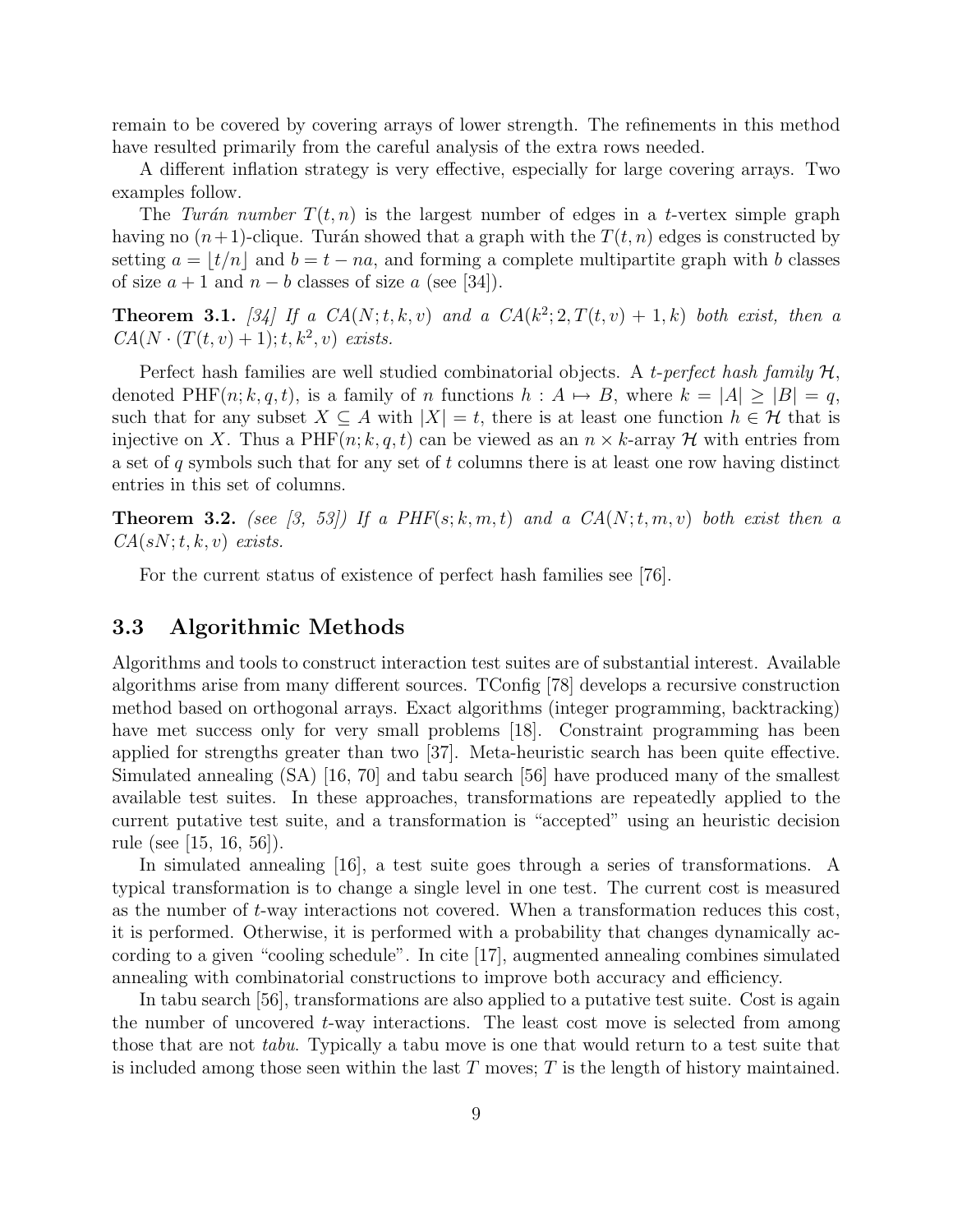A greedy algorithm with both horizontal and vertical growth is IPO [72]. However, most greedy algorithms in the literature use a one-test-at-a-time strategy. These are exemplified by AETG [13], TCG [75], and DDA [8].

If the size of the test suite is the overriding concern, meta-heuristic search often yields the best results. The substantial time required (and perhaps the complexity of implementing search methods) has led to the widespread use of simpler heuristics, such as hill-climbing  $|16|$ and greedy methods. See [16, 17, 56] for data on accuracy and execution time of simulated annealing and tabu search.

### 3.4 Applications

The concept of pairwise coverage has been used across many disciplines including medicine, agriculture and manufacturing [36]. It has entered the software testing community, appearing in practitioner's guidebooks and provided in simple spreadsheets. The use of covering arrays in software testing was pioneered by Mandl [50] and Brownlie et al. [7, 57]. Empirical results indicate that testing of all pairwise interactions in a software system indeed finds a large percentage of existing faults [23, 45, 46]. Indeed, Burr et al. [9] provide more empirical results to show that this type of test coverage leads to useful code coverage as well. Dalal et al. present empirical results to argue that the testing of all pairwise interactions in a software system finds a large percentage of the existing faults [23]. Dunietz et al. link the effectiveness of these methods to software code coverage. They show that high code block coverage is obtained when testing all two-way interactions, but higher subset sizes are needed for good path coverage [25]. Kuhn et al. examined fault reports for three software systems. They show that 70% of faults can be discovered by testing all two-way interactions, while 90% can be detected by testing all three way interactions. Six-way coverage was required in these systems to detect 100% of the faults reported [45]. This study was followed by similar experiments, such as one of 109 software-controlled medical devices that were recalled by the U.S. Food and Drug Administration (FDA) [46]. These experiments found that 97% of the flaws in these 109 cases could be detected with pair-wise testing of parameter settings. Only three devices required coverage higher than two.

Williams et al. [78] quantify the coverage for a particular interaction strength. For instance, if we have four factors, any new test case can contribute at most  $\binom{4}{3}$  $\binom{4}{2}$ , or 6 new covered pairs. Further, if each factor has three levels, there are a total of  $\begin{bmatrix} 4 \\ 2 \end{bmatrix}$  $_2^4$  3<sup>2</sup> = 54 possible pairs that must be covered. Therefore any one new test case increases our coverage by at most 11.1% [78]. A similar method is described by Dunietz et al. [25]. We would expect that a real testing environment has the ability to capture variable coverage requirements for a given test suite.

#### 3.4.1 Hardware Testing

Imagine a circuit with  $k$  inputs that we are to test. Within the circuit, the input signals interact through arithmetic and logical operations to determine an output vector. From the specification, we know the output vector that should be produced, but errors may occur. As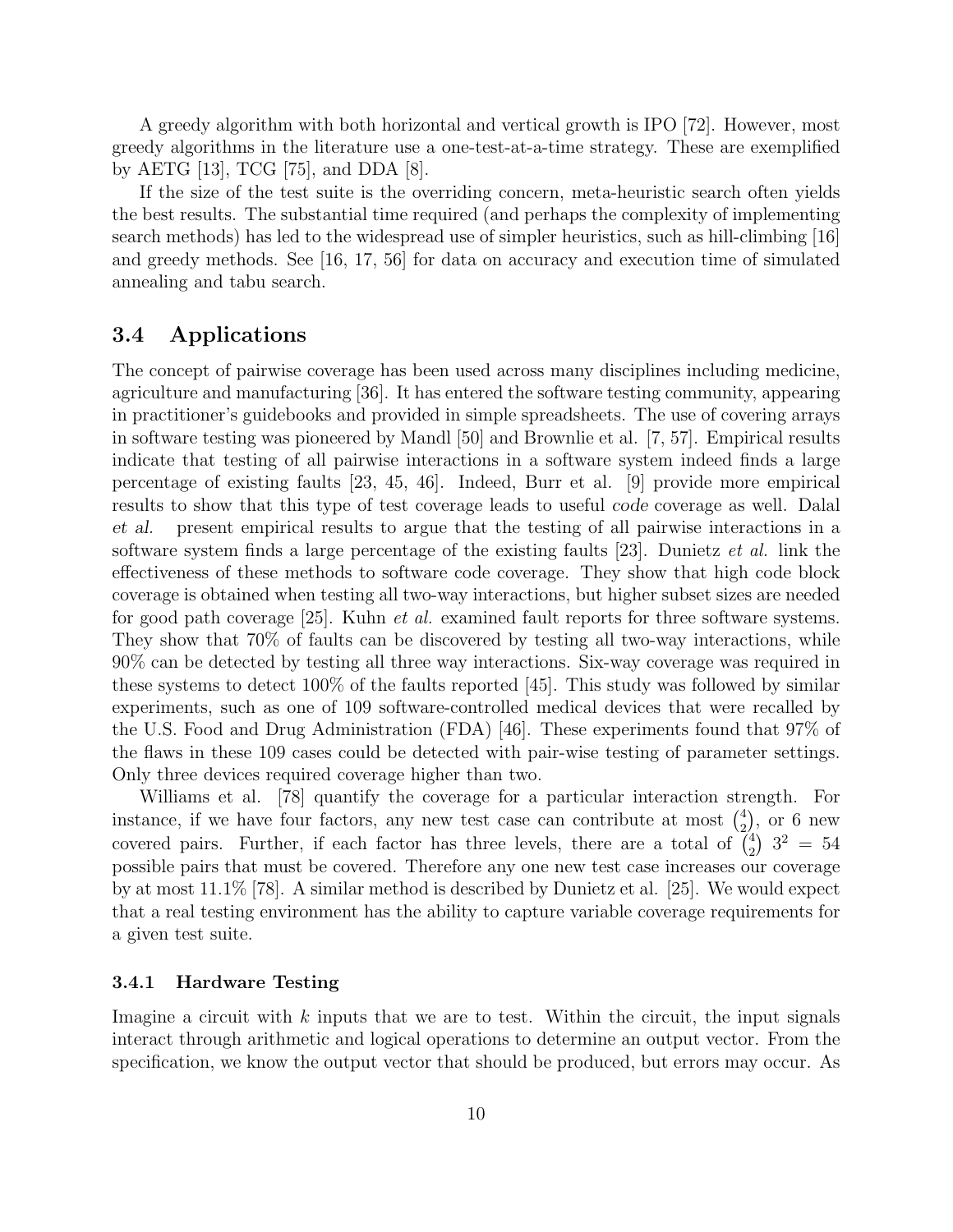with software, we expect errors to be evinced by setting a fraction of the inputs to specified high or low values. Tang et al. [73] study hardware (circuit testing) in this environment, proposing test coverage that includes each of the  $2<sup>t</sup>$  input settings for each subset of t inputs. Seroussi and Bshouti [64] give a comprehensive treatment. In each case, the test suite is a binary covering array of strength t.

#### 3.4.2 Testing Advanced Materials

Cawse [10] reports on experimental plans for mixture experiments, in which materials are combined to yield improved strength, flexibility, melting point, and the like. In this application, avoiding certain combinations is not just desirable – rather it is necessary, as certain mixtures can be explosive, or toxic. With this in mind, the goal is to consider a representative sample of mixtures, under a variety of controlled environmental conditions. Cawse advocates the use of covering arrays for such experimentation.

#### 3.4.3 Interactions Regulating Gene Expression

Regulation of developmental and biological processes depends upon certain signals (hormones) impact the expression of a particular gene. Multiple signals may interact in regulation, by jointly inhibiting or enhancing gene expression. Numerous examples are given in [65]. Identification of signal interactions cannot be achieved by examining all possible signal combinations, but a (by now) familiar theme emerges. Interactions among few signals are those of most interest. Covering arrays provide precisely the experimental plan to ensure that all "small" potential interactions are explored. Shasha et al. [65] provide details on the application.

#### 3.5 Summary

Tables of the best known covering array numbers are given in [19] for  $t = 2$ , [22] for  $t \in \{3, 4\}$ , and [77] for  $t = 5$ . Except when  $t = k = 2$ , the size of a minimum covering array remains open, although when t is small the existing techniques appear to be quite effective.

In the context of locating arrays, however, this extensive literature on covering arrays leaves many questions unanswered. Most particularly, the effectiveness of covering arrays at locating faults rather than indicating their presence has not been studied from a combinatorial viewpoint; indeed even their ability to narrow the possible faults to a "small" set does not appear to have been studied. However it has been shown that covering arrays are competitive with D-optimal designs from the design of experiments when used to measure interactions [39]. In fact the most suitable covering arrays are experimentally observed to be those of strength t that evenly balance the occurrences of  $(t + 1)$ -tuples [38], a feature that has been used in heuristic algorithms for the construction of covering arrays [35]. Later we see that this condition arises naturally when location of faults is required. The literature on covering arrays therefore provides a guide of sorts, suggesting possible extensions from covering to locating arrays.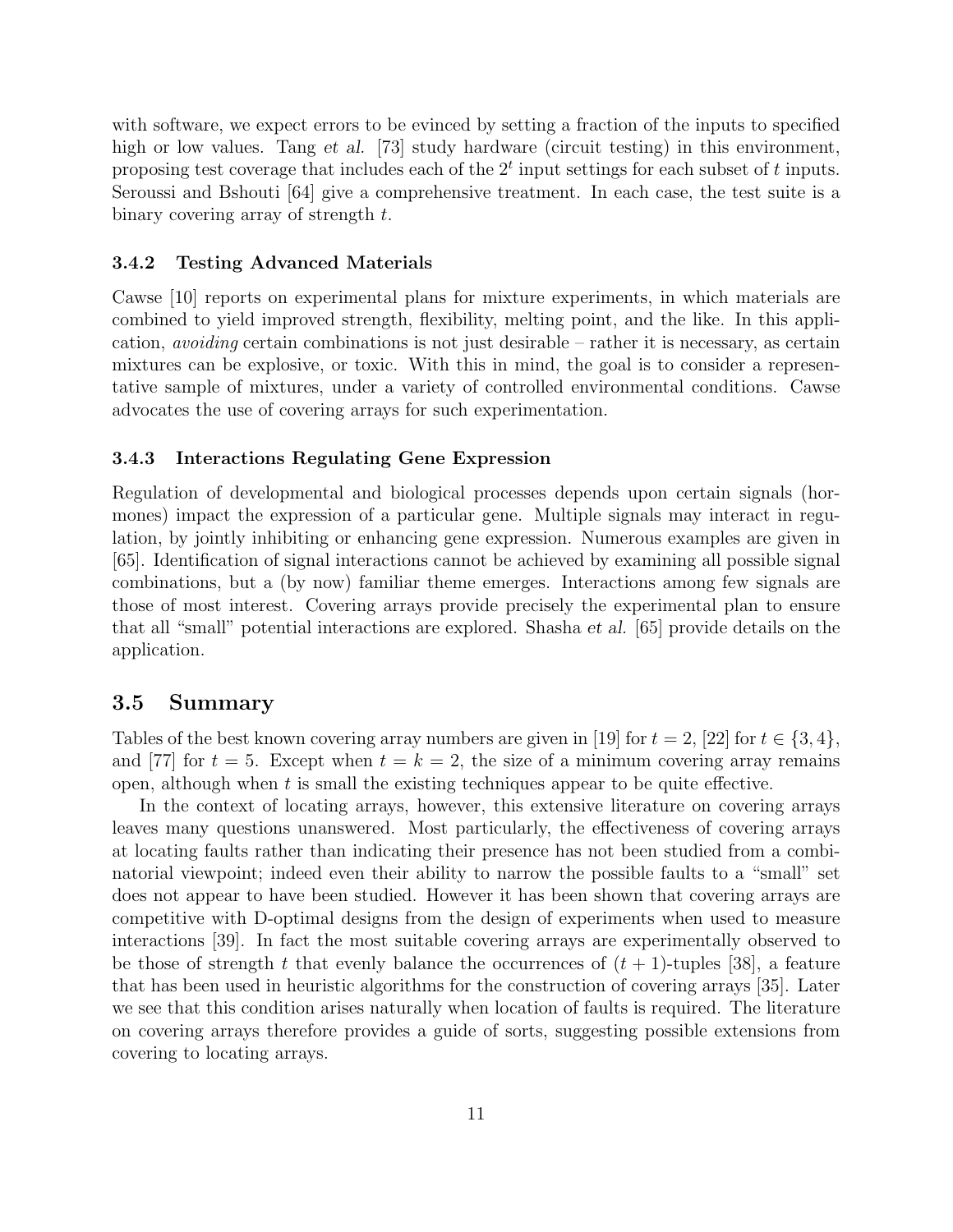## 4 Designed Experiments

If fault testing via minimum covering arrays lie at one end of the testing spectrum, statistical design of experiments (DOE) lies at the opposite. While DOE typically employs test suites that are substantially larger than those used in fault testing, the aim is very different. DOE aims to provide test suites such that the system in question can be (approximately) modeled.

DOE focuses on designing test suites that allow *analysis of variance* (ANOVA) testing, least-squares estimation, and other methods to produce statistically significant test results and regression models in a minimum number of tests. The core of most designed experiments is the *full factorial* design, written  $v^k$ , which is equivalent to the exhaustive test suite E for factors  $F_1 \ldots F_k$  with  $v = s_1 = s_2 \cdots = s_k$ . Often all factors are restricted to 2 or 3 symbols  $({-1, +1}$  and  ${-1, 0, +1}$ , leading to the more common notation as  $2<sup>k</sup>$  and  $3<sup>k</sup>$  factorial designs.

To probe the whole of the designed experiments literature is well beyond the scope of this work. For a survey, see [54]. Traditionally, test cases are added to or subtracted from a full factorial design to achieve certain properties in the subsequent statistical analysis. Center and axial runs as well as replicated suites are used to detect potential curvature in the response of the system and lower prediction variance for any regression models fitted. Subtraction of runs, on the other hand, is used to minimize the number tests when cost prohibits use of exhaustive suites.

In order to maintain the necessary properties for statistical analysis, runs are usually reduced in groups and along guidelines. These reductions result in test suites in which k factors are tested in what would be an exhaustive suite for  $k - p$  factors. In the DOE literature, designs are considered  $\frac{1}{v^p}$  fractions of the  $v^k$  design. Typically, these designs are limited to  $v = 2$  and referred to as  $2^{k-p}$ . Naturally, the saturation of a smaller design with a large number of factors causes a certain amount of information to be obscured. For the case of these fractional factorial designs, the effects of certain factors and their interactions are confounded with one another. In the design of experiments literature this is called effect aliasing.

Regardless of the reduction strategy employed, designs must maintain full rank in order to solve for the unknowns representing the measurement of each interaction. Intuitively, consider a t-way interaction  $T$ , and suppose that f is a factor with s values that is not represented in  $T$ . Let  $S$  be the set of  $s$  values for factor  $f$ . By definition, the contribution of interaction T is equal to the sum of the contributions for the s interactions  $\{T \cup \{\sigma\} : \sigma \in S\}.$ Hence knowing the contribution for T and the contributions for  $s-1$  (t+1)-way interactions that extend it to factor  $f$ , we can compute the last. Thus the number of independent variables (and hence the rank, and hence the number of tests or runs required) can be calculated as

$$
\sum_{i=0}^{t} \sum_{F \subseteq \{1,\dots,k\}, |F|=i} \prod_{f \in F} (s_f - 1),\tag{5}
$$

where the empty product is as usual taken to be 1. Indeed distinguishing among interactions for k factors (having at least two, but at most some fixed number of, levels) requires a number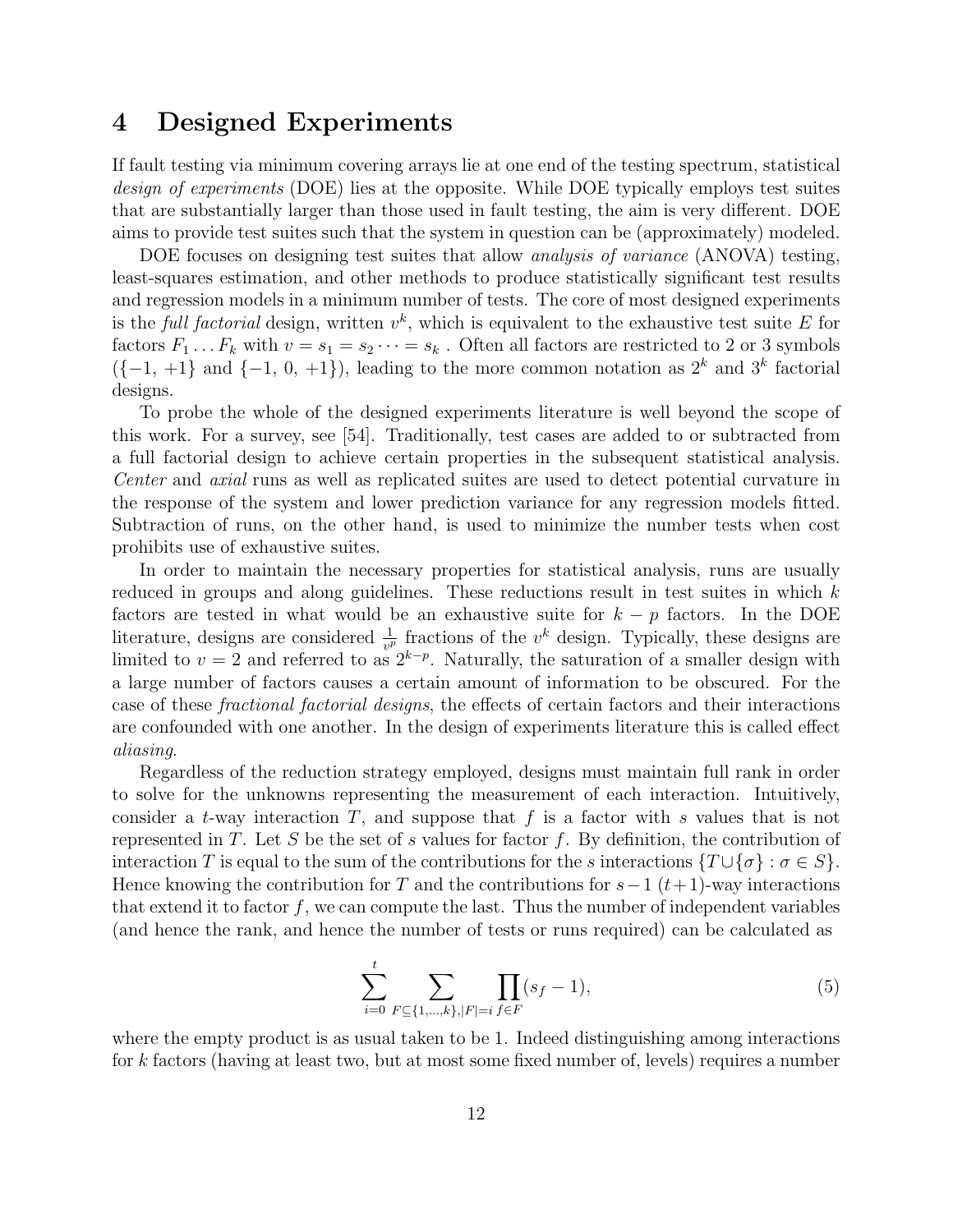of runs that is  $\Theta(k^t)$ , and hence experimental designs are usually restricted to few factors and small interactions.

### 4.1 Linear Contrasts and Factor Effects

Many techniques exist for computing the effect of the factors in a designed experiment on their response, among them ANOVA and least-squares estimation. However, the most basic means of determining factor effects is via linear contrasts.

Generally speaking, a contrast  $\Gamma$  is a linear combination of terms as in equation (6), with parameter value  $\sigma_{i_j} \in S_i$ , the result for the *i*th test case  $\mu_i$  and  $\sum_i^k \sigma_{i_j} = 0$ .

$$
\Gamma = \sum_{i}^{k} \sigma_{i_j} \mu_i \tag{6}
$$

Contrast computation is the reason that designed experiments adopt a  $\{-1, +1\}$  notion instead a standard binary coding. In fact, contrasts prove valuable in vetting any number of hypotheses regarding a test suite. Contrasts are typically used for testing the effect of a factors or t-way interactions that have been previously identified as having some significance. However, Scheffé's method [63] allows comparisons of all contrasts present in a test suite. Thus, even for test suites with pass-fail responses, the effects of fault-causing factors and interactions can be determined, provided the response is coded appropriately.

Speaking very generally, to determine the relative effect of a set of interactions  $\mathcal T$  one needs only to compare the magnitudes of  $\Gamma_{\mathcal{T}}$  the contrast for all  $T \in \mathcal{T}$  with  $\Gamma_{\mathcal{R}}$ , where  $\mathcal{R}$ is the set of all t-way interactions not in  $\mathcal T$ . Similarly, to determine the effect of a single interaction  $T \in \mathcal{T}$ , construct the set of interactions  $\mathcal{R}$  such that  $\{T\} = \mathcal{T}/\mathcal{R}$  and compare the magnitudes of  $\Gamma_{\mathcal{T}}$  and  $\Gamma_{\mathcal{R}}$ .

#### 4.2 Effect Aliasing

Subtracting test cases from full factorial designs is common practice when cost must be minimized and a limited number of interactions require examination. However, use of fractional factorial and other small designs introduces effect aliasing in the design. Wise application of effect aliasing often helps minimize the number of total test cases in a suite without sacrificing its ability to estimate important factors and interactions. Of course, use of reduced designs can prevent accurate estimation of factors if employed haphazardly.

To understand how aliasing manifests itself in designs, and to determine alias structure for a given design, we next discuss aliasing and a mechanism for determining aliasing for any test suite.

Aliasing, as it is understood within DOE, is the *confounding* (i.e., combining) of a factor or interaction's estimated effect with other factors or interactions of the same or higher order. Mathematically, aliasing occurs when a linear dependence exists among two or more columns of a test suite. Naturally, such a dependency alters what can be ascertained via either linear contrasts or least-squares estimation. Reduced designs that contain no confounding among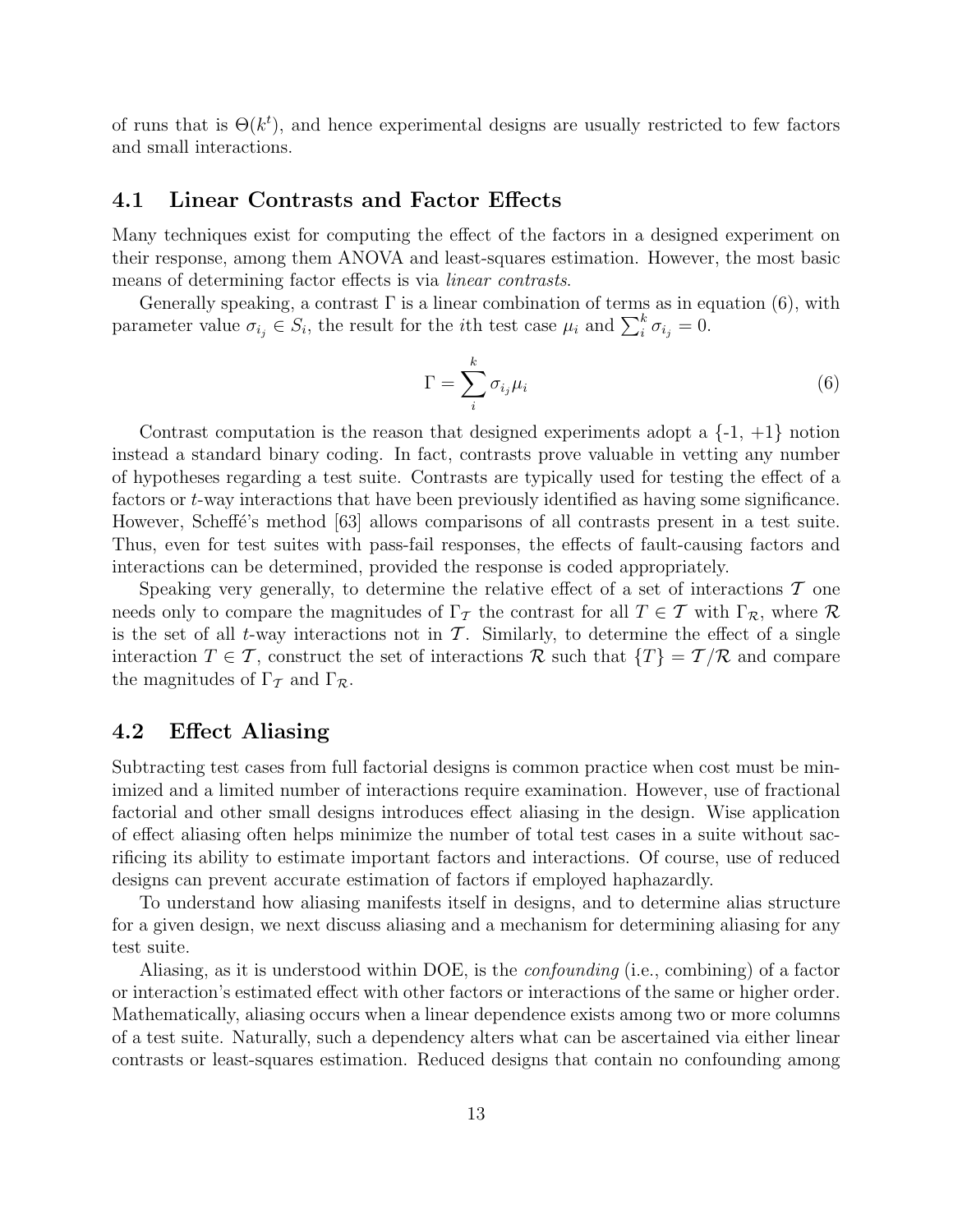factors and interactions of interest are useful tools, and efforts to catalog such designs are extensive.

Common fractional factorial designs are cataloged by *resolution*, a notation designed to indicate the aliasing properties of the design. Designs are typically referred to as being of resolution III, IV, or V. Resolution III designs confound factor effects with 2-way interactions, and 2-way interactions with one another. Resolution IV designs confound 2-way interactions with one another, but main effects are individually estimable. Resolution V designs confound 2-way interactions with 3-way interactions.

While resolution indices are useful for choosing a reduction in runs from the exhaustive test suite, they require the designer to determine a priori what factors and interactions will be aliased in the design. Without preexisting information about the aliasing structure of a design, it can be difficult to grasp what confounding may exist. Moreover, for test suites with an arbitrary number of cases removed from the exhaustive suite, the resolution scheme provides no means of determining the alias relationships.

Bisgaard's work [4] provides a method for computing an *alias matrix A*, which quantifies the confounding between the set of factors in a test suite and a set of interactions. The method is then applied to Taguchi's [71] designs to illustrate its applicability [5]. While Bisgaard's illustrates only the case in which only alias relationship with the set of 2-way interactions in a design, the technique is applicable to any set of interactions among factors. The remainder of the section details the method.

Suppose that an  $N \times k$  design matrix  $\mathbf{X}_1$  is considered sufficient for a test suite. Let some numbers of factors  $F_1 \ldots F_i$  and interactions  $I_j \ldots I_k$  be assigned to the columns of  $\mathbf{X}_1$ . This assignment presumes that the vector of responses **y** is a function of the form  $\mathbf{y} = \mathbf{X}_1 \hat{\boldsymbol{\beta}}_1 + \varepsilon$ , where  $\hat{\beta}_1$  is the 1 × k vector of estimated coefficients for the k factors and interactions represented in  $X_1$ . For this model the expected value function for  $\hat{\beta}_1$  is as in equation (7). The expected value function in (7) illustrates that if the test design represented in  $\mathbf{X}_1$ encompasses all of the significant factors and interactions in the system, then the coefficients estimated in  $\hat{\beta}_1$  are correct and unbiased with respect to random error.

$$
E(\hat{\boldsymbol{\beta}}_1) = E[(\mathbf{X}_1'\mathbf{X}_1)^{-1}\mathbf{X}_1'E(\mathbf{y})]
$$
  
\n
$$
= E[(\mathbf{X}_1'\mathbf{X}_1)^{-1}(\mathbf{X}_1'\mathbf{X}_1)\boldsymbol{\beta}_1 + (\mathbf{X}_1'\mathbf{X}_1)^{-1}\mathbf{X}_1'\varepsilon]
$$
  
\n
$$
= \boldsymbol{\beta}_1
$$
\n(7)

However, assume that the system in question is affected by the factors and interactions assigned to the columns of  $\mathbf{X}_1$  as well as a set of interactions not assigned to columns of  $\mathbf{X}_1$ . Then  $\mathbf{y} = \mathbf{X}_1 \boldsymbol{\beta}_1 + \mathbf{X}_2 \boldsymbol{\beta}_2 + \varepsilon$ . Let the values of the unassigned interactions be assigned to the columns of a second design matrix  $\mathbf{X}_2$ . Then, the expected value function for  $\tilde{\beta}_1$  becomes equation (8).

$$
E(\hat{\boldsymbol{\beta}}_1) = E[(\mathbf{X}_1'\mathbf{X}_1)^{-1}\mathbf{X}_1'E(\mathbf{y})]
$$
  
\n
$$
= (\mathbf{X}_1'\mathbf{X}_1)^{-1}\mathbf{X}_1'\mathbf{X}_1\boldsymbol{\beta}_1 + (\mathbf{X}_1'\mathbf{X}_1)^{-1}\mathbf{X}_1'\mathbf{X}_2\boldsymbol{\beta}_2
$$
  
\n
$$
= \boldsymbol{\beta}_1 + \mathcal{A}\boldsymbol{\beta}_2
$$
\n(8)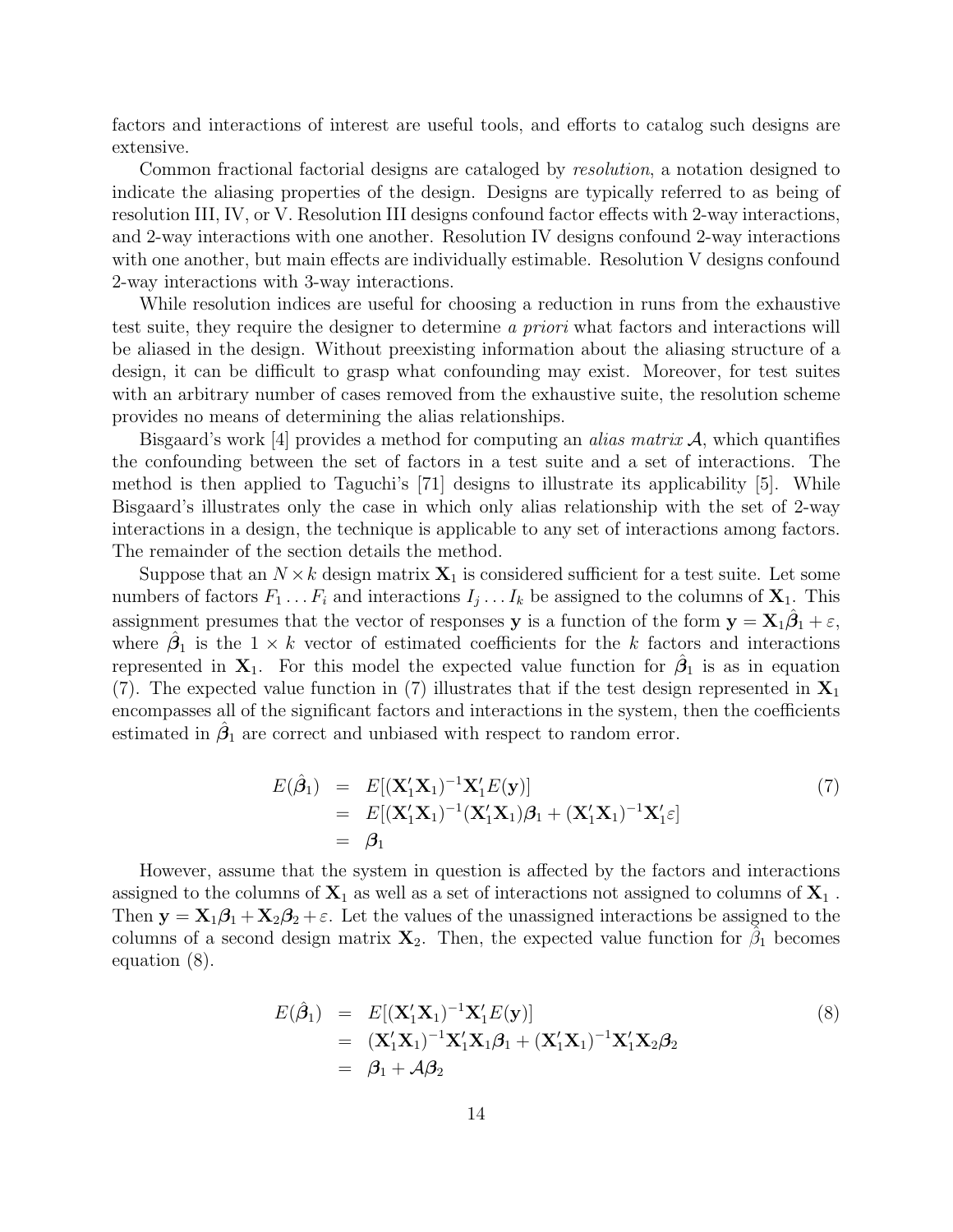Here  $\mathcal{A} = (\mathbf{X}_1' \mathbf{X}_1)^{-1} \mathbf{X}_1' \mathbf{X}_2$  is the *alias matrix.* A captures the aliasing between the factors and interactions in  $X_1$  and  $X_2$ . Equation (9) illustrates the relationship between k factors and their 2-way interactions, but can be generalized such that F contains the factors and interactions tested in  $X_1$  and  $F'$  the interactions represented in  $X_2$ .

$$
\begin{pmatrix}\nF + A\mathbf{F}' = \\
F_1 \\
F_2 \\
\vdots \\
F_k\n\end{pmatrix} + A \begin{pmatrix}\nF_1F_2 \\
F_1F_3 \\
\vdots \\
F_{k-1}F_k\n\end{pmatrix}
$$
\n(9)

Bisgaard's method for identifying alias relationships was developed using a standard statistical coding (i.e.,  $\{-1, 0, +1\}$ ) and multiplicative interactions. However, the relationship between equations (7) and (8) holds no matter the coding or interactions. For instance, our discussion of  $(d, t)$ -detecting/locating designs considers maximum binary interactions. Other types of interactions are both valid and equally likely to be confounded with the factors represented in the test suite.

Srivastava [69] pioneered the study of factorial *search* designs. He identified the obstacle with many experimental designs that arises from assuming that all higher order effects are negligible when some few are perhaps non-negligible. In the search designs proposed by Srivastava, the goal remains to measure the smaller order interactions, but concurrently to determine whether there are higher order interactions with non-negligible contributions (again under the assumption that a small number of higher order interactions are to be "searched"). Katona and Srivastava [41] lay a mathematical foundation for this in the binary case. Subsequently, there has been substantial research on these search designs; see, for example, [31, 32, 66]. While this research does introduce the notion of location, it is in addition to the measurement afforded by a usual factorial design, and hence asks for stronger properties than we require.

# 5 Combinatorial Group Testing

Covering arrays are intended to indicate the presence of faults, and designed experiments to measure and model them; neither is defined so as to simply locate them. In a related setting, combinatorial group testing, location of faults has been extensively studied. Du and Hwang [24] provide an excellent textbook discussion of the research on this subject. The basic combinatorial group testing problem is to isolate exactly  $d$ , or at most  $d$ , defective items among a pool of  $k$  items. To do so, one is permitted to pool items for testing (i.e. form a subset of the items), and test the pool; if positive then the pool contains one or more defective items, if negative it contains none. Of course, there is the possibility in most real experiments of false outcomes, but we consider the case in which tests on pools are reliable. As noted by Du and Hwang [24], there is an extensive literature on both the sequential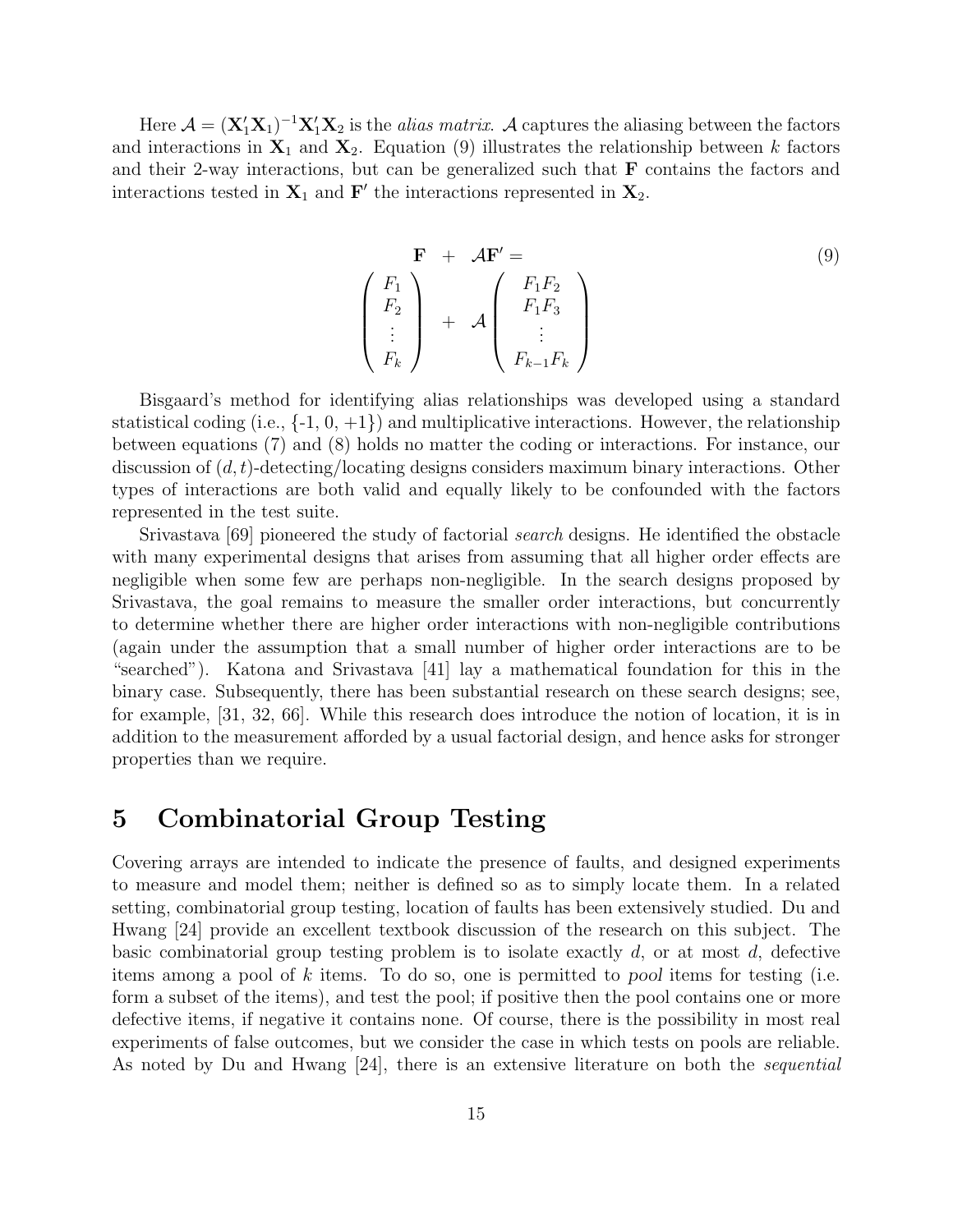(or adaptive) problem in which a pool is formed only after the outcomes of previous tests are known and on the nonadaptive problem in which all pools are assumed to be run in parallel. From origins in testing for diseased individuals in the second world war, group testing was placed on a firm mathematical basis by Sobel and Groll [68]. Applications have been extensive in communications, networking, genomics, and combinatorial search theory. As a result, many different sets of terminology have been developed.

Let M be an  $N \times k(0,1)$ -matrix, and  $d \leq k$  be an integer. Then M is a d-separable matrix if the superposition sum (also called boolean sum or union, which is the componentwise maximum) of any set of d columns of M uniquely determines the set of d columns chosen. It is d-separable if the same holds for all sets of at most d columns. In the testing problem, rows represent pools while columns represent items; a '1' in the *i*th row and *j*th column indicates that the jth item appears in the ith pool. The superposition sum of the defective columns forms the experimental outcomes, which must correspond to a single "explanation" of the defectives. Naturally any column containing a '1' in a row for which the outcome is '0' cannot be defective, but in general this is not sufficient. Hence a stronger condition is often required. Matrix M is d-disjunct if no superposition sum of d columns covers another column.

Treating the columns as binary vectors used as codewords in a communications system, a d-disjunct matrix forms a d-superimposed code. Kautz and Singleton [42] pioneered the use of superimposed codes.

Instead treat the rows of M as an N-set, and for each column form a subset containing the indices of the '1' entries in that column, to form a family  $\mathcal F$  of subsets of an N-set. Then M is d-disjunct if and only if F is d-cover-free; it is d-separable if and only if F is d-union-free; and it is d-separable if and only if  $\mathcal F$  is d-weakly-union-free. See, for example, [27].

Primarily based on [42], the following relationships obtain among separable and disjunct matrices  $([24, \text{Table 7.1}])$ :

$$
\overline{(d+1)}\text{-separable} \Rightarrow d\text{-disjunct} = \overline{d}\text{-disjunct}
$$
\n
$$
\downarrow \text{(delete any row)} \qquad \downarrow
$$
\n
$$
k\text{-separable}, k < d \iff d\text{-separable} \iff \overline{d}\text{-separable}
$$

For asymptotic results, see [26, 27, 62] and [24, Chap. 7]. Numerous combinatorial constructions are available as well.

There are two fundamental differences between our problem in locating defectives and the underlying hypotheses for disjunct and separable matrices. First and foremost, faults in our environment arise from faulty interactions, not from defective items. Second, we are not free to choose arbitrary pools. Let us consider the first problem first. Torney [74] observed that in certain biological situations, positives arise from interactions among items. He proposed the extension of combinatorial group testing to sets pooling, locating specific sets of k items that, when together, form a positive. This has taken the name of group testing for complexes. Macula and his colleagues have developed two-stage methods for this problem [48, 49]; however this topic is much less studied than that of defective items.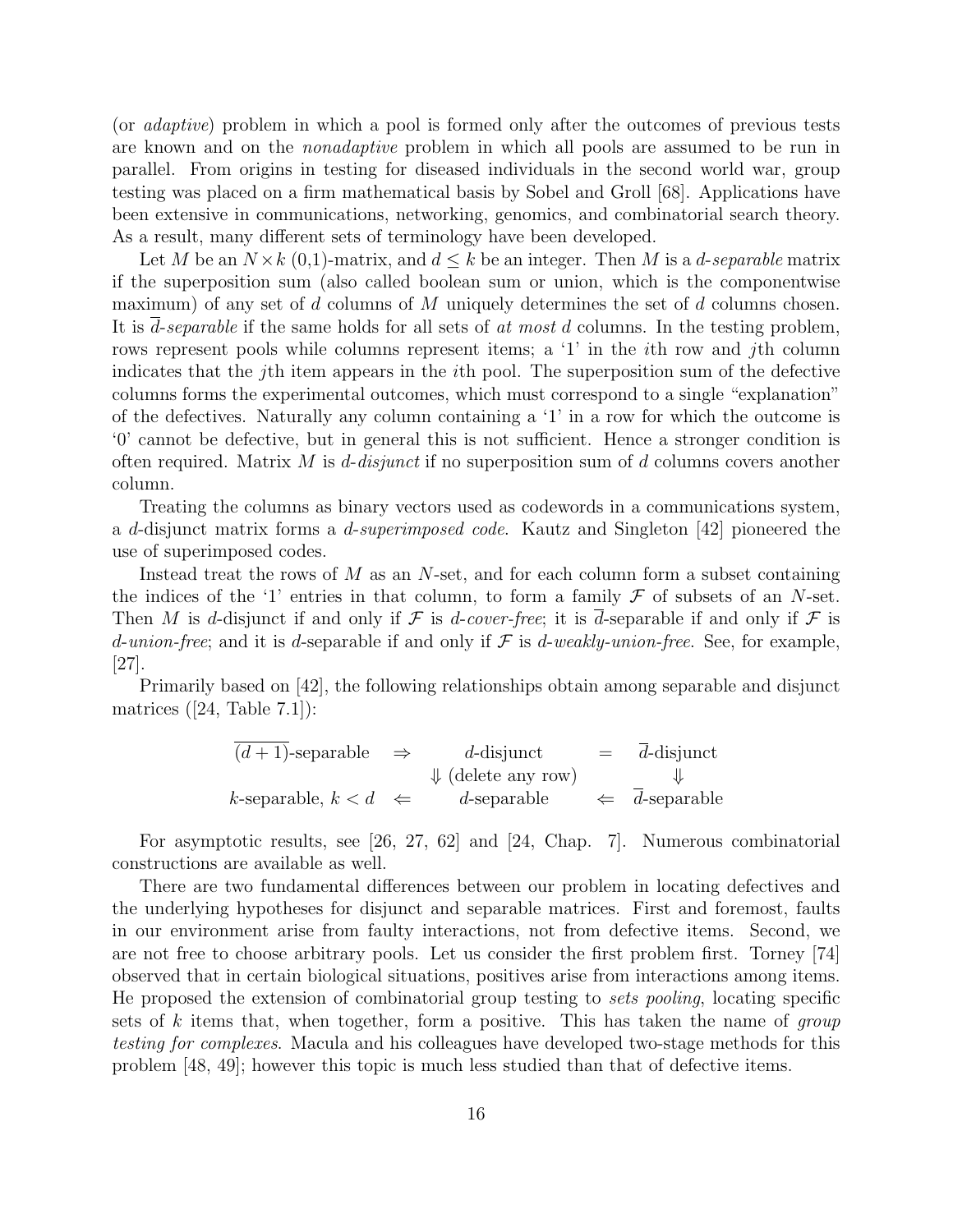However the second difference is the more crucial one. In practice the construction of pools often dictate constraints on the size or structure of the pools. For example, pools may be required to be at most a specified size, or an item may be allowed to appear in at most a specified number of pools. Pools may also be constrained to be among those that can be constructed by a simple mechanical process. Our restrictions are somewhat different. Pools are always formed by the selection, for each factor, of exactly one level. While this severely limits the applicability of specific results from the literature on combinatorial group testing to our problem, the basic framework remains quite similar. Hence we believe that there is much value in pursuing the parallels between locating arrays and combinatorial group testing, especially that for complexes.

# 6 Examples of Locating and Detecting Arrays

In order to illustrate the many definitions, we provide an extensive collection of examples. In each case, we suppose that there are six factors. The first has two levels  $(0 \text{ and } 1)$ , while the remaining five have three each  $(0, 1, \text{ and } 2)$ . There are  $2 \cdot 3^5 = 486$  tests that can be selected; our goal here is to present relatively small sets of tests.

|        |                |                     |        |        | 000000       |
|--------|----------------|---------------------|--------|--------|--------------|
|        |                |                     |        | 001221 | 101221       |
|        |                |                     | 000000 | 010122 | 110122       |
|        | 000000         | 000000              | 001221 | 021012 | 121012       |
| 000000 | 111111         | 001221              | 010122 | 022101 | 022101       |
| 111111 | 022222         | 010122              | 121012 | 012210 | 012210       |
| 022222 | 100000         | 121012              | 122101 | 102112 | 102112       |
|        | 011111         | 122101              | 112210 | 120211 | 120211       |
| (a)    | 122222         | 112210              | 022011 | 112021 | 112021       |
|        | $\mathbf{b}$ ) | $\lfloor c \rfloor$ | 100122 | 111202 | 111202       |
|        |                |                     | (d)    | 121120 | 121120       |
|        |                |                     |        | (e)    | 021122       |
|        |                |                     |        |        | $^{(\rm f)}$ |

Figure 1: (a) 1-covering array; (b) 1-orthogonal array; (c)  $(1,1)$ -locating array; (d)  $(1,1)$ detecting array; (e)  $(2,1)$ -locating array; (f) 2-covering array that is not  $(2,1)$ -locating.

Figure 1 displays some of the simpler arrays. The array in Figure  $1(a)$  contains every 1way interaction at least once, and hence is a 1-covering array. It is not (1,1)-locating because interactions  $(2,1)$  and  $(3,1)$  appear in the same set of rows, in this case just the second row. Nor is it an orthogonal array, because level 0 appears twice for factor 1 while level 1 appears only once. To have equal numbers of occurrences of levels for the first factor, the number of tests must be even; for the remainder, it must be a multiple of 3. Figure 1(b) therefore gives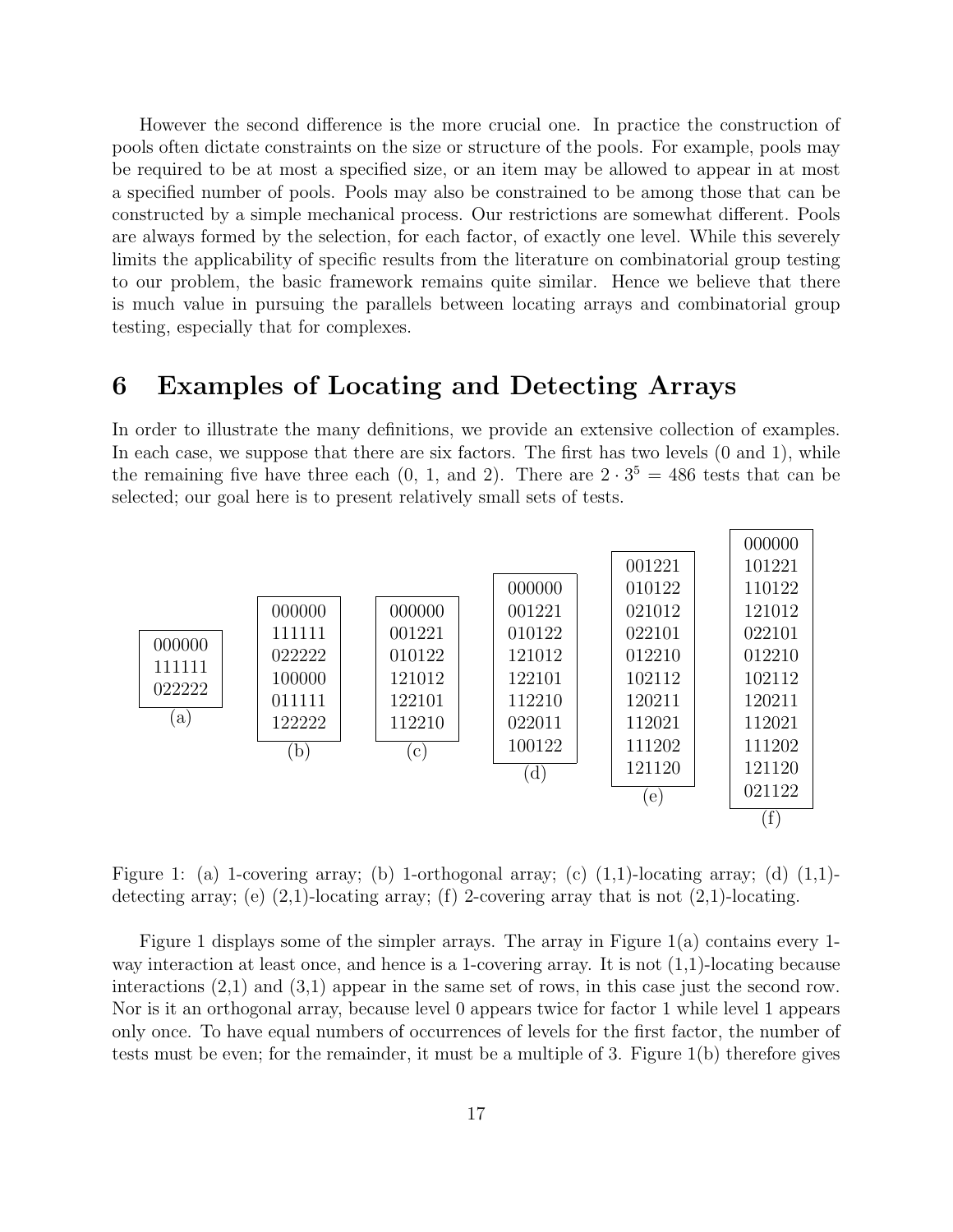a smallest orthogonal array of strength one, having six rows. It also fails to be (1,1)-locating for the same reason: interactions  $(2,1)$  and  $(3,1)$  appear in the same set of rows.

Figure 1(c) gives a  $(1,1)$ -locating array, also with six tests. It fails to be  $(1,1)$ -detecting, because the 1-way interaction (1,0) appears in rows  $\{1, 2, 3\}$  while (2,0) appears in  $\{1, 2\}$ , so the latter interaction is covered by the former. These problems with coverage are remedied in Figure 1(d) by the addition of two rows to form a  $(1,1)$ -detecting array. This array is not  $(2,1)$ -locating; consider the two 2-way interactions  $(1,1)$  and  $(2,2)$ . Collectively they appear in rows  $\{4, 5, 6, 7, 8\}$ . But interactions  $(1,1)$  and  $(3,2)$  appear in the same set of rows. Figure  $1(e)$  presents a  $(2,1)$ -locating array. It is not  $(2,1)$ -detecting because interactions  $(1,0)$  and  $(1,1)$  together cover all others. Nor is it a 2-covering array; interaction  $\{(2,0),(3,0)\}$  is not represented.

| 022212 022002                                                              |                  |
|----------------------------------------------------------------------------|------------------|
| 022110 020022                                                              |                  |
| 001221<br>020100 021202                                                    | 000000 110000    |
| 010122<br>000000<br>021200<br>021011                                       | 101100 021100    |
| 001220<br>000000 110000<br>021101 002222<br>021012                         | 012200 122200    |
| 021100 122200<br>002211 002120<br>002121<br>022101                         | 011010<br>122010 |
| 122010<br>101102<br>012210<br>011010<br>002102 000010                      | 110110 020210    |
| 000000<br>102012<br>001021 001122<br>102112<br>101210<br>002020            | 121020<br>002020 |
| 101221<br>100211<br>012022 012001<br>120211<br>112120<br>100220            | 020120 112120    |
| 010122<br>011111<br>112021<br>011220<br>111001<br>010020 010111            | 010101 102101    |
| 021012<br>012001<br>111202<br>102101<br>001201<br>011220 011120            | 120201 001201    |
| 022101<br>$\mathtt{010202}$<br>020011 121111<br>121120<br>122222<br>122220 | 100011 020011    |
| 012210<br>112210<br>112002<br>112211<br>122201<br>122001<br>001021         | 011111 121111    |
| 102112<br>110120<br>100121<br>120011<br>121200<br>022121<br>120210         | 112211<br>002211 |
| 120211<br>111022<br>010221 102002<br>121210<br>121001<br>102120            | 001021 100121    |
| 112021<br>022222<br>100212<br>120102 012102<br>102100<br>100220            | 022121 121221    |
| 111202<br>012012 000112<br>020112<br>120021<br>100020<br>100021            | 102002 012102    |
| 121120<br>110212 021212<br>100102 100110<br>021010<br>010220               | 000202 111202    |
| (a)<br>101001 101112<br>120021<br>001022<br>120022 111122                  | 101012 012012    |
| 112122 112101<br>121201<br>020102<br>022222                                | 110212 021212    |
| 112112 110211<br>022010<br>122100<br>(d)                                   | 010022 120022    |
| 110000 110120<br>002201<br>$\overline{(b)}$                                | 001122 111122    |
|                                                                            |                  |
| 111212 111022                                                              | 102222 022222    |
| (c)<br>111102                                                              | (f)              |

Figure 2: (a) 2-covering array; (b) 2-orthogonal array; (c)  $(1,2)$ -locating array; (d)  $(1,2)$ detecting array; (e)  $(2,2)$ -locating array that is not  $(1,2)$ -detecting; (f)  $(2,2)$ -locating array.

Now let us turn to detecting interactions of strength two. Figure 1(f) gives a 2-covering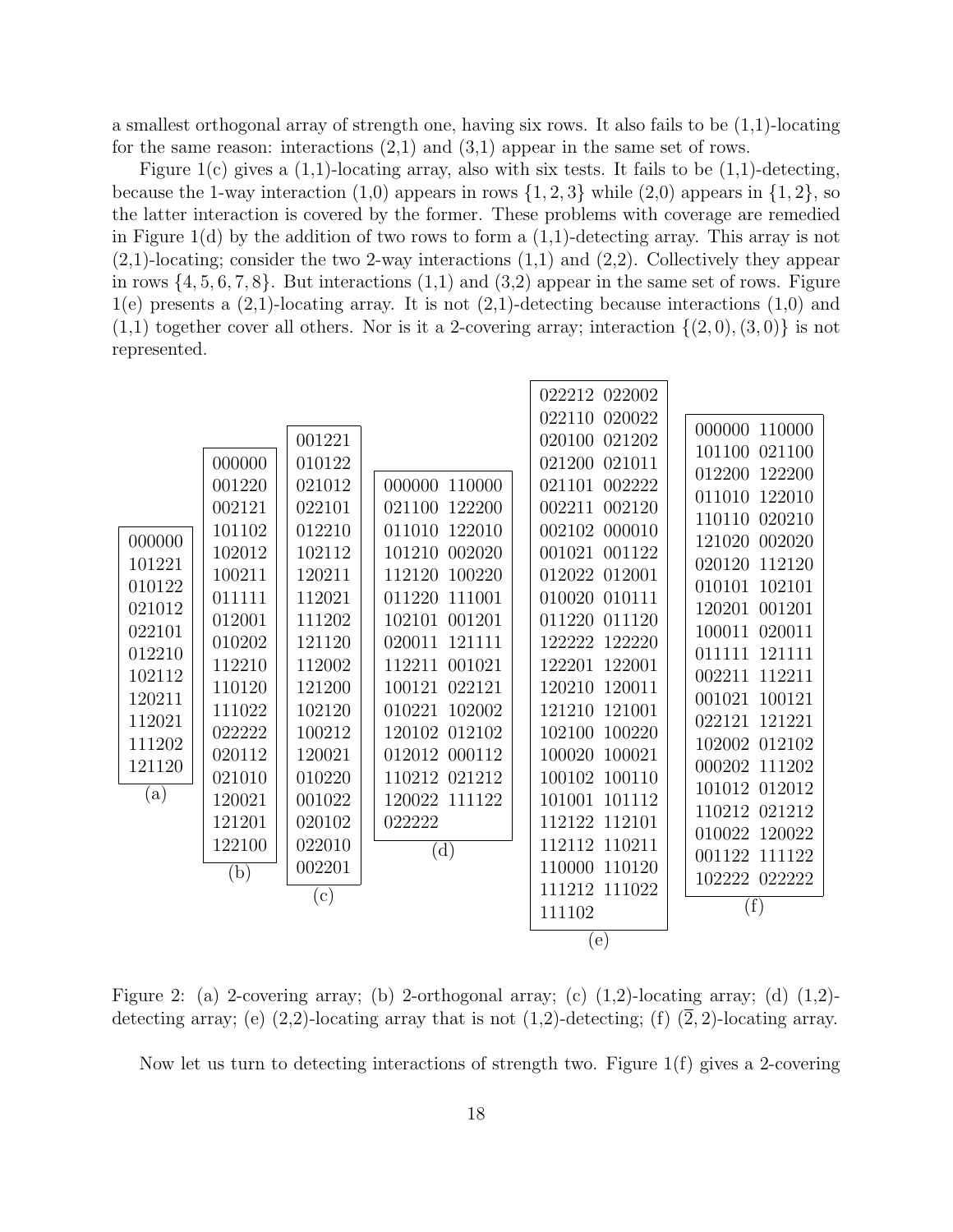array that is not a  $(2,1)$ -locating array; interactions  $(1,1)$  and  $(4,1)$  appear in the same tests as  $(1,1)$  and  $(6,2)$ . Contrast with Figure 1(e). One is 2-covering but not  $(2,1)$ -locating, while the other is  $(2,1)$ -locating but not 2-covering. Figure  $1(f)$  is not an optimal 2-covering; instead the test suite in Figure  $2(a)$  is an optimal one, with eleven tests [18]. This array is also  $(2,1)$ -locating. It is not  $(1,2)$ -locating, however;  $\{(1,0),(2,0)\}$  and  $\{(1,0),(3,0)\}$  appear in the same tests (only the first in each case). Nor is it an orthogonal array of strength two; indeed an optimal orthogonal array, shown in Figure 2(b), has 18 tests [36].

Now Figure  $2(c)$ , with 20 tests, is a  $(1,2)$ -locating array but is not  $(1,2)$ -detecting. Figure  $2(d)$ , with 31 tests, is (1,2)-detecting but not (2,2)-locating. Figure 2(e), with 47 tests, is  $(2,2)$ -locating. Despite this it is not  $(\overline{2}, 2)$ -locating, nor is it even  $(1,2)$ -detecting. However Figure 2(f), with 42 tests, is  $(\overline{2}, 2)$ -locating (and hence  $(2,2)$ -locating and  $(1,2)$ -detecting).

An optimal 3-covering array for these parameters has 33 tests [12], while an optimal 3-orthogonal array has 54 tests [6].

### 7 Feasibility for Location and Detection

Our goal in providing thumbnail introductions to the three allied areas is to provide a context for the study of locating and detecting arrays. None of these areas offers a solution, but each provides both relevant results and a framework for the combinatorial study of locating and detecting arrays. Naturally the first question is for what parameters a locating or detecting array can exist at all, no matter how large its number of rows. Throughout this discussion we consider an  $N \times k$  array of type  $(s_1, \ldots, s_k)$  with  $1 \leq s_1 \leq s_2 \leq \cdots \leq s_k$ . Write  $\tau_t = \sum_{T \subseteq \{1,\dots,k\}, |T|=t} \prod_{i \in T} s_i$ , the total number of t-way interactions, and write  $\gamma_t = \sum_{i=0}^t \tau_t$ . Write  $\mu_t = \prod_{i=1}^t s_i$  and  $\nu_t = (\prod_{i=1}^{t-1} s_i) \cdot s_{t+1}$ .

We restrict parameters of locating and detecting arrays to nontrivial parameters as follows. First consider the number of faults. Since there are exactly  $\tau_t$  possible t-way interactions, we treat  $(d, t)$ -arrays only when  $0 \leq d \leq \tau_t$ . Similarly we treat  $(d, t)$ -arrays in the same range; when  $d > \tau_t$ , a  $(d, t)$ -locating array is precisely a  $(\overline{\tau_t}, t)$ -locating array. The same observations apply with  $\bar{t}$  in place of t, since the largest independent set of interactions of strength at most  $t$  consists of those of strength exactly  $t$ .

Since there are exactly  $\gamma_t$  possible interactions of strength at most t,  $(d,\hat{t})$ -arrays are treated only when  $0 \leq d \leq \gamma_t$ . Similarly  $(\bar{d}, \hat{t})$ -locating arrays with  $d > \gamma_t$  are precisely  $(\overline{\gamma_t}, \hat{t})$ -arrays.

Next consider the number of columns (factors), k. When  $k < t$  and  $d > 0$ , no  $(d, t)$ locating array can exist, and any  $(\overline{d},\overline{t})$ -locating array is precisely a  $(\overline{d},\overline{k})$ -locating array. Hence we treat only cases with  $k \geq t$ .

Lastly we require that  $s_1 > 1$  in order to avoid factors that take on unique levels.

To unify the discussion of locating and detecting arrays, a preliminary observation is useful.

**Lemma 7.1.** A  $(d, t)$ -detecting array is  $(\overline{d}, t)$ -locating and  $(d, t)$ -locating; a  $(\overline{d}, t)$ -locating array is  $(d-1, t)$ -detecting.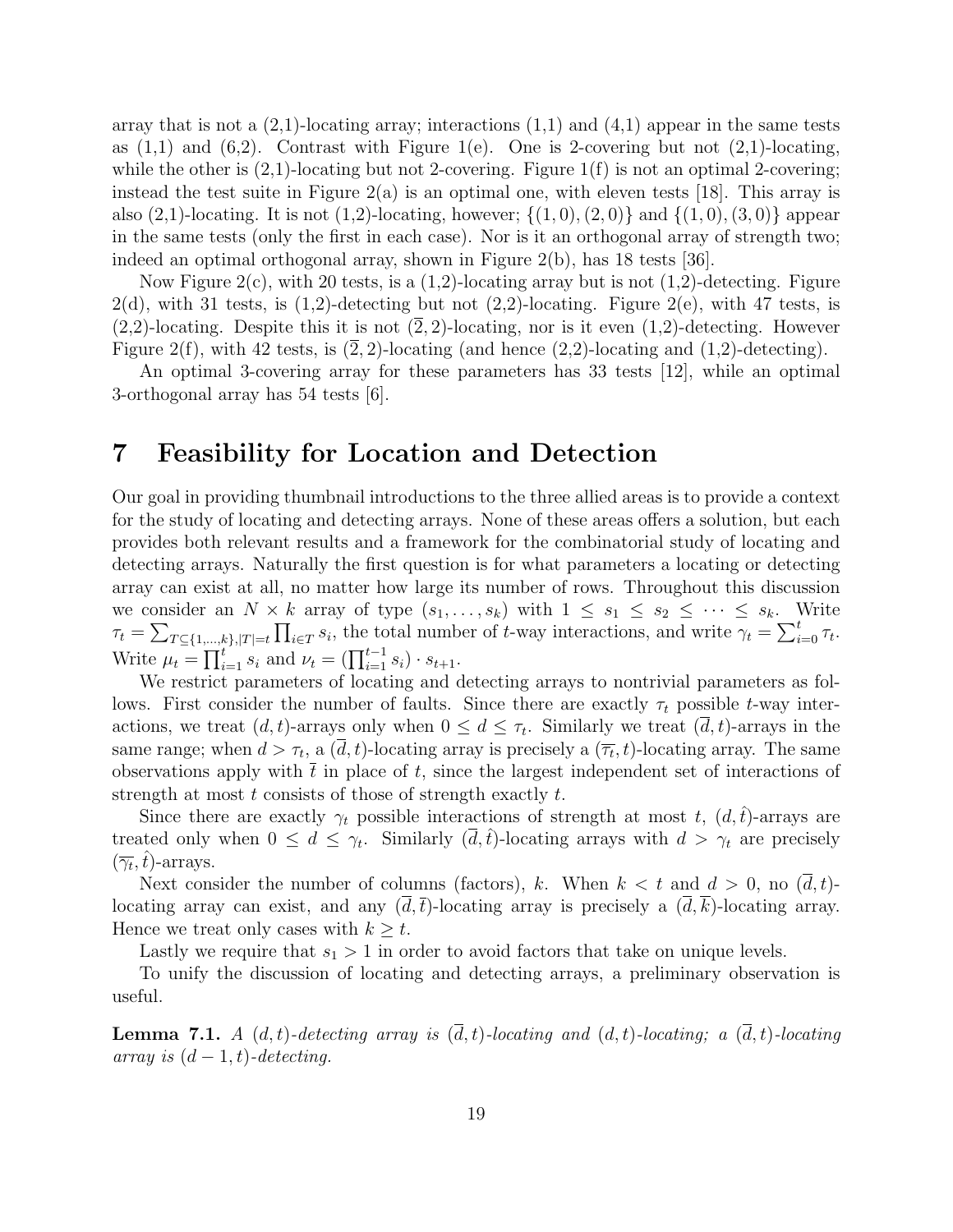Proof. An array A that is not  $(d, t)$ -locating has two sets  $\mathcal{T}_1$  and  $\mathcal{T}_2$  of d interactions of strength t for which  $\rho(A, \mathcal{T}_1) = \rho(A, \mathcal{T}_2)$ . The same sets establish that A is not  $(\overline{d}, t)$ -locating. Now let  $T \in \mathcal{T}_2 \setminus \mathcal{T}_1$ . Then  $\rho(A, T) \subseteq \rho(A, \mathcal{T}_1)$ , and hence A is not  $(d, t)$ -detecting.

For the second statement, if A is not  $(d-1,t)$ -detecting, consider a set T of  $d-1$ interactions of strength t, and an interaction  $T \notin \mathcal{T}$  for which  $\rho(A, T) \subseteq \rho(A, \mathcal{T})$ . Then  $\rho(A, \mathcal{T}) = \rho(A, \mathcal{T} \cup \{T\})$ , and hence A is not  $(d, t)$ -locating.

Lemma 7.1 holds for  $\hat{t}$  in place of t by similar arguments. For  $\overline{t}$ , the argument is slightly more complicated:

**Lemma 7.2.** A  $(d,\bar{t})$ -detecting array is  $(\bar{d},\bar{t})$ -locating and  $(d,\bar{t})$ -locating; a  $(\bar{d},\bar{t})$ -locating array is  $(d-1,\bar{t})$ -detecting.

Proof. An array A that is not  $(d,\bar{t})$ -locating has two independent sets  $\mathcal{T}_1$  and  $\mathcal{T}_2$  of d interactions of strength at most t for which  $\rho(A, \mathcal{T}_1) = \rho(A, \mathcal{T}_2)$ . The same sets establish that A is not  $(d,t)$ -locating. Set  $\mathcal{R}_1 = \mathcal{T}_1$  and  $\mathcal{R}_2 = \mathcal{T}_2$ . If  $\mathcal{R}_2 \setminus \mathcal{T}_2$  contains an interaction that is not independent of  $\mathcal{T}_2$ , remove it. Symmetrically, if  $\mathcal{T}_2 \setminus \mathcal{R}_2$  contains an interaction that is not independent of  $\mathcal{R}_2$ , remove it. Repeat until no such dependent interactions remain. If  $T \in \mathcal{R}_x \setminus \mathcal{R}_y$  for  $\{x, y\} = \{1, 2\}$ , then  $\rho(A, T) \subseteq \rho(A, \mathcal{R}_y)$ , and hence A is not  $(d, t)$ -detecting. It remains to treat the case that  $\mathcal{R}_1 = \mathcal{R}_2$ ; consider the last interaction T that was removed, and suppose that it was removed from  $\mathcal{R}_1$ . Since T is dependent on some interaction in  $\mathcal{R}_2$ , and  $\mathcal{R}_1 = \mathcal{R}_2$ , we find that  $\mathcal{T}_1$  is not independent, a contradiction.

For the second statement, if A is not  $(d-1,\bar{t})$ -detecting, consider a set T of  $d-1$ interactions of strength at most t, and an independent interaction  $T \notin \mathcal{T}$  for which  $\rho(A, T) \subseteq$  $\rho(A, \mathcal{T})$ . Then  $\rho(A, \mathcal{T}) = \rho(A, \mathcal{T} \cup \{T\})$ , and hence A is not  $(d, \overline{t})$ -locating.

For detecting arrays, certain cases are equivalent. We employ an auxiliary lemma to explore this.

**Lemma 7.3.** For an array A and  $s_1 \leq d \leq \tau_t$ , there exists a set T of d independent interactions each of strength at most t, for which  $\rho(A, \mathcal{T})$  contains all rows of A.

Proof. If  $s_1 \leq d \leq s_1 + \sum_{T \subseteq \{2,\ldots,k\}, |T|=t} \prod_{i \in T} s_i$ , T can be chosen to contain all 1-way interactions involving the first factor, together with the remaining  $t$ -way interactions, none involving the first factor. In general, for  $m \leq t$  when  $s_1 s_2 \cdots s_m \leq d \leq s_1 s_2 \cdots s_m +$  $\sum_{T \subseteq \{1,\ldots,k\},|T \cap \{1,\ldots,m\}| \le m,|T|=t} \prod_{i \in T} s_i, T$  can be chosen to contain all m-way interactions involving the first  $m$  factors, together with the remaining  $t$ -way interactions, none involving all of the first m factors. Applying this for  $m = 1, \ldots, t$  yields the result.

**Lemma 7.4.** For  $d < \tau_t$ , a  $(d, t)$ -detecting array is equivalent to a  $(d, t)$ -detecting array and a  $(d,\bar{t})$ -detecting array is equivalent to a  $(d,\bar{t})$ -detecting array. For  $d < \gamma_t$ , a  $(d,\hat{t})$ -detecting array is equivalent to a  $(\bar{d},\hat{t})$ -detecting array.

Proof. For t and  $\hat{t}$ , if there is a set T of at most interactions and an interaction  $T \notin \mathcal{T}$ for which  $\rho(A,T) \subseteq \rho(A,T)$ , additional interactions other than T and those in T can be adjoined to T without affecting this inclusion. For  $\bar{t}$ , such additional interactions must be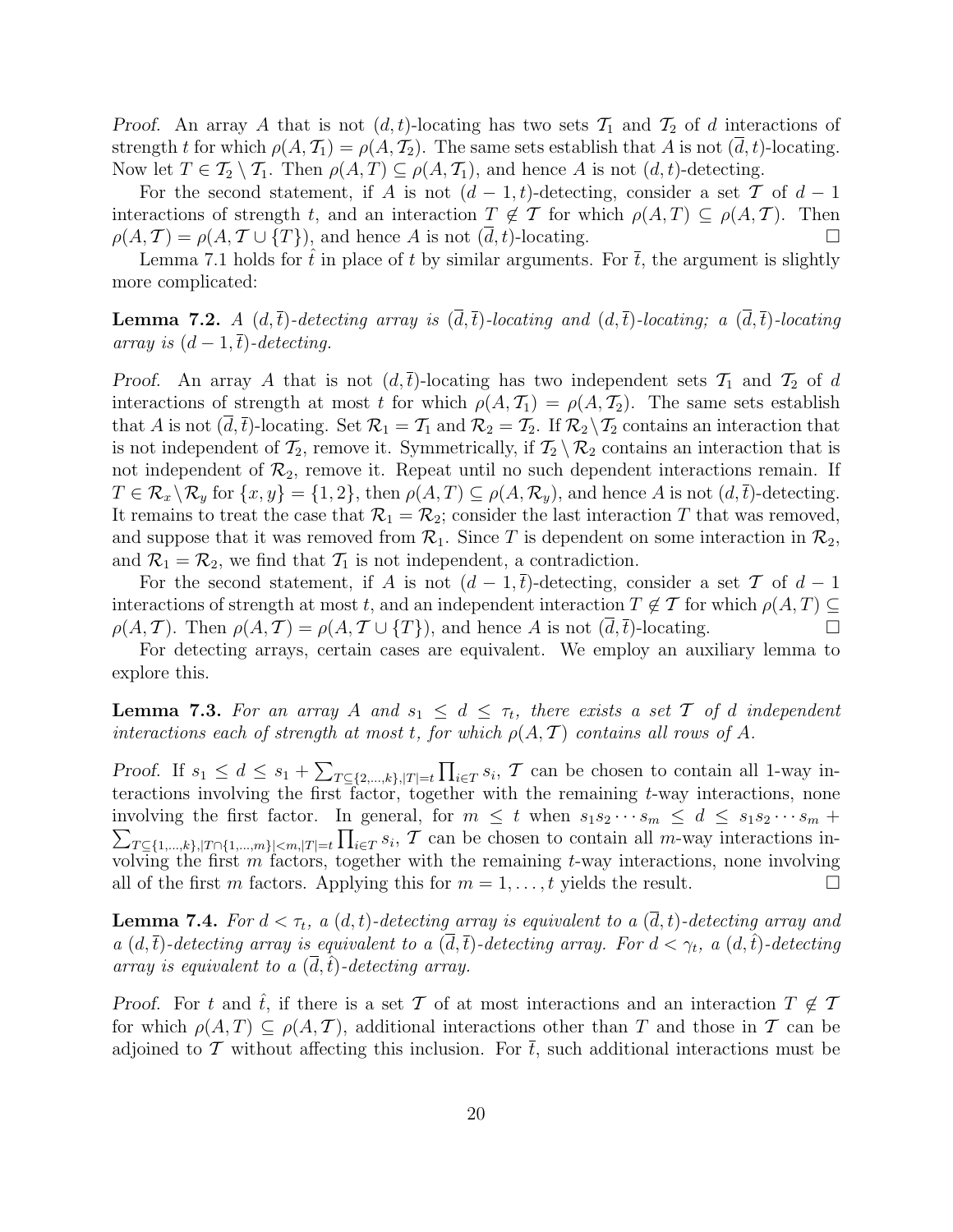independent. If no interaction of strength at most t is independent of T, then  $\rho(A, T)$ contains all rows of A. Lemma 7.3 completes the proof.  $\Box$ 

For convenience, we summarize these (together with Lemma 7.6 to follow) in tabular form (when marked with an asterisk, one requires that  $d < \gamma_t$ ; when marked with a plus sign,  $d < \tau_t$ :

$$
(\overline{d}, \hat{t})\text{-detecting} \Rightarrow (\overline{d}, \overline{t})\text{-detecting} \Rightarrow (\overline{d}, t)\text{-detecting}
$$
\n
$$
\updownarrow^*
$$
\n
$$
(d, \hat{t})\text{-detecting} \Rightarrow (d, \overline{t})\text{-detecting} \Rightarrow (d, t)\text{-detecting}
$$
\n
$$
\downarrow^*
$$
\n
$$
(\overline{d}, \hat{t})\text{-locating} \Rightarrow (\overline{d}, \overline{t})\text{-locating} \Rightarrow (\overline{d}, t)\text{-locating} \Rightarrow (d, t)\text{-locating} \Rightarrow (d, t)\text{-locating} \Rightarrow (d, t)\text{-locating} \Rightarrow (d, t)\text{-locating} \Rightarrow (d, t)\text{-locating} \Rightarrow (d, t)\text{-locating} \Rightarrow (d, t)\text{-locating} \Rightarrow (d, t)\text{-locating} \Rightarrow (d, t)\text{-locating} \Rightarrow (d, t)\text{-locating} \Rightarrow (d, t)\text{-locating} \Rightarrow (d, t)\text{-locating} \Rightarrow (d, t)\text{-locating} \Rightarrow (d, t)\text{-locating} \Rightarrow (d, t)\text{-locating} \Rightarrow (d, t)\text{-locating} \Rightarrow (d, t)\text{-locating} \Rightarrow (d, t)\text{-locating} \Rightarrow (d, t)\text{-locating} \Rightarrow (d, t)\text{-locating} \Rightarrow (d, t)\text{-locating} \Rightarrow (d, t)\text{-locating} \Rightarrow (d, t)\text{-locating} \Rightarrow (d, t)\text{-locating} \Rightarrow (d, t)\text{-locating} \Rightarrow (d, t)\text{-locating} \Rightarrow (d, t)\text{-locating} \Rightarrow (d, t)\text{-locating} \Rightarrow (d, t)\text{-locating} \Rightarrow (d, t)\text{-locating} \Rightarrow (d, t)\text{-locating} \Rightarrow (d, t)\text{-locating} \Rightarrow (d, t)\text{-locating} \Rightarrow (d, t)\text{-locating} \Rightarrow (d, t)\text{-locating} \Rightarrow (d, t)\text{-locating} \Rightarrow (d, t)\text{-locating} \Rightarrow (d, t)\text{-locating} \Rightarrow (d, t)\text{-locating} \Rightarrow (d, t)\text{-locating} \Rightarrow (d, t)\text{-locating} \Rightarrow (d, t)\text{-locating} \Rightarrow (d, t)\text{-locating} \Rightarrow (d, t)\text{-locating} \Rightarrow (d, t)\text{-locating} \Rightarrow (d, t)\text{-locating} \Rightarrow (d, t)\text{-loc
$$

To establish existence of locating and detecting arrays, it suffices to consider the inclusion of every possible test. The *exhaustive* array is the one having  $\tau_k$  distinct rows, every possible test.

**Lemma 7.5.** When  $k = t$ , the exhaustive array E is a  $(\bar{d}, t)$ -detecting array for all d.

Proof. Every row contains a single interaction.

# 7.1 (d, t)- and  $(\overline{d}, t)$ -Arrays

When  $d = \tau_t$ , every array is  $(d, t)$ -detecting since by hypothesis all of the possible interactions are known to be faulty. So we treat only cases with  $d < \tau_t$ .

**Lemma 7.6.** Every  $(d, t)$ -locating array with  $\tau_t > d > 0$  is a  $(d - 1, t)$ -locating array.

Proof. If T and R are different sets of d−1 interactions of strength t with  $\rho(A, \mathcal{R}) = \rho(A, \mathcal{T}),$ any interaction in neither  $\mathcal R$  nor  $\mathcal T$  can be added to both without affecting the equality. It remains to treat the case that  $\mathcal{R} \cup \mathcal{T}$  contains all  $\tau_t$  interactions. When this occurs, their intersection has size at most  $d-2$  while their union has size at least  $d+1$ . Therefore  $\mathcal T$ and R disagree in at least two interactions. Then let  $T \in \mathcal{T} \setminus \mathcal{R}$  and  $R \in \mathcal{R} \setminus \mathcal{T}$ . Then  $\rho(A, \mathcal{R} \cup \{T\}) = \rho(A, \mathcal{T} \cup \{R\})$  but  $\mathcal{R} \cup \{T\} \neq \mathcal{T} \cup \{R\}.$ 

**Lemma 7.7.** If  $k > t$  and  $min(\mu_t + 1, \nu_t) < d < \tau_t$ , no  $(d, t)$ -locating array A exists.

Proof. First we prove the statement for  $d = \mu_t + 1$ . For the set T containing all  $\mu_t$  t-way interactions involving factors  $\{1, \ldots, t\}, \rho(A, \mathcal{T})$  contains all rows of A. Choose two different t-way interactions that are not in  $\mathcal{T}$ ; adjoining each independently to  $\mathcal{T}$  does not alter the rows involved, and hence we have produced two different sets of  $\mu_t + 1$  t-way interactions generating the same set of rows.

Next consider the case when  $\nu_t = \mu_t$ . Form the set R of all  $\nu_t$  t-way interactions involving factors  $\{1,\ldots,t-1\}\cup\{t+1\}$ . Then  $\rho(A,\mathcal{R})$  contains all rows of A. Then  $\rho(A,\mathcal{R})=\rho(A,\mathcal{T})$ but  $\mathcal{R} \neq \mathcal{T}$ .

Complete the proof by applying Lemma 7.6.

In fact a much stronger bound holds: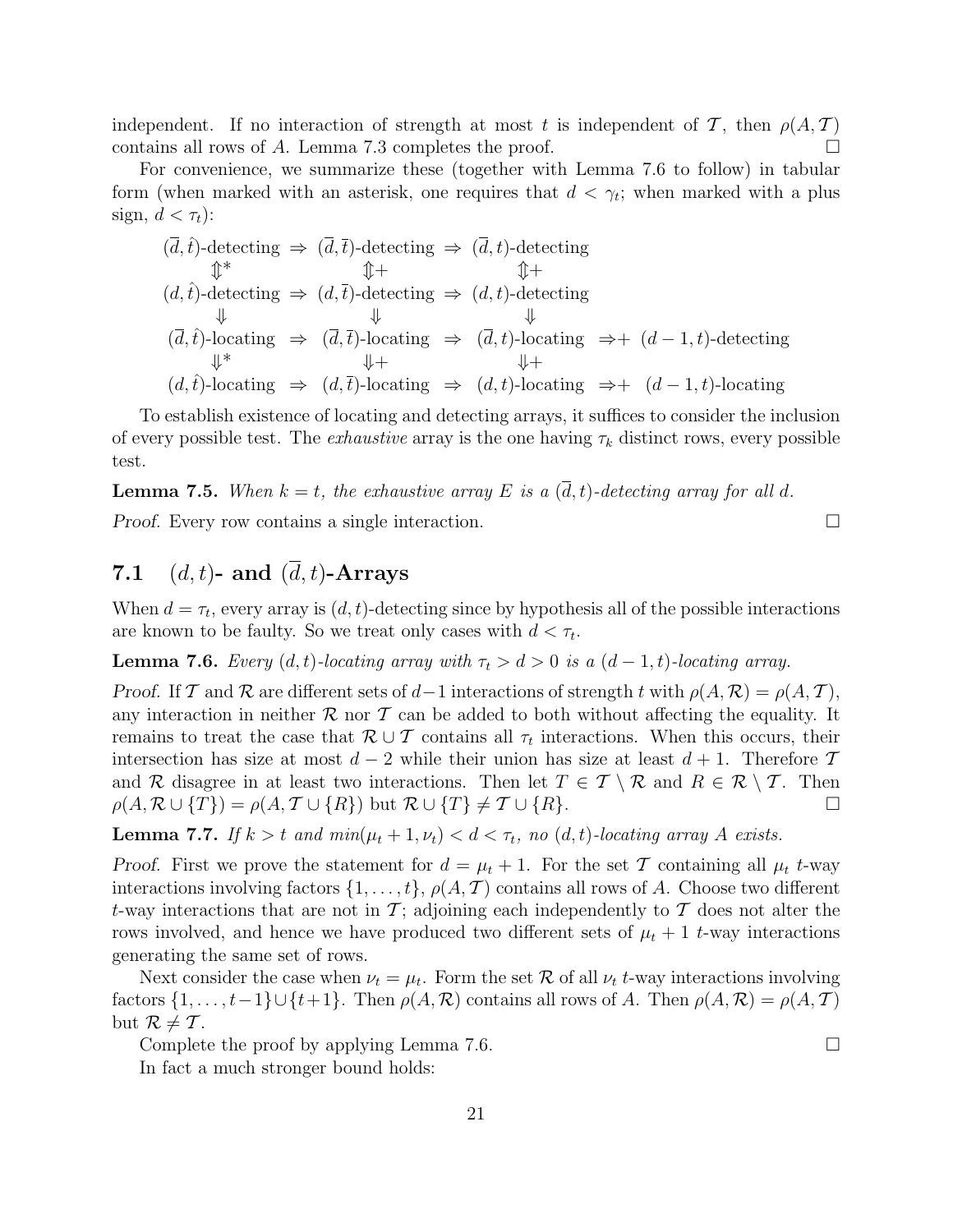**Lemma 7.8.** If  $k > t$  and  $min(s_1, s_2 - 1) < d \leq \mu_t$ , no  $(d, t)$ -locating array A exists.

Proof. We first prove the statement for  $d = s_1 + 1$ . Consider the t-way interactions  $T =$  $\{(2, v_{21}), \ldots, (t + 1, v_{t+1,1})\}$  and  $R = \{(2, v_{21}), \ldots, (t + 1, v_{t+1,2})\}$ . Form the set  $\mathcal T$  of  $t$ way interactions  $\{\{(2, v_{21}), \ldots, (t, v_{t1})\} \cup \{(1, i)\} : i \in S_1\}.$  Then  $\rho(A, T) \subseteq \rho(A, T)$  and  $\rho(A, R) \subseteq \rho(A, \mathcal{T})$ , and hence  $\rho(A, \mathcal{T} \cup \{R\}) = \rho(A, \mathcal{T} \cup \{T\})$ .

Next we consider the case when  $d = s_1 = s_2$ . Form  $\mathcal{T}$  as  $\{\{(3, v_{31}), \ldots, (t + 1, v_{t+1,1})\}\cup\{0\}$  $\{(1,i)\}: i \in S_1\}$  and  $\mathcal R$  as  $\{\{(3,v_{31}),\ldots,(t+1,v_{t+1,1})\}\cup\{(2,i)\}: i \in S_2\}$ . Then  $\rho(A,\mathcal R)$  =  $\rho(A, \mathcal{T})$  but  $\mathcal{R} \neq \mathcal{T}$ .

**Lemma 7.9.** Every  $(\bar{d}, t)$ -locating array is  $(d', t)$ -locating for every  $d' \leq min(d, \tau_t)$ .

Proof. This follows immediately from the definitions.

**Lemma 7.10.** When  $k > t \ge 1$  and  $0 < d < min(s_1 + 1, s_2)$ , the exhaustive array E is  $(d, t)$ -locating and hence is a  $(d, t)$ -locating array.

Proof. Consider two different sets  $\mathcal T$  and  $\mathcal R$ , each of at most  $s_1$  t-way interactions, with R having at least as many interactions as T. If T has fewer than  $s_1$  interactions, consider an interaction R in  $\mathcal{R} \setminus \mathcal{T}$ . For every  $T \in \mathcal{T}$ , if R and T are on the same factors, then the sets of rows in which they occur are disjoint. Otherwise if  $\ell$  is a factor of T but not R, T can contain at most  $\frac{1}{s_{\ell}}$  of the rows containing R. Since  $|\mathcal{T}| < |\mathcal{R}| \leq d \leq s_1$ ,  $\rho(E, R) \nsubseteq \rho(E, \mathcal{T})$ .

Otherwise T and R each have  $s_1$  interactions. Choose  $T \in \mathcal{T} \setminus \mathcal{R}$  and  $R \in \mathcal{R} \setminus \mathcal{T}$ . Every interaction in T covers at most  $\frac{1}{s_1}$  rows in  $\rho(E, R)$ , and symmetrically every interaction in R covers at most  $\frac{1}{s_1}$  rows in  $\rho(E,T)$ . Thus all rows can be covered when each accounts for exactly  $\frac{1}{s_1}$ . Consider the factors shared by T and R. If they are on the same factors, then they cover disjoint rows. Let  $\alpha$  be a factor of T but not R, and  $\beta$  be a factor of R but not T. Then R covers at most  $\frac{1}{s_\beta}$  of those covered by T, and T covers at most  $\frac{1}{s_\alpha}$  of those covered by R. This necessitates that  $s_{\alpha} = s_{\beta} = s_1$ , and hence since  $\alpha \neq \beta$  that  $s_1 = s_2$ . Since  $d \leq s_2 - 1$  by hypothesis, T and R do not arise in the same sets of rows.

**Lemma 7.11.** When  $k > t$  and  $\tau_t > d \geq s_1$ , there is no  $(d, t)$ -detecting array.

Proof. Form the set T of t-way interactions  $\{\{(2, v_{21}), \ldots, (t, v_{t1})\} \cup \{(1, i)\} : i \in S_1\}.$ Then for  $T = \{(2, v_{21}), \ldots, (t, v_{t1}), (t + 1, v_{t+1,1})\}, \rho(A, T) \subseteq \rho(A, T)$ .

**Lemma 7.12.** When  $d < s_1$ , the exhaustive array is a  $(d, t)$ -detecting array.

*Proof.* This follows from Lemmas 7.1 and 7.10 except when  $d + 1 = s_1 = s_2$ , so we treat this case. If T is a set of fewer than  $s_1 = s_2$  t-way interactions and  $T \notin \mathcal{T}$  is a t-way interaction, every interaction in T accounts for at most  $\frac{1}{s_1}$  of the tests containing T; hence some test containing T contains no interaction in T.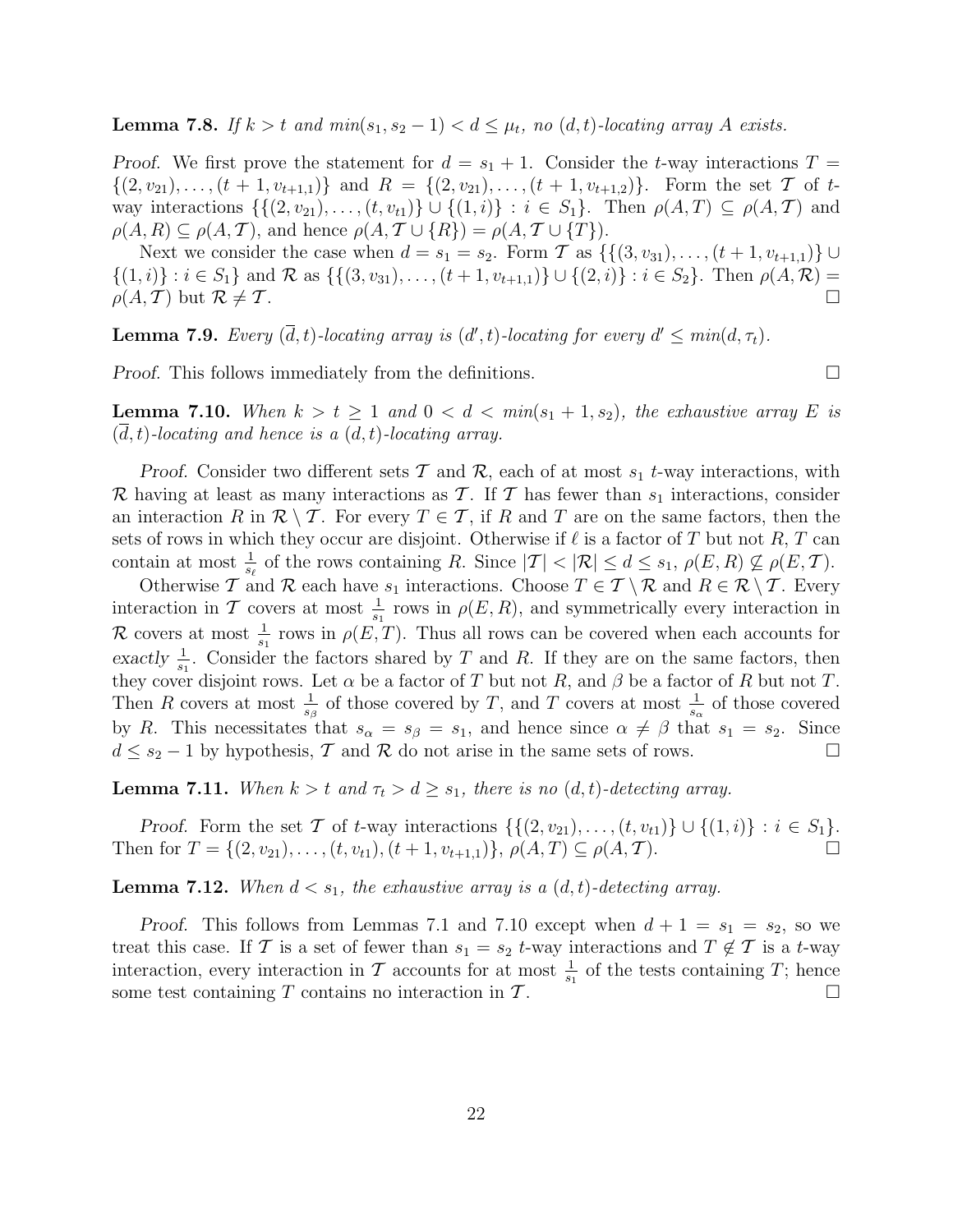# 7.2  $(d, \bar{t})$ - and  $(\bar{d}, \bar{t})$ -Arrays

**Lemma 7.13.** Every  $(d, \overline{t})$ -locating array with  $d < \tau_t$  is  $(d', t')$ -locating for every  $t' \leq t$  and  $d' \leq min(d, \tau_{t'})$ .

Proof. Suppose to the contrary that A is  $(d, \overline{t})$ -locating but not  $(d', t')$ -locating. Then there are sets  $\mathcal{R}$  and  $\mathcal{T}$ , each containing d' independent interactions of strength  $t'$ , for which  $\rho(A, \mathcal{R}) = \rho(A, \mathcal{T})$ . We can adjoin further independent interactions to enlarge each (to get d) interactions), unless in the process we find that  $\rho(A, \mathcal{R}) = \rho(A, \mathcal{T})$  contains all rows. Lemma 7.3 completes the proof.

**Lemma 7.14.** Every  $(\overline{d}, \overline{t})$ -locating array is  $(\overline{d}, t')$ -locating for every  $t' \leq t$  and  $(d', \overline{t})$ -locating for every  $d' \leq min(d, \tau_t)$ .

Proof. This follows immediately from the definitions.

**Lemma 7.15.** If  $s_1 \leq d$ , no  $(\overline{d},\overline{t})$ -locating array A exists.

Proof. When  $d = s_1$ , form set T to contain the unique 0-way interaction. Form R to contain all 1-way interactions involving the first factor. Then  $\rho(A, \mathcal{R}) = \rho(A, \mathcal{T})$  but  $\mathcal{R} \neq \mathcal{T}$ .

**Lemma 7.16.** When  $t \geq 1$  and  $0 \leq d < s_1$ , the exhaustive array E is a  $(\overline{d}, \overline{t})$ -detecting array.

Proof. Let  $\mathcal T$  be an independent set of at most d interactions of strength at most t. We show that for every  $T \notin \mathcal{T}$  that is independent of  $\mathcal{T}$ , there is a test containing T but no interaction of T. Consider a specific  $T' \in T$ ; if the factors in T' all appear in T, or those in T all appear in T', the sets of rows in which they arise are disjoint. So let  $\ell$  be a factor in T' not in T. The rows containing T admit every one of the  $s_\ell$  possible levels for factor  $\ell$ , and hence the rows containing T' account for at most  $\frac{1}{s_1}$  of those containing T. Then  $\rho(E,T)$  is not contained in  $\rho(E, \mathcal{T})$ .

**Lemma 7.17.** When  $t \geq 1$ ,  $k \geq 2$ , and  $d = s_1 < s_2$ , the exhaustive array E is a  $(d, \overline{t})$ locating array.

Proof. Since  $s_2 > d = s_1 \geq 2$  and sets of interactions are required to be independent, we need only consider sets that do not contain the 0-way interaction. Then the proof parallels that of Lemma 7.10.

# 7.3  $(\overline{d},\hat{t})$ -Arrays

**Lemma 7.18.** Every  $(d, \hat{t})$ -locating array is  $(d, \bar{t})$ -locating when  $d < \tau_t$ , and every  $(\bar{d}, \hat{t})$ locating array is  $(\overline{d},\overline{t})$ -locating.

**Lemma 7.19.** When  $0 < d < \gamma_t$ , no  $(d, \hat{t})$ -detecting array exists.

*Proof.* The 0-way interaction covers all others.  $\Box$ 

23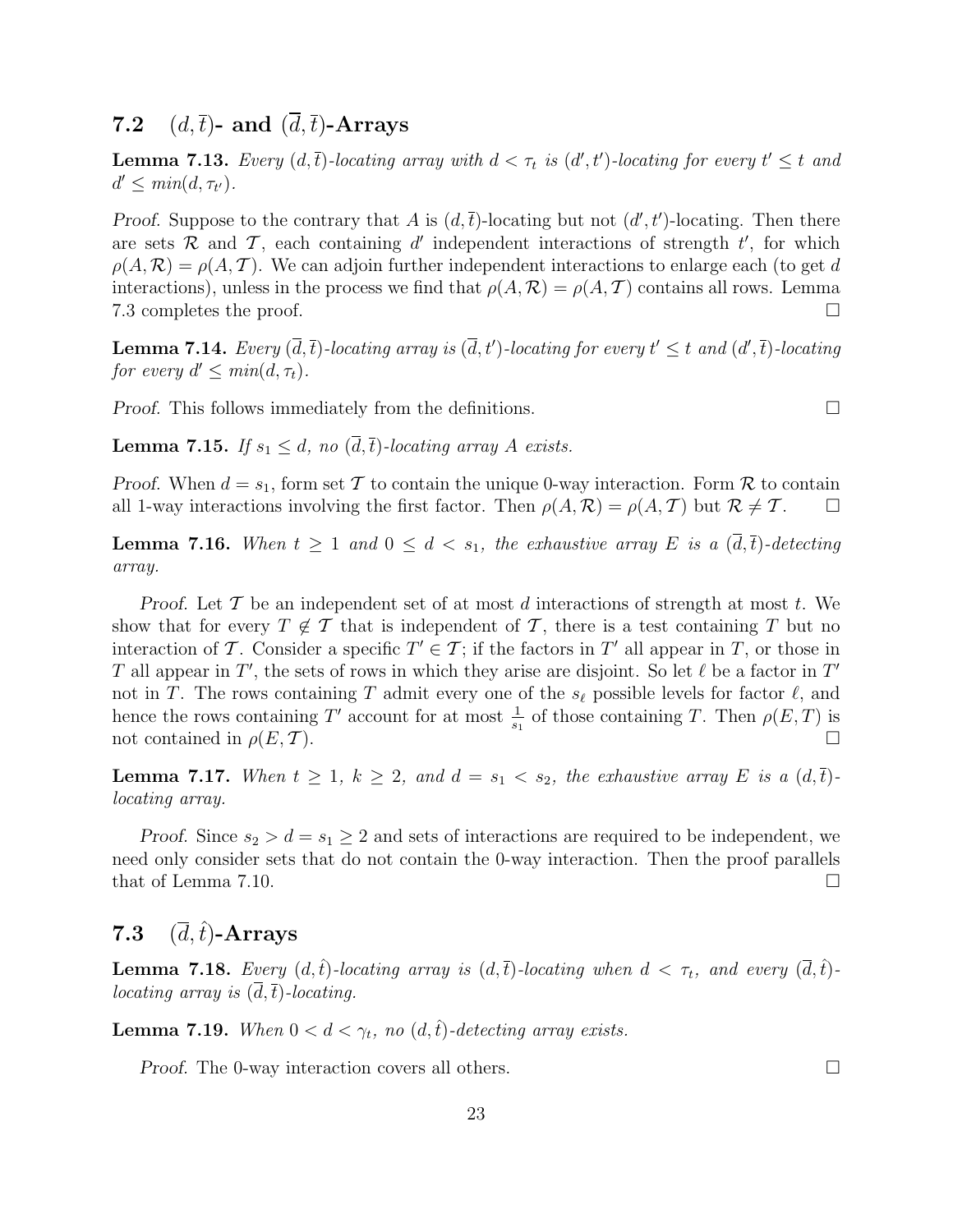**Lemma 7.20.** If  $2 \leq d < \gamma_t$ , no  $(d, \hat{t})$ -locating array exists.

Proof. Form set T to contain the unique 0-way interaction and  $d-1$  others. Form set R to contain the 0-way interaction and  $d-1$  others, not identical to those chosen earlier. Then  $\rho(A, \mathcal{R}) = \rho(A, \mathcal{T})$  but  $\mathcal{R} \neq \mathcal{T}$ .

Let us now dispense with some trivial cases. When  $d = 0$ , any array is a  $(d, \hat{t})$ -locating array for all t, including the array with no rows at all! So suppose that  $d \geq 1$ . When  $t = 0$ ,  $d \leq 1$ . Every array with at least one row is  $(1,0)$ -locating (there is, after all, only one interaction to consider). So suppose henceforth that  $t \geq 1$ .

When  $d = \gamma_t$ , every array is  $(d, \hat{t})$ -locating since all interactions of strength at most t are known to be faulty. It remains to treat cases with  $0 < d < 2$  (that is,  $d = 1$ ) and  $k \ge t \ge 1$ for  $(d,t)$ -locating arrays, in view of Lemma 7.20.

**Lemma 7.21.** When  $k \ge t \ge 1$  and  $d \in \{0, 1\}$ , the exhaustive array E is  $(\overline{d}, \hat{t})$ -locating and hence is a  $(d,t)$ -locating array.

*Proof.* Consider different interactions  $T$  and  $R$ , each of strength at most  $t$ . There is at least one row that contains one but not the other.

| Type of Array       |                                           | Constraint                                          | Lemmata         |  |
|---------------------|-------------------------------------------|-----------------------------------------------------|-----------------|--|
| $(d, t)$ - locating |                                           | $d < \min(s_1 + 1, s_2)$ or $d = \tau_t$ if $k > t$ | 7.8, 7.10       |  |
|                     |                                           | $d \leq \tau_t$ if $k = t$                          | 7.5             |  |
|                     | detecting                                 | $d < s_1$ or $d = \tau_t$ if $k > t$                | 7.11, 7.12      |  |
|                     |                                           | $d \leq \tau_t$ if $k = t$                          | 7.5             |  |
|                     | $(d, t)$ - locating                       | $d < \min(s_1 + 1, s_2)$ if $k > t$                 | 7.8, 7.10       |  |
|                     |                                           | any d if $k = t$                                    | 7.5             |  |
|                     | detecting                                 | $d < s_1$ if $k > t$                                | 7.4             |  |
|                     |                                           | any d if $k = t$                                    | 7.5             |  |
|                     | $(d, \bar{t})$ - locating                 | $d < \min(s_1 + 1, s_2)$ or $d = \tau_t$            | 7.8, 7.10, 7.17 |  |
|                     | detecting                                 | $d < s_1$ or $d = \tau_t$                           | 7.16            |  |
|                     | $(\overline{d}, \overline{t})$ - locating | $d < s_1$                                           | 7.15, 7.16      |  |
|                     | detecting                                 | $d < s_1$                                           | 7.4, 7.16       |  |
|                     | $(d, \hat{t})$ - locating                 | $d \in \{0, 1, \gamma_t\}$                          | 7.20, 7.21      |  |
|                     | detecting                                 | $d \in \{0, \gamma_t\}$                             | 7.19            |  |
|                     | $(\overline{d}, \hat{t})$ - locating      | $d \in \{0, 1\}$                                    | 7.20, 7.21      |  |
|                     | detecting                                 | $d=0$                                               | 7.4             |  |

### 7.4 Summary

It seems that placing just an upper bound on the strength, without requiring independence, leads to a relatively uninteresting problem (the  $\hat{t}$  case). At most one fault can be located, and then only knowing a priori that at most one fault is present. It would be a mistake to dismiss this problem so quickly, however. Assume that  $k \geq t$ . Using any t-covering array, one can examine from the outcomes whether there is no faulty interaction (no tests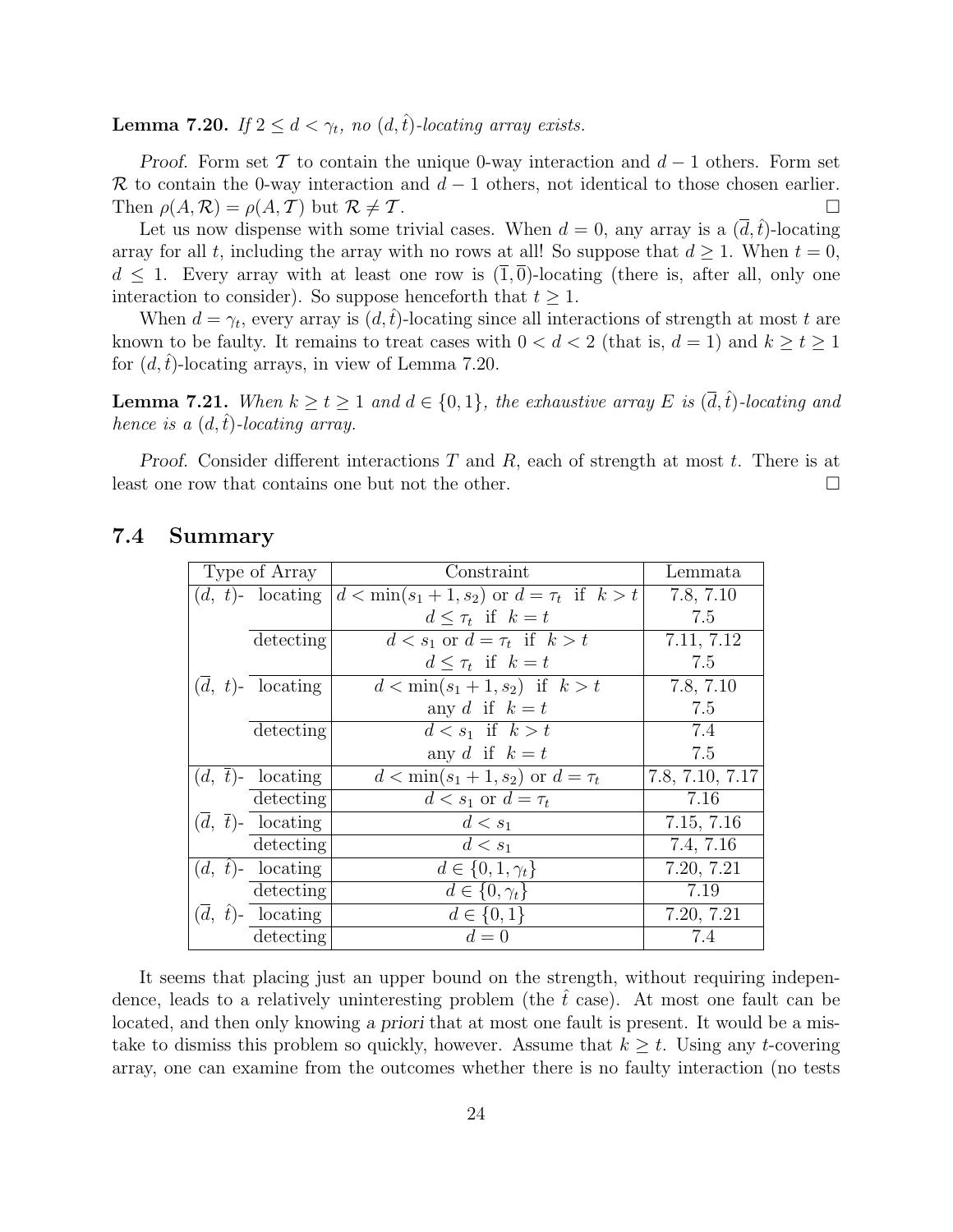fail), or whether the 0-way interaction is faulty (all tests fail), or whether some interaction of strength greater than 0 is faulty (some but not all tests fail). In the latter case, which interaction is faulty? In order to distinguish, we require that for any two interactions  $T_1, T_2$ of strength at most t,  $\rho(A, T_1) \neq \rho(A, T_2)$ . Now if the strengths of  $T_1$  and  $T_2$  disagree, choose without loss of generality a row  $r \in \rho(A, T_1) \setminus \rho(A, T_2)$ . Extend  $T_1$  to a t-way interaction using levels in row r. Extend  $T_2$  to a t-way interaction arbitrarily. The inequality  $\rho(A, T_1) \neq \rho(A, T_2)$  is preserved. So it suffices to require the inequality for every two interactions of strength equal to t. A  $(\overline{1}, \hat{t})$ -locating array is also a  $(1, t)$ -locating array and a t-covering array; the connection with covering arrays becomes crucial in the next section.

## 8 Logarithmic Growth

We have characterized the cases in which a locating array can exist, but it tells us little about the number of tests needed. The *size* of an array is its number of rows; size directly determines testing cost by determining the number of tests to be executed. In this section we establish that for fixed d and t and fixed maximum number of levels per factor, the size of a minimum detecting array grows logarithmically in the number of factors. This stands in stark contrast to the analogous situation for designed experiments, and relies on parallel results for covering arrays. We begin by treating the uniform case in which every factor has the same number of levels.

**Theorem 8.1.** Every  $(\bar{d}, t)$ -detecting array with  $s_1 = \cdots = s_k = d+1$  is a  $(t+1)$ -covering array.

Proof. Let A be an  $N \times k$  array in which every column contains  $d+1$  symbols that is not  $(t+1)$ -covering. Let  $T = \{(f_i, \sigma_i) : 1 \leq i \leq t+1\}$  be a  $(t+1)$ -way interaction that is not covered. Form  $\mathcal{T} = \{ \{ (f_i, \sigma_i) : 1 \leq i < t \} \cup \{ (f_{t+1}, s) \} : s \in S_{f_{t+1}} \setminus \{ \sigma_{t+1} \} \}.$  Let  $T' = T \setminus \{ (f_{t+1}, \sigma_{t+1}) \colon \text{Then } \rho(A, T') \subseteq \rho(A, T) \text{ and hence } A \text{ is not } (d, t) \text{-detecting.}$ 

One might hope that the converse also holds. Consider the following two covering arrays of strength two:

| U                                   |                  |                | $\mathbf 1$    |
|-------------------------------------|------------------|----------------|----------------|
| $\overline{2}$<br>$\mathbf{1}$<br>0 | 0                | $\theta$       | $\overline{2}$ |
| $\overline{2}$<br>$\mathbf{1}$<br>0 | 0                | $\mathbf{1}$   | $\overline{0}$ |
| $\overline{2}$<br>$\theta$<br>1     | $\boldsymbol{0}$ | 2              | $\overline{0}$ |
| $\mathbf{1}$<br>1<br>1              | 1                | $\overline{0}$ | $\overline{0}$ |
| 2 0<br>$\mathbf 1$                  | 1                | $\mathbf{1}$   | $\mathbf{1}$   |
| 2 0<br>$\mathbf{1}$                 | $\mathbf{1}$     | <sup>2</sup>   | -1             |
| $\overline{2}$<br>$\mathbf{1}$<br>0 |                  | 1 2 2          |                |
| 2 2 2                               | $2\,$ $0\,$      |                | $\theta$       |
|                                     | $\overline{2}$   | $\mathbf 1$    | 1              |
|                                     | $\overline{2}$   | 1              | $\overline{2}$ |

2 2 2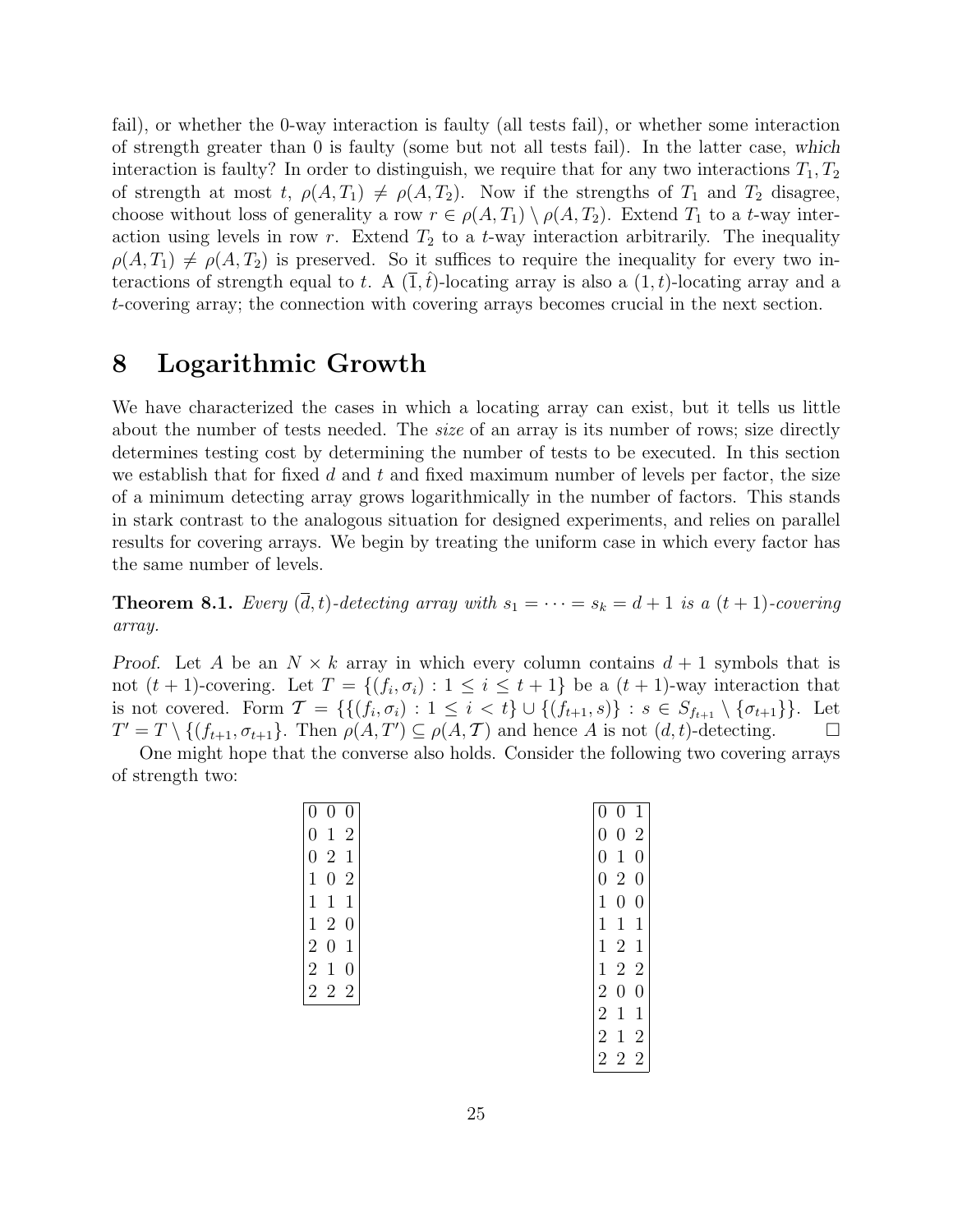The array on the left is indeed a  $(\overline{2},1)$ -detecting array. Although larger, the array on the right is not. In fact the rows containing the first factor at level 0 are covered by the union of those containing one of the second or third factors at level 0. Indeed while covering  $(t + 1)$ -way interactions is necessary, it is far from sufficient:

**Theorem 8.2.** There exists a  $CA(N; t + d - 1, k, v)$  for  $d < v$  and  $k \geq d + t$  that is not  $(d, t)$ -detecting.

Proof. Let A be an arbitrary  $CA(N; t + d - 1, k, v)$ . Identify  $d + 1$  sets  $F_1, \ldots, F_{d+1}$  each containing exactly t factors, so that each contains the first  $t - 1$  factors along with one other. First, for every row of A in which every entry in  $F_{d+1}$  equals 0, form t rows by replacing each 0 in turn by a 1. Then the t-way interaction  $T = \{(f, 0) : f \in F_{d+1}\}\$ is uncovered. Now we construct a large collection of additional rows; each contains T. For  $1 \leq i \leq d$ , we select a 0 level on the factor in  $F_i \setminus F_{d+1}$ ; then for every  $1 \leq j \leq d$  with  $j \neq i$ , we select an arbitrary nonzero levels for the factor in  $F_j \setminus F_{d+1}$ , and finally we select arbitrary levels for the remaining  $k - (d + t)$  factors. In this way  $d(v-1)^{d-1}v^{k-(d+t)}$  tests are added. It is easy to verify that the result is another  $CA(N'; t + d - 1, k, v)$  A'. Now let  $\mathcal{T} = \{ \{ (f, 0) : f \in F_i \} : 1 \leq i \leq d \}.$  Then  $\rho(A', T) \subseteq \rho(A', T)$ .

Despite this, some covering arrays of strength  $t+1$  do provide detecting arrays. Consider a specific t-way interaction T. Suppose that in the  $(t + 1)$ -covering array it appears  $\lambda$  times (evidently  $\lambda \geq d+1$  since every  $(t+1)$ -way interaction containing T must appear, but  $\lambda$ may be much larger). For each factor f not appearing in T, let  $\mu_f$  be the maximum over  $s \in S_f$  of the number of rows in which the  $(t + 1)$ -way interaction  $T \cup \{(f, s)\}\$ appears. For factor f of T let  $\mu_f = 0$ . In the example on the left above with  $t = 1$ ,  $\lambda = 3$  and  $\mu_f = 1$  (for all choices). However in the example on the right, for  $T = \{(0,0)\}\,$ , we find that  $\lambda = 4$  and  $\mu_1 = \mu_2 = 2$ . This accounts for the array on the left being  $(\overline{2}, 1)$ -detecting while explaining in part why the array on the right is not. Using these counts we can provide a sufficient condition for detection:

**Theorem 8.3.** Let A be a  $CA(N; t+1, k, d+1)$ . For the t-way interaction T, suppose that it appears  $\lambda$  times, and for every factor f not in T, the  $\mu_f$  values are determined as above. Then suppose that for every interaction T and every set D of d factors,  $\lambda > \sum_{f \in D} \mu_f$ . Then A is an  $(\overline{d}, t)$ -detecting array.

*Proof.* Interaction T appears in  $\lambda$  rows, and any row containing T and a level for a further factor f accounts for at most  $\mu_f$  of these.

At first glance this appears to provide a useful converse to Theorem 8.1. However, the limitation on the number  $d$  of faulty interactions to be detected can be quite severe, depending on the structure of the covering array A. Nevertheless, if we suppose that the covering array has the much stronger property that every  $(t + 1)$ -way interaction occurs the same number of times, then we find that for every t-way interaction T occurring  $\lambda$  times,  $\mu_f = \lambda/(d+1)$  (always). Then the hypotheses of Theorem 8.3 are trivially met.

A covering array  $CA(N; t, k, v)$  in which every t-way interaction occurs the same number  $(N/v<sup>t</sup>)$  times, is an *orthogonal array*. These have been extensively studied [36] from a number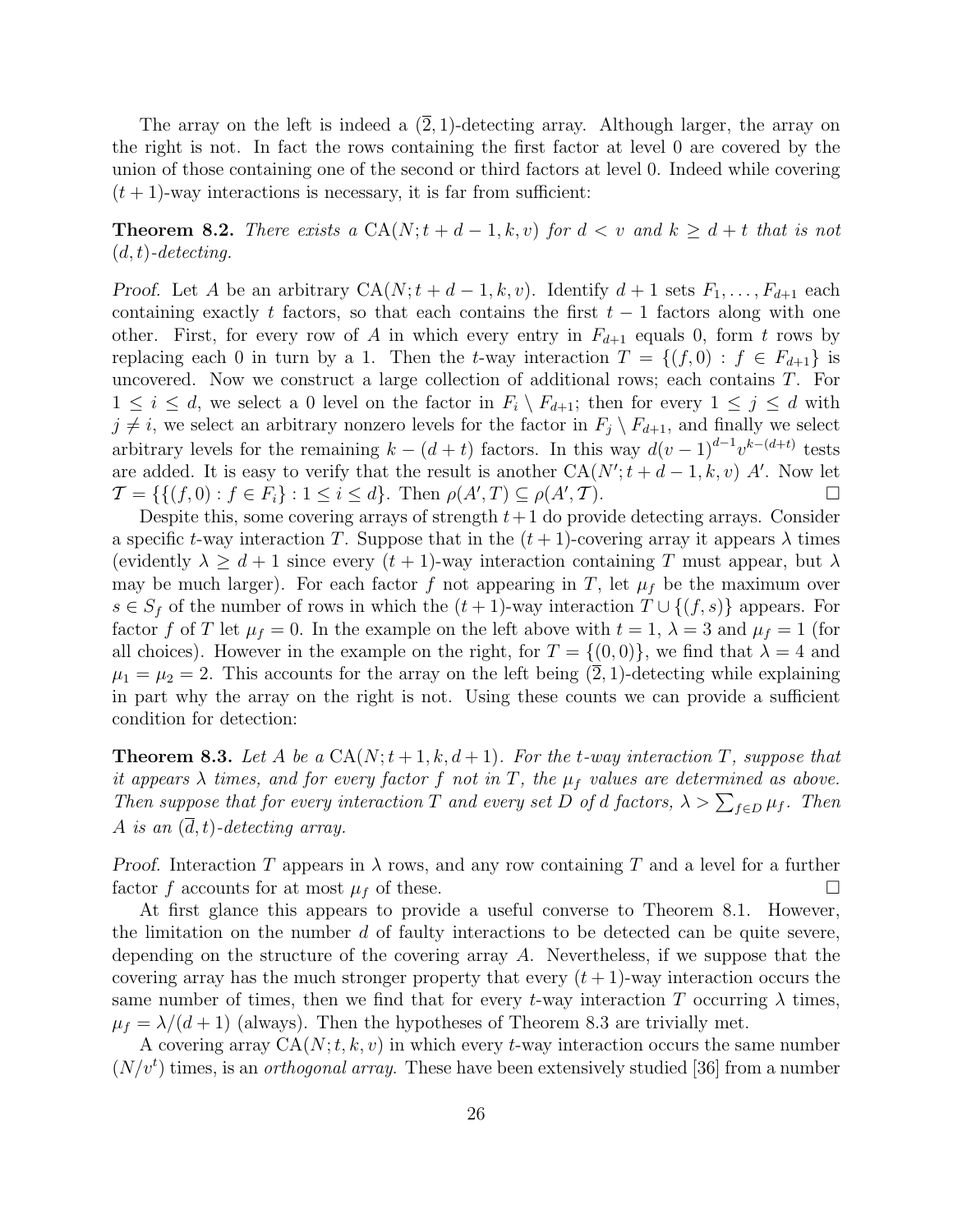of perspectives, not least because they underlie fractional factorial designs. However from our viewpoint a disappointment is in store. The well-known Rao bounds [36, Theorem 2.1] show that orthogonal arrays require a large number of rows:

**Theorem 8.4.** An orthogonal array with k factors each with v levels, having strength  $t > 2$ , has at least N rows where

$$
N = \begin{cases} \sum_{i=0}^{u} {k \choose i} (v-1)^i & \text{if } t = 2u \\ \sum_{i=0}^{u} {k \choose i} (v-1)^i + {k-1 \choose u} (v-1)^{u+1} & \text{if } t = 2u + 1 \end{cases}
$$

The disappointment is that, while orthogonal arrays balance occurrence of  $(t + 1)$ -way interactions, and hence lead to  $(d, t)$ -detecting arrays, the number of rows required grows as a polynomial function of  $k$  for fixed strength and number of levels. In fact it is consistent with the use of orthogonal arrays as factorial designs for estimation rather than mere location. This is unlike the situation for covering arrays, where the number of rows grows logarithmically in k.

Perhaps we are asking too much when we require the balance of an orthogonal array. Theorem 8.3 asks for an "approximately" balanced occurrence of  $(t + 1)$ -subsets, but does not require equality. It is time for a positive result:

**Theorem 8.5.** Every  $CA(N; t + d, k, v)$  with  $d < v$  is a  $(d, t)$ -detecting array. Indeed for  $d < s_1 \leq s_2 \leq \cdots \leq s_k$ , every  $MCA(N; t + d, (s_1 \cdots s_k))$  is a  $(d, t)$ -detecting array.

Proof. Let T be a t-way interaction, and consider a set T of d other t-way interactions. If any  $T' \in \mathcal{T}$  involves the same factors as T, but  $T' \neq T$ , then the rows in which they appear are disjoint. So suppose that no interaction of  $\mathcal T$  involves exactly the same t factors as  $T$ . Choose a set F of  $d' \leq d$  factors not in T so that every  $T' \in \mathcal{T}$  involves at least one factor of F; this can be done since  $\mathcal T$  contains d interactions each having a factor not contained in  $T$ . Now for every  $f \in F$ , choose a level  $\sigma_f$  that appears in no interaction of T as the level for factor f; this can be done because factor f has more than d levels but at most d appear in interactions of T. Then form the  $(t + d')$ -way interaction T' by adjoining to T the selections  $\{(f, \sigma_f) : f \in F\}$ . Now T' is covered in some row of every  $CA(N; t + d, k, d + 1)$ , and yet this row contains none of the interactions in  $\mathcal T$  by construction.

This appears to be very weak, but it leads to a surprising result:

**Theorem 8.6.** For fixed d, t, and m, the number of rows N required in a  $(\bar{d}, t)$ -detecting array with k factors each having at least  $d+1$  and at most m levels grows logarithmically in k.

*Proof.* The logarithmic growth applies for  $CA(N; t + d, k, m)$ s [58, 59]. Apply Theorem 8.5.  $\Box$ 

Contrast this with the polynomial growth of  $N$  as a function of  $k$  for orthogonal arrays (Theorem 8.4). How does one account for this dramatic difference? Orthogonal arrays distinguish all subsets of interactions, but detecting arrays only distinguish small subsets of interactions. While the total number of subsets grows exponentially in the number of factors, the number of subsets of some fixed size  $d$  grows only polynomially in  $k$ .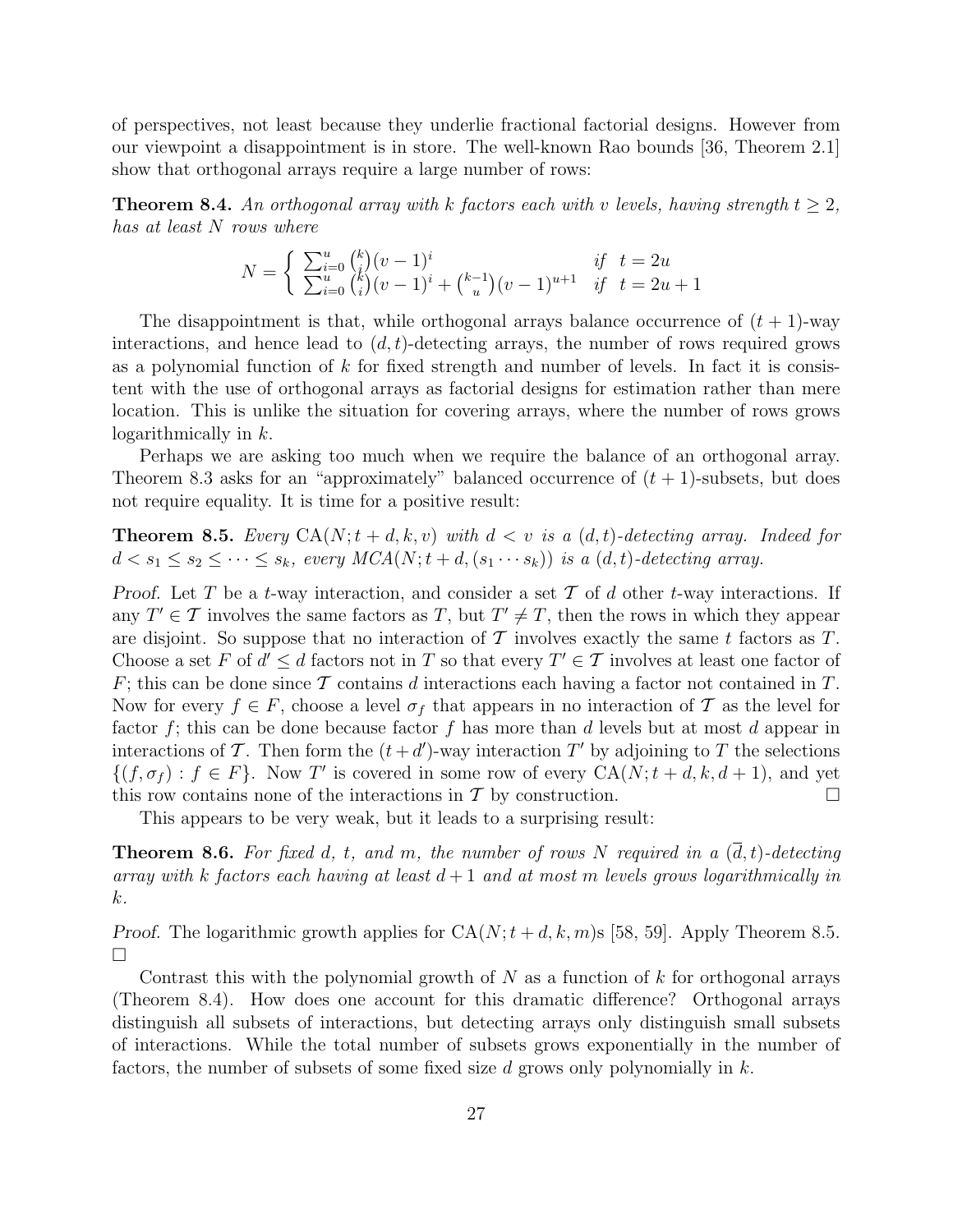# 9 Conclusions

The nonadaptive location of interaction faults in a component-based system has motivated the introduction of new classes of combinatorial arrays, detecting and locating arrays, to form fault interaction test suites that permit the location of a specified number of faults of specified strength. The similarities and differences with covering arrays, designed experiments, and pooling designs are outlined. Finally basic constraints on feasibility have been presented.

The study of locating and detecting arrays poses challenges in each of the areas outlined. While covering arrays have been studied with no need to distinguish among interactions, and designed experiments studied with the need to distinguish all interactions of a specified strength, detection and location form a middle ground. Of course one wants to combine the ability of covering arrays to provide small test suites with the ability of designed experiments to distinguish the interactions; techniques from both areas appear to be relevant here. Perhaps the only mathematical model to follow in determining a specified number of faults is afforded by combinatorial group testing. While fault detection falls naturally into group testing for complexes, it limits the structure of complexes to be located in a significant way. More importantly, the construction of pools in this variant of group testing for complexes deviates substantially from those previously studied. It is premature to treat the fault location problems merely as a special case of any one of these three established areas, and we believe that each contains tools of value in exploring the location of interaction faults.

We have determined the basic necessary conditions for detecting and locating arrays to exist when no limit is placed on the number of tests to be performed. Once feasibility is determined, the natural goal is to minimize the size of the test suite constructed. Here the contrast between covering arrays and designed experiments is the most stark: As the number of factors  $k$  increases, the number of tests in a covering array grows logarithmically in k while for a designed experiment it grows polynomially in k. We establish that, in this regard, detecting and locating arrays exhibit the behaviour of covering arrays; the number of tests grows logarithmically in k.

Although the asymptotic growth rate is determined, the construction of specific locating and detecting arrays with fewest tests appears to be a challenging problem. However, the close connections with covering arrays, pooling designs, and designed experiments provide a wealth of techniques, both combinatorial and computational, for beginning to explore these construction problems.

# Acknowledgments

Thanks to Violet Syrotiuk, Doug Montgomery, Myra Cohen, Dean Hoskins, and Gyula Katona for helpful discussions about this research. Thanks to the referees for helpful comments.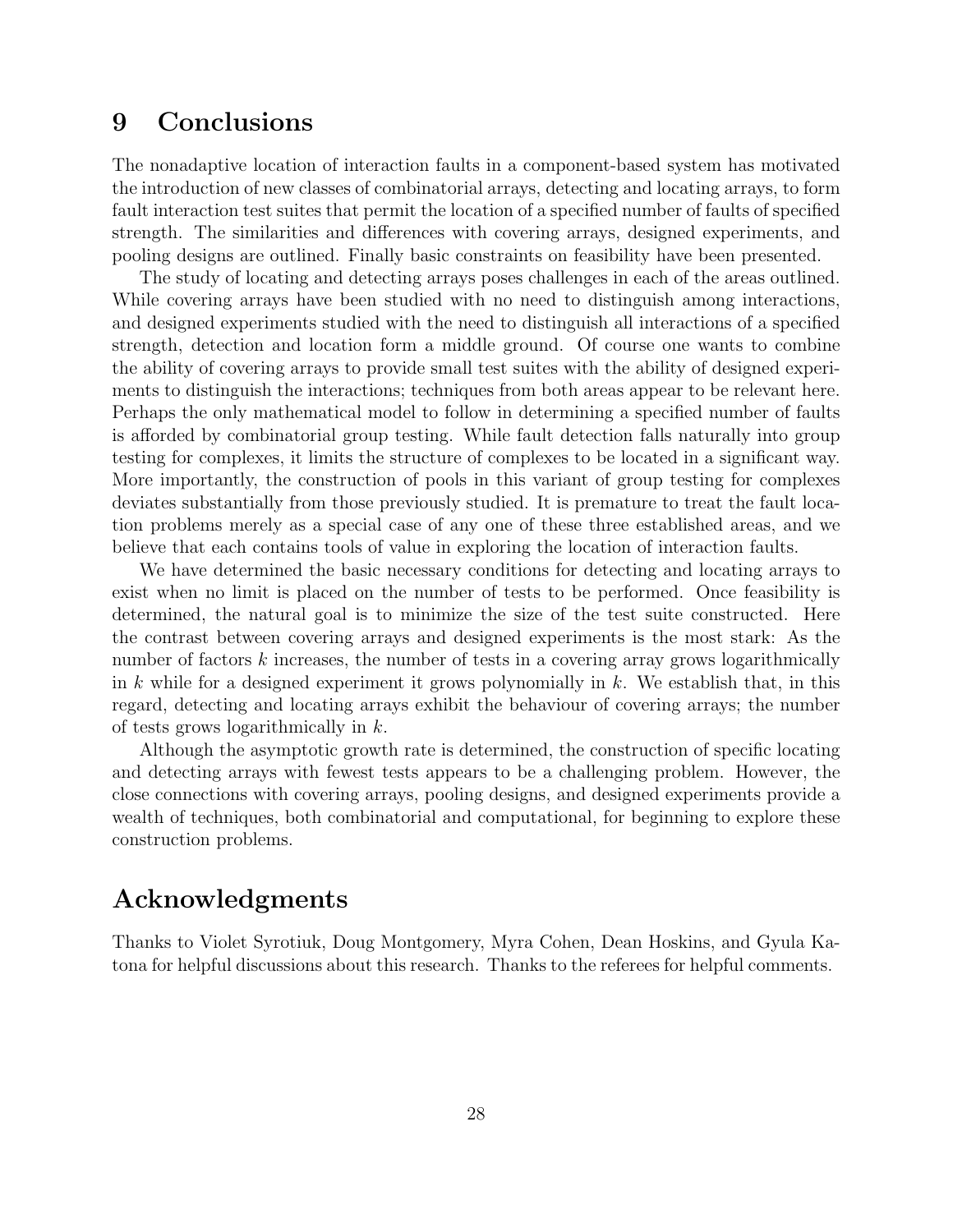# References

- [1] N. Alon, O. Goldreich, J. Hastad, and R. Peralta. Simple constructions of almost kwise independent random variables. Random Structures and Algorithms, 3:289–304, 1992. Addendum in Random Structures and Algorithms 4 (1993), 119–120.
- [2] J. Azar, R. Motwani, and J. Naor. Approximating probability distributions using small sample spaces. *Combinatorica*, 18:151–171, 1998.
- [3] J. Bierbrauer and H. Schellwat. Almost independent and weakly biased arrays: efficient constructions and cryptologic applications. Lecture Notes in Computer Science, 1880:533–543, 2000.
- [4] S. Bisgaard. A method for the identification of defining contrasts for  $2^k p$  designs. Journal of Quality Technology, 25:28–35, 1993.
- [5] S. Bisgaard. A comparative analysis of the performance of Taguchi's linear graphs for the design of two-level fractional factorials. Applied Statistics, 45:311–322, 1996.
- [6] A. E. Brouwer, A. M. Cohen, and M. V. M. Nguyen. Orthogonal arrays of strength 3 and small run sizes. J. Stat. Plann. Infer., 136:3268–3280, 2006.
- [7] R. Brownlie, J. Prowse, and M. S. Phadke. Robust testing of AT&T PMX/StarMAIL using OATS.  $AT\&T$  Technical Journal, 71:41–47, 1992.
- [8] R. C. Bryce and C. J. Colbourn. The density algorithm for pairwise interaction testing. Software Testing, Verification, and Reliability, to appear.
- [9] K. Burr and W. Young. Combinatorial test techniques: Table-based automation, test generation, and code coverage. In Proceedings of the International Conference on Software Testing Analysis and Review, pages 503–513, New York, 1998. ACM.
- [10] J. N. Cawse. Experimental design for combinatorial and high throughput materials development. GE Global Research Technical Report, 29(9):769–781, 2002.
- [11] A. K. Chandra, L. T. Kou, G. Markowsky, and S. Zaks. On sets of boolean n-vectors with all *k*-projections surjective. Acta Informatica, 20:103-111, 1983.
- [12] M. A. Chateauneuf, C. J. Colbourn, and D. L. Kreher. Covering arrays of strength 3. Des. Codes Crypt., 16:235–242, 1999.
- [13] D. M. Cohen, S. R. Dalal, J. Parelius, and G. C. Patton. The combinatorial design approach to automatic test generation. IEEE Software, 13:82–88, 1996.
- [14] G. Cohen, S. Litsyn, and G. Zémor. On greedy algorithms in coding theory. IEEE Trans. Inform. Theory, 42:2053–2057, 1996.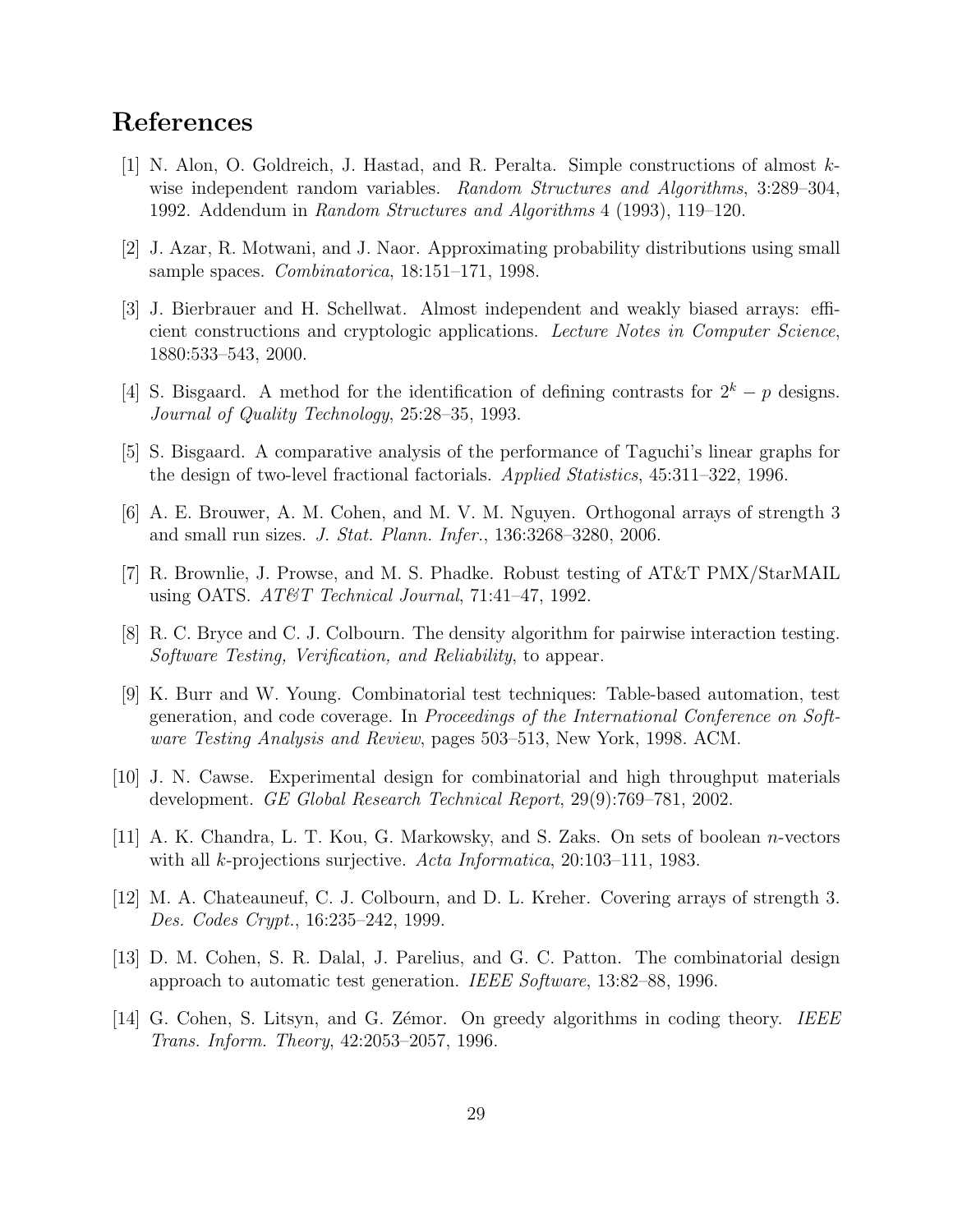- [15] M. B. Cohen. Designing test suites for software interaction testing. PhD thesis, The University of Auckland, Department of Computer Science, 2004.
- [16] M. B. Cohen, C. J. Colbourn, P. B. Gibbons, and W. B. Mugridge. Constructing test suites for interaction testing. In *Proceedings of the International Conference on Software* Engineering (ICSE 2003), pages 38–48, Los Alamitos, CA, 2003. IEEE.
- [17] M. B. Cohen, C. J. Colbourn, and A. C. H. Ling. Constructing strength three covering arrays with augmented annealing. Discrete Math., to appear.
- [18] C. J. Colbourn. Combinatorial aspects of covering arrays. Le Matematiche (Catania), 58:121–167, 2004.
- [19] C. J. Colbourn. Strength two covering arrays: Existence tables and projection. Discrete Math., to appear.
- [20] C. J. Colbourn and J. H. Dinitz, editors. The CRC Handbook of Combinatorial Designs. Chapman and Hall/CRC, Boca Raton, FL, second edition, 2007.
- [21] C. J. Colbourn, S. S. Martirosyan, G. L. Mullen, D. E. Shasha, G. B. Sherwood, and J. L. Yucas. Products of mixed covering arrays of strength two. *Journal of Combinatorial* Designs, 14:124–138, 2006.
- [22] C. J. Colbourn, S. S. Martirosyan, Tran van Trung, and R. A. Walker II. Roux-type constructions for covering arrays of strengths three and four. Designs Codes Crypt., 41:33–57, 2006.
- [23] S. R. Dalal, A. J. N. Karunanithi, J. M. L. Leaton, G. C. P. Patton, and B. M. Horowitz. Model-based testing in practice. In *Proc. Intl. Conf. on SoftwareEngineering,(ICSE '99)*, pages 285–294, 1999.
- [24] D.-Z. Du and F. K. Hwang. Combinatorial group testing and its applications. World Scientific Publishing Co. Inc., River Edge, NJ, second edition, 2000.
- [25] S. Dunietz, W. K. Ehrlich, B. D. Szablak, C. L. Mallows, and A. Iannino. Applying design of experiments to software testing. In *Proc. Intl. Conf. on Software Engineering* (ICSE '97), pages 205–215, Los Alamitos, CA, 1997. IEEE.
- [26] A. G. D'yachkov, V. V. Rykov, and A. M. Rashad. Superimposed distance codes. Problems Control Inform. Theory, 18:237–250, 1989.
- [27] P. Erdős, P. Frankl, and Z. Füredi. Families of finite sets in which no set is covered by the union of r others. Israel J. Math.,  $51:79-89$ , 1985.
- [28] L. Gargano, J. Körner, and U. Vaccaro. Sperner theorems on directed graphs and qualitative independence. Journal of Combinatorial Theory  $(A)$ , 61:173–192, 1992.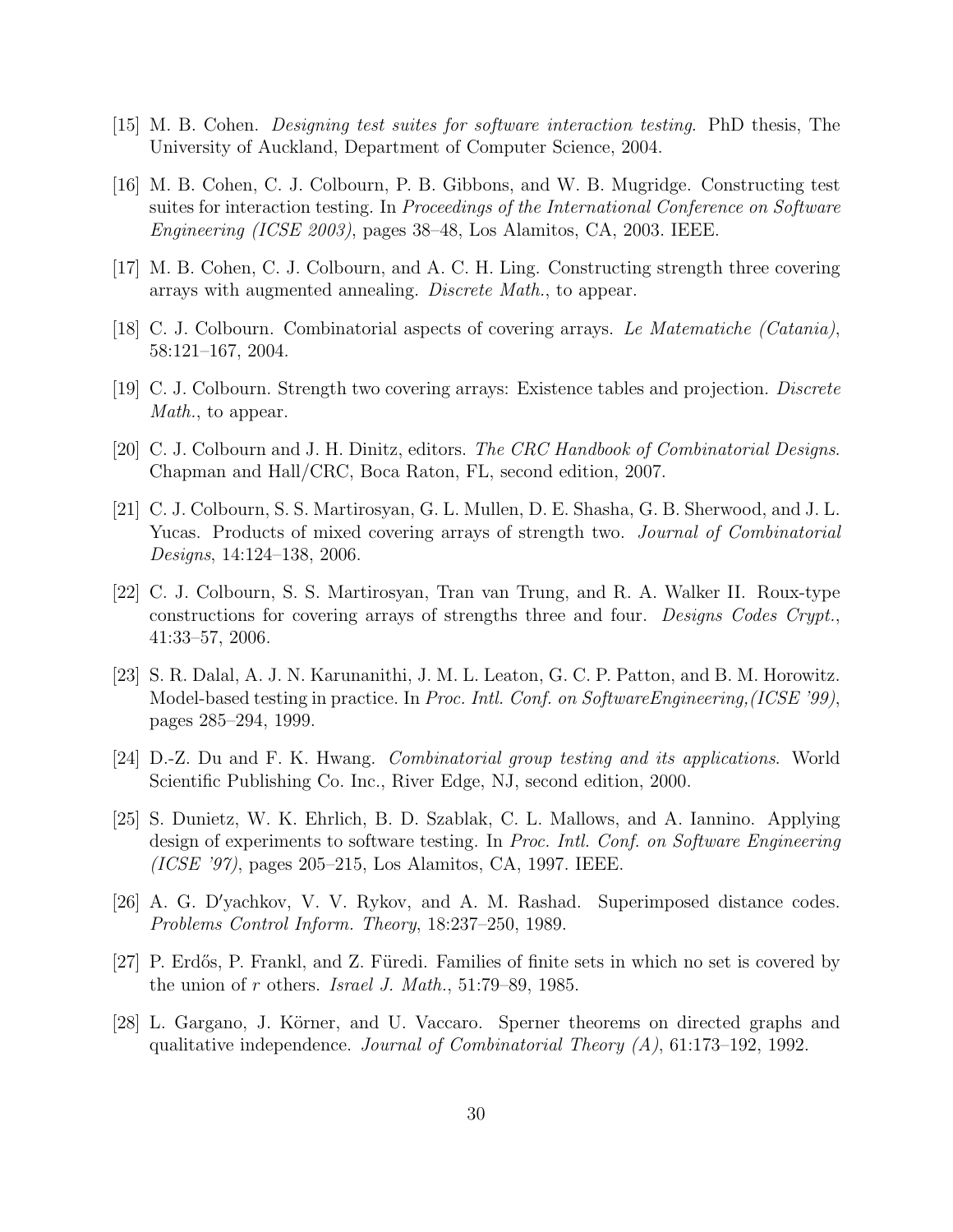- [29] L. Gargano, J. Körner, and U. Vaccaro. Sperner capacities. *Graphs and Combinatorics*, 9:31–46, 1993.
- [30] L. Gargano, J. Körner, and U. Vaccaro. Capacities: from information to extremal set theory. Journal of Combinatorial Theory  $(A)$ , 68:296–316, 1994.
- [31] S. Ghosh and C. Burns. Two general classes of search designs for factor screening experiments with factors at three levels. Metrika, 54:1–17, 2001.
- [32] S. Ghosh and C. Burns. Comparison of four new general classes of search designs. Austral. New Zealand J. Stat., 44:357–366, 2002.
- [33] A. P. Godbole, D. E. Skipper, and R. A. Sunley. t-covering arrays: upper bounds and poisson approximations. Combinatorics, Probability and Computing, 5:105–118, 1996.
- [34] A. Hartman. Software and hardware testing using combinatorial covering suites. In M. C. Golumbic and I. B.-A. Hartman, editors, Interdisciplinary Applications of Graph Theory, Combinatorics, and Algorithms, pages 237–266. Springer, Norwell, MA, 2005.
- [35] A. Hartman and L. Raskin. Problems and algorithms for covering arrays. Discrete Math., 284:149–156, 2004.
- [36] A. S. Hedayat, N. J. A. Sloane, and J. Stufken. Orthogonal Arrays. Springer-Verlag, New York, 1999.
- [37] B. Hnich, S. Prestwich, and E. Selensky. Constraint-based approaches to the covering test problem. Lecture Notes in Computer Science, 3419:172–186, 2005.
- [38] D. S. Hoskins, C. J. Colbourn, and M. Kulahci. Sub D-optimal designs for screening experiments. Amer. J. Math. Manag. Sci., to appear.
- [39] D. S. Hoskins, C. J. Colbourn, and D. C. Montgomery. Software performance testing using covering arrays. In Fifth International Workshop on Software and Performance (WOSP 2005), pages 131–137, 2005.
- [40] G. Katona. Two applications (for search theory and truth functions) of Sperner type theorems. Periodica Math., 3:19–26, 1973.
- [41] G. Katona and J. N. Srivastava. Minimal 2-coverings of a finite affine space based on GF(2). J. Stat. Plann. Infer., 8:375–388, 1983.
- [42] W. H. Kautz and R. R. Singleton. Nonrandom binary superimposed codes. IEEE Trans. Inform. Theory, 10:363–377, 1964.
- [43] D. Kleitman and J. Spencer. Families of k-independent sets. Discrete Math., 6:255–262, 1973.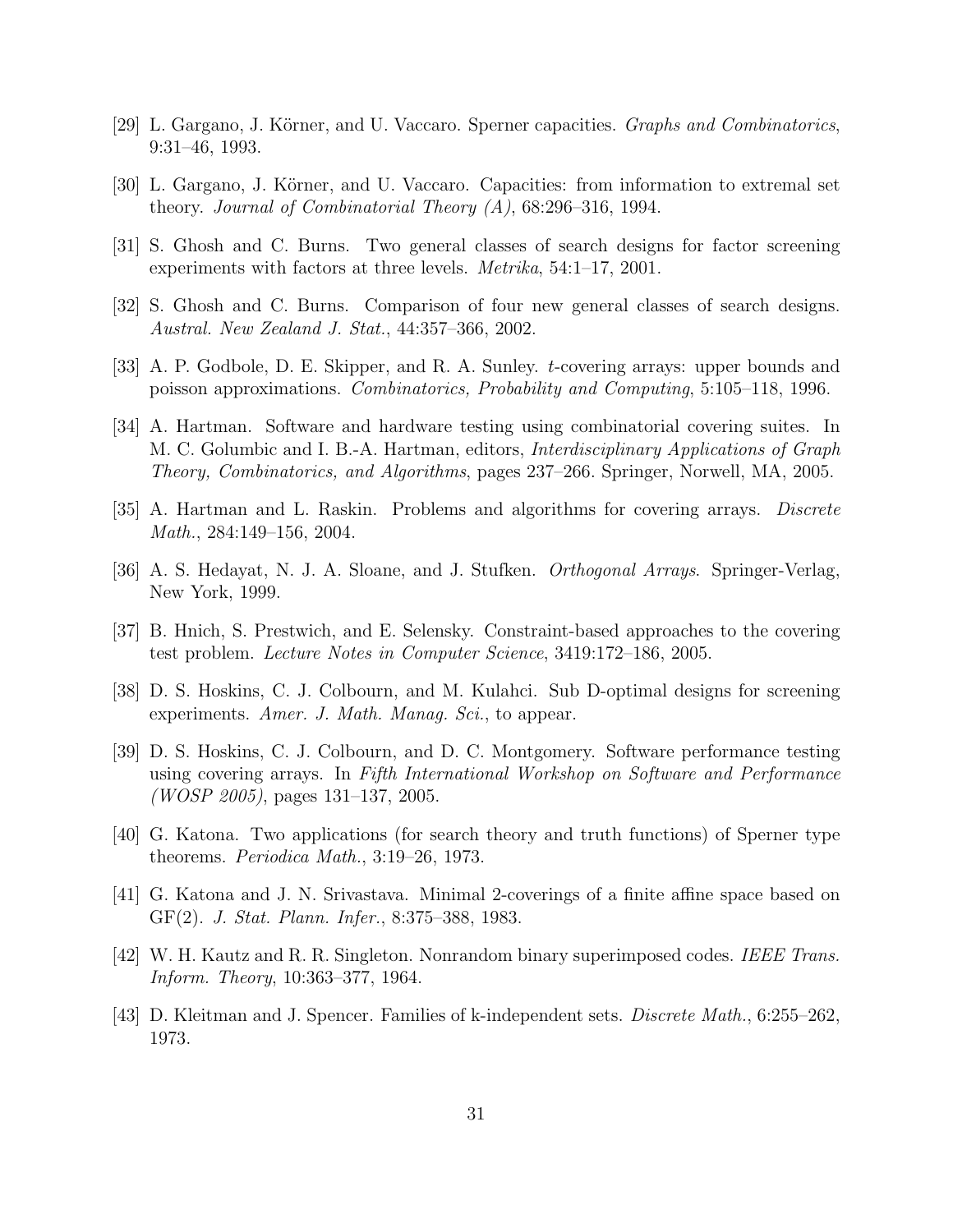- [44] J. Körner and M. Lucertini. Compressing inconsistent data. IEEE Trans. Information Theory, 40:706–715, 1994.
- [45] D. R. Kuhn and M. Reilly. An investigation of the applicability of design of experiments to software testing. In Proc. 27th Annual NASA Goddard/IEEE Software Engineering Workshop, pages 91–95, Los Alamitos, CA, 2002. IEEE.
- [46] D. R. Kuhn, D. R. Wallace, and A. M. Gallo. Software fault interactions and implications for software testing. IEEE Trans. Software Engineering, 30(6):418–421, 2004.
- [47] K. Kurosawa, T. Johansson, and D. R. Stinson. Almost k-wise independent sample spaces and their cryptologic applications. Lecture Notes in Computer Science, 1233:409– 421, 1997.
- [48] A. J. Macula, V. V. Rykov, and S. Yekhanin. Trivial two-stage group testing for complexes using almost disjunct matrices. Discrete Appl. Math., 137(1):97–107, 2004.
- [49] A. J. Macula, D. C. Torney, and P. A. Vilenkin. Two-stage group testing for complexes in the presence of errors. In Discrete mathematical problems with medical applications (New Brunswick, NJ, 1999), pages 145–157. Amer. Math. Soc., Providence, RI, 2000.
- [50] R. Mandl. Orthogonal latin squares: An application of experiment design to compiler testing. *Communications of the ACM*,  $28(10):1054-1058$ , 1985.
- [51] E. Marczewski. Independence d'ensembles et prolongement de mesures. Colloq. Math., 1:122–132, 1948.
- [52] S. S. Martirosyan and C. J. Colbourn. Recursive constructions for covering arrays. Bayreuther Math. Schriften, 74:266–275, 2005.
- [53] S. S. Martirosyan and Tran van Trung. On t-covering arrays. Des. Codes Cryptogr., 32:323–339, 2004.
- [54] D. C. Montgomery. Design and Analysis of Experiments. John Wiley and Sons, Inc., 6 edition, 2005.
- [55] J. Naor and M. Naor. Small-bias probability spaces: efficient constructions and applications. SIAM J. Computing, 22:838–856, 1993.
- [56] K. Nurmela. Upper bounds for covering arrays by tabu search. Discrete Applied Mathematics, 138:143–152, 2004.
- [57] M. S. Phadke. Planning efficient software tests. CrossTalk Journal of Defense Software Engineering, 10:11–15, 1997.
- [58] S. Poljak, A. Pultr, and V. Rödl. On qualitatively independent partitions and related problems. Discrete Applied Math., 6:193–205, 1983.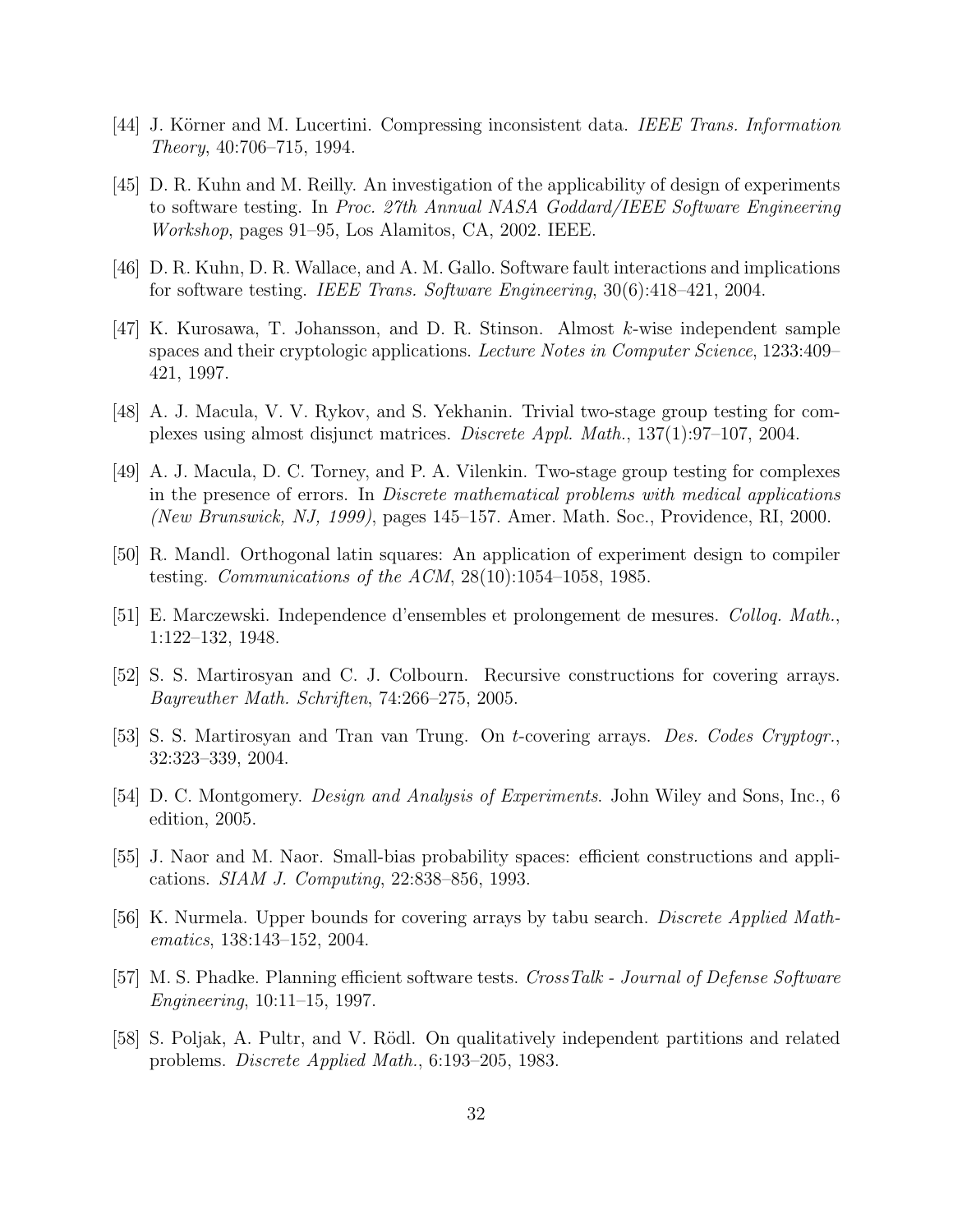- [59] S. Poljak and Z. Tuza. On the maximum number of qualitatively independent partitions. Journal of Combinatorial Theory  $(A)$ , 51:111–116, 1989.
- [60] A. Réyni. *Foundations of Probability*. Wiley, New York, 1971.
- [61] G. Roux. k-Propriétés dans les tableaux de n colonnes: cas particulier de la k-surjectivité et de la k-permutivité. PhD thesis, Université de Paris, 1987.
- [62] M. Ruszinkó. On the upper bound of the size of the r-cover-free families. J. Combin. Theory Ser. A, 66:302–310, 1994.
- [63] H. Scheffe. A method for judging all contrasts in the analysis of variance. Biometrika, pages 87–104, 1953.
- [64] G. Seroussi and N. H. Bshouty. Vector sets for exhaustive testing of logic circuits. IEEE Transactions on Information Theory, 34:513–522, 1988.
- [65] D. E. Shasha, A. Y. Kouranov, L. V. Lejay, M. F. Chou, and G. M. Coruzzi. Using combinatorial design to study regulation by multiple input signals: A tool for parsimony in the post-genomics era. Plant Physiology, 127:1590–1594, 2001.
- [66] T. Shirakura, T. Takahashi, and J. N. Srivastava. Searching probabilities for nonzero effects in search designs for the noisy case. Ann. Statist., 24:2560–2568, 1996.
- [67] N. J. A. Sloane. Covering arrays and intersecting codes. Journal of Combinatorial Designs, 1:51–63, 1993.
- [68] M. Sobel and P. A. Groll. Group testing to eliminate efficiently all defectives in a binomial sample. Bell System Tech. J., 38:1179–1252, 1959.
- [69] J. N. Srivastava. Designs for searching non-negligible effects. In J. N. Srivastava, editor, A Survey of Statistical Design and Linear Models, pages 507–519. North–Holland, 1975.
- [70] B. Stevens. Transversal Covers and Packings. PhD thesis, Mathematics, University of Toronto, 1998.
- [71] G. Taguchi and Y. Wu. Introduction to Off-Line Quality Control. Central Japan Quality Control Association, 1985.
- [72] K. C. Tai and L. Yu. A test generation strategy for pairwise testing. IEEE Transactions on Software Engineering, 28:109–111, 2002.
- [73] D. T. Tang and C. L. Chen. Iterative exhaustive pattern generation for logic testing. IBM Journal Research and Development, 28:212–219, 1984.
- [74] D. C. Torney. Sets pooling designs. Ann. Comb., 3(1):95–101, 1999.